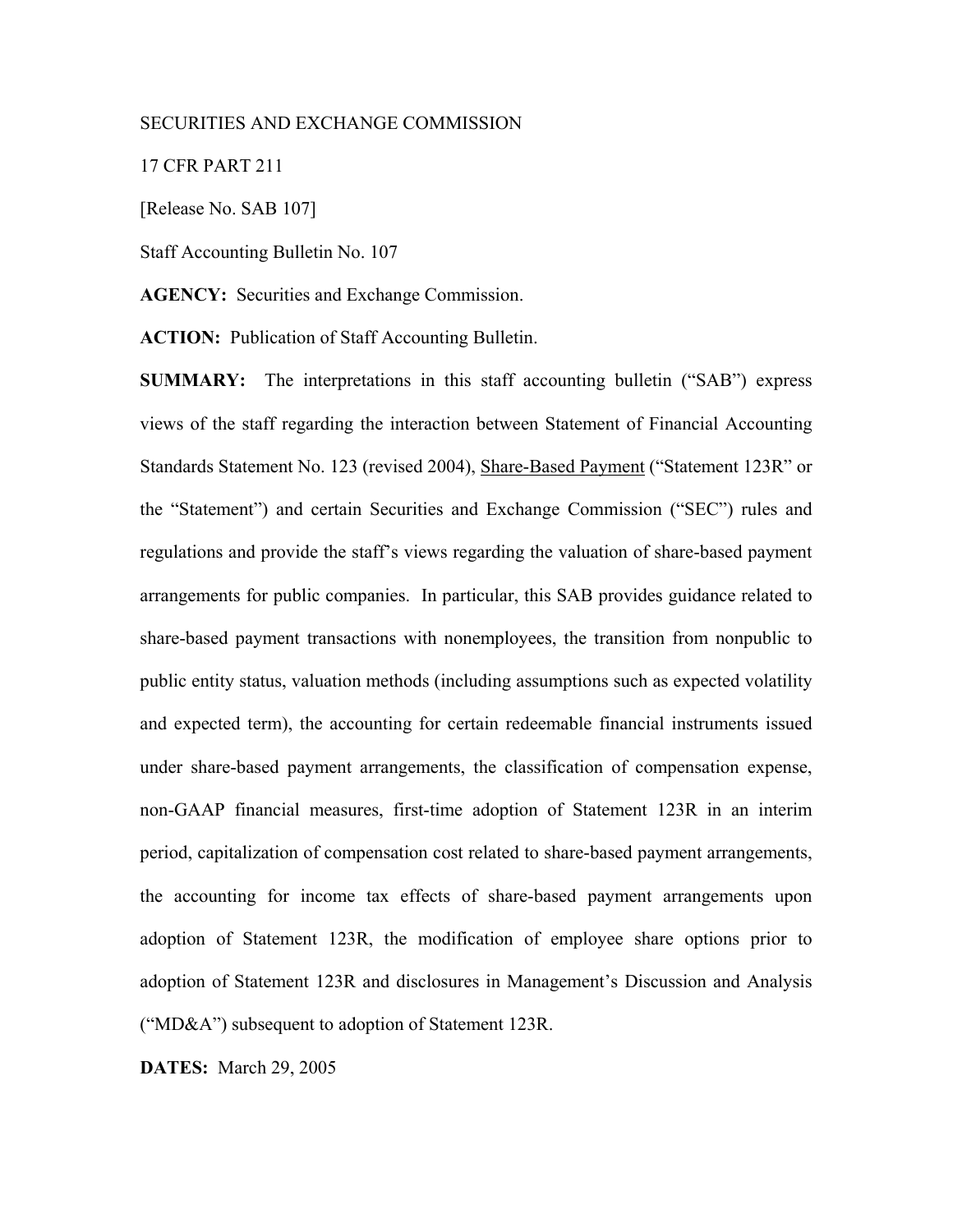**FOR FURTHER INFORMATION CONTACT:** Shan L. Benedict, Chad A. Kokenge, or Alison T. Spivey, Office of the Chief Accountant (202) 942-4400 or Craig Olinger, Division of Corporation Finance (202) 942-2960, Securities and Exchange Commission, 450 Fifth Street NW, Washington, DC 20549-1103.

**SUPPLEMENTARY INFORMATION:** The statements in staff accounting bulletins are not rules or interpretations of the Commission, nor are they published as bearing the Commission's official approval. They represent interpretations and practices followed by the Division of Corporation Finance and the Office of the Chief Accountant in administering the disclosure requirements of the Federal securities laws.

> Margaret H. McFarland Deputy Secretary

Date: March 29, 2005

## Part 211 – [AMENDED]

Accordingly, Part 211 of Title 17 of the Code of Federal Regulations is amended by adding Staff Accounting Bulletin No. 107 to the table found in Subpart B. [Note: The text of SAB 107 will not appear in the Code of Federal Regulations.]

#### **STAFF ACCOUNTING BULLETIN NO. 107**

The staff hereby adds Topic 14 to the staff accounting bulletin series. Topic 14 provides guidance regarding the application of Statement of Financial Accounting Standards No. 123 (revised 2004), Share-Based Payment*.* The staff also hereby amends the following staff accounting bulletins.

1. Topic 4.D.2. is modified to update the references in footnote 4 from APB Opinion No. 25, Accounting for Stock Issued to Employees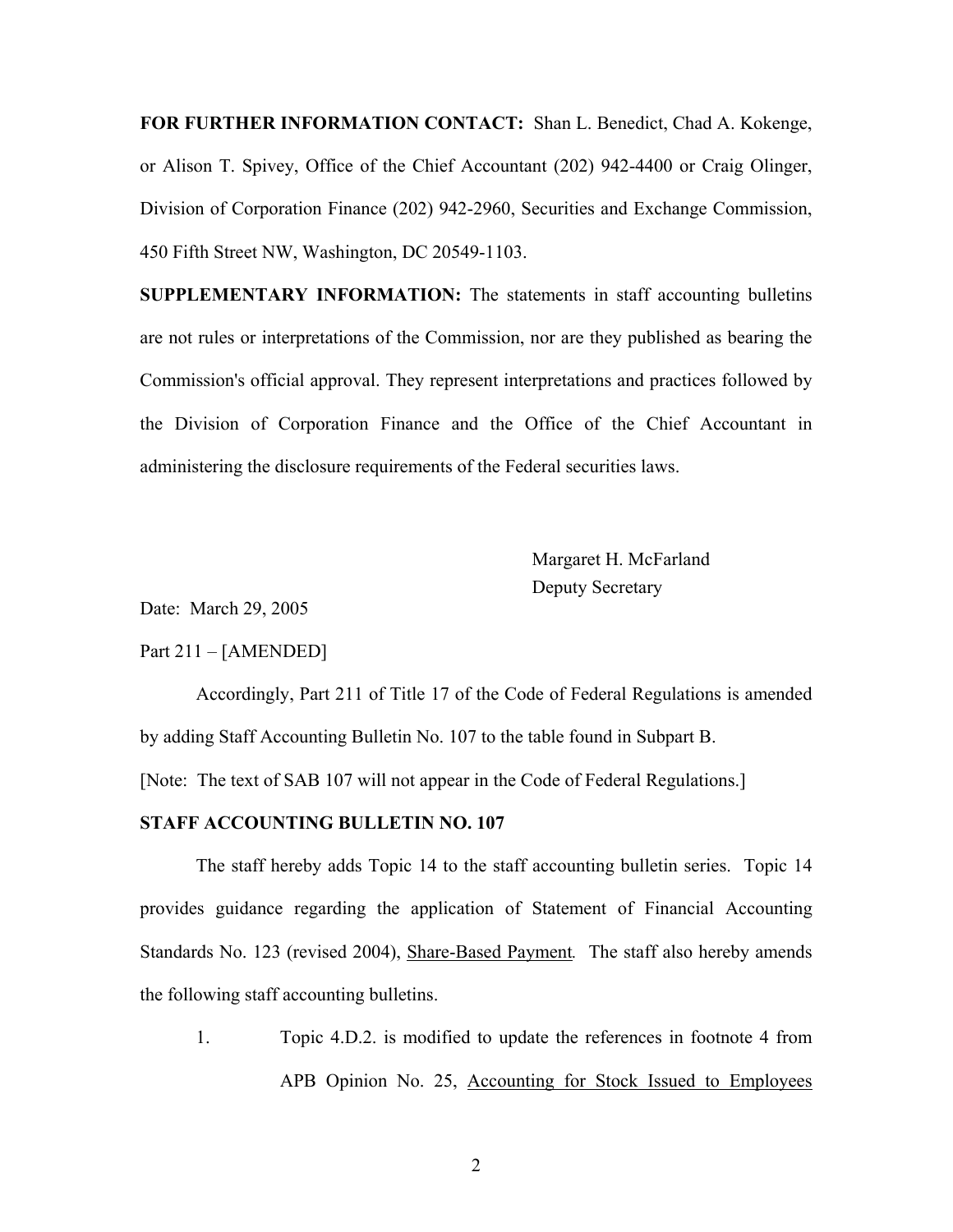("Opinion 25") and FASB Statement No. 123, Accounting for Stock-Based Compensation ("Statement 123") to Statement 123R. Opinion 25 and Statement 123 were superseded by Statement 123R.

- 2. Topic 4.E. is modified to delete the references and related guidance to compensation and deferred compensation. Statement 123R requires compensation costs to be recognized in the financial statements as services are provided by employees and does not permit those costs to be recognized as deferred compensation on the balance sheet before services are provided.
- 3. Topic 5.T. is modified to update the references from "AICPA Interpretation 1 to Opinion 25" to "paragraph 11 of Statement 123R." AICPA Interpretation 1 to Opinion 25 was superseded by Statement 123R.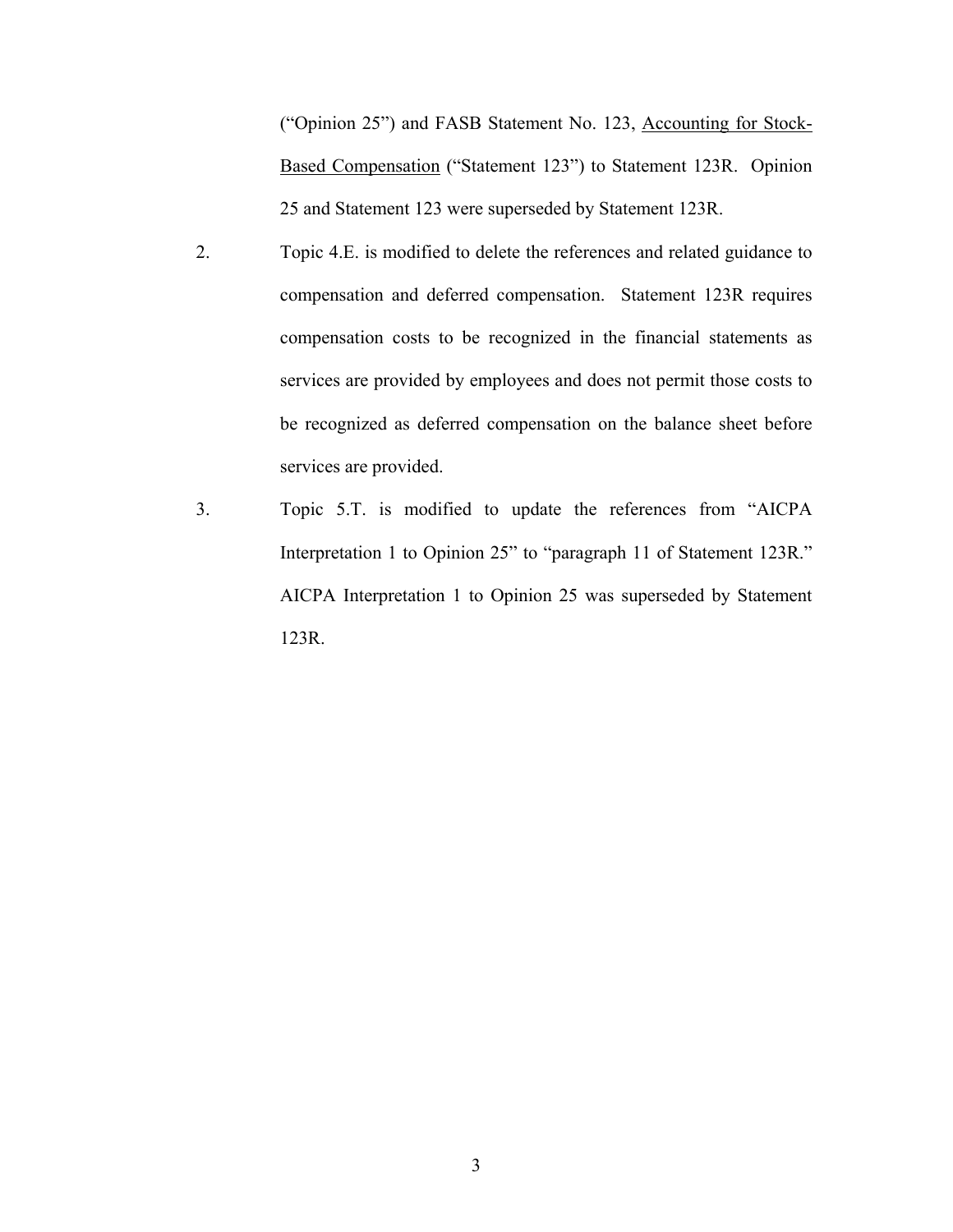#### **TOPIC 14: SHARE-BASED PAYMENT**

The interpretations in this SAB express views of the staff regarding the interaction between Statement 123R and certain SEC rules and regulations and provide the staff's views regarding the valuation of share-based payment arrangements for public companies. Statement 123R was issued by the Financial Accounting Standards Board ("FASB") on December 16, 2004. Statement 123R is based on the underlying accounting principle that compensation cost resulting from share-based payment transactions be recognized in financial statements at fair value.<sup>1</sup> Recognition of compensation cost at fair value will provide investors and other users of financial statements with more complete and comparable financial information.<sup>2</sup>

Statement 123R addresses a wide range of share-based compensation arrangements including share options, restricted share plans, performance-based awards, share appreciation rights, and employee share purchase plans.

Statement 123R replaces Statement 123 and supersedes Opinion 25*.* Statement 123, as originally issued in 1995, established as preferable, but did not require, a fair-value-based method of accounting for share-based payment transactions with employees.

The staff believes the guidance in this SAB will assist issuers in their initial implementation of Statement 123R and enhance the information received by investors and other users of financial statements, thereby assisting them in making investment and other decisions. This SAB includes interpretive guidance related to share-based payment

<sup>&</sup>lt;sup>1</sup> Statement 123R, paragraph 1.

<sup>2</sup> Statement 123R, page iv.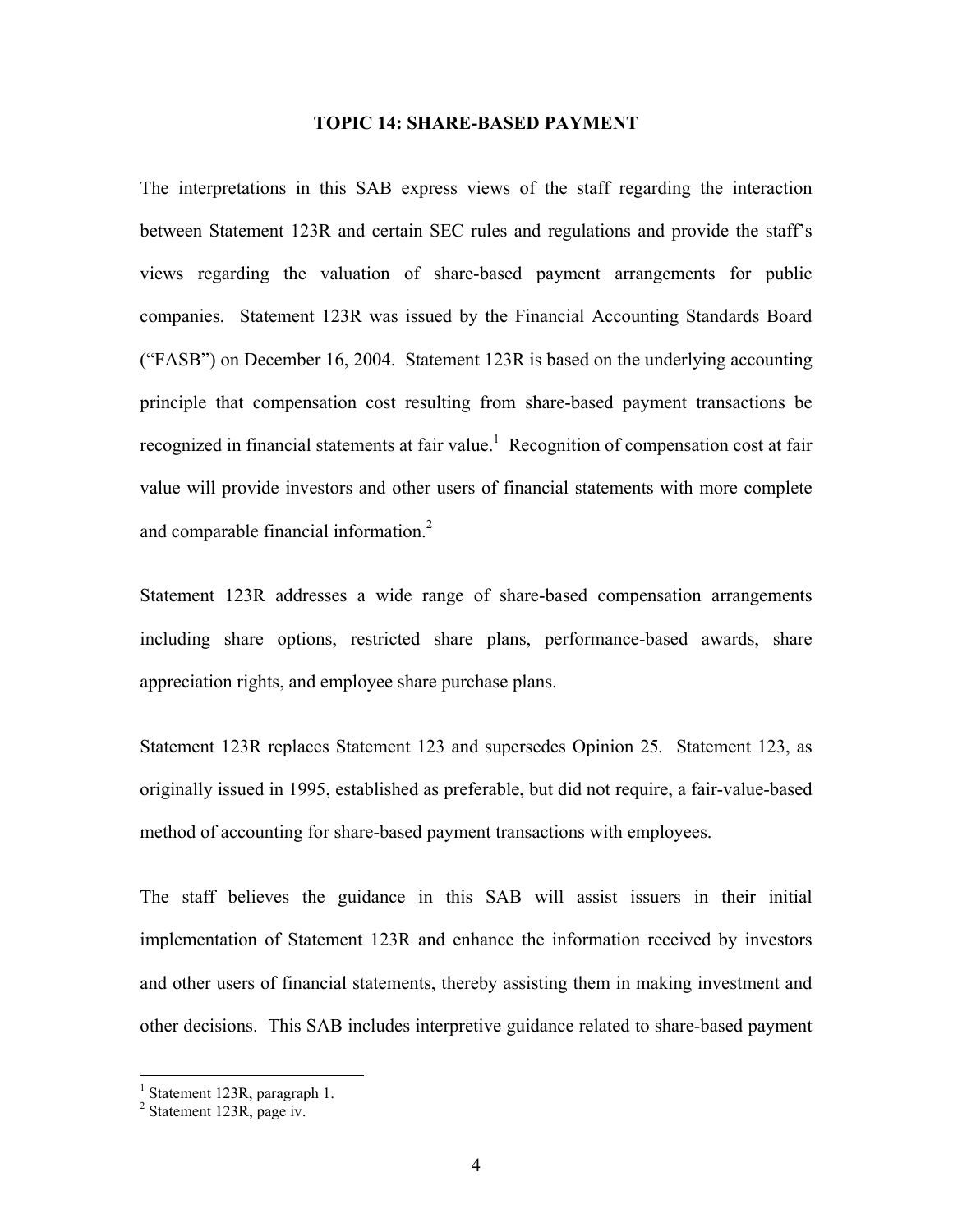transactions with nonemployees, the transition from nonpublic to public entity<sup>3</sup> status, valuation methods (including assumptions such as expected volatility and expected term), the accounting for certain redeemable financial instruments issued under share-based payment arrangements, the classification of compensation expense, non-GAAP financial measures, first-time adoption of Statement 123R in an interim period, capitalization of compensation cost related to share-based payment arrangements, the accounting for income tax effects of share-based payment arrangements upon adoption of Statement 123R, the modification of employee share options prior to adoption of Statement 123R and disclosures in MD&A subsequent to adoption of Statement 123R.

The staff recognizes that there is a range of conduct that a reasonable issuer might use to make estimates and valuations and otherwise implement Statement 123R, and the interpretive guidance provided by this SAB, particularly during the period of the Statement's initial implementation. Thus, throughout this SAB the use of the terms "reasonable" and "reasonably" is not meant to imply a single conclusion or methodology, but to encompass the full range of potential conduct, conclusions or methodologies upon which an issuer may reasonably base its valuation decisions. Different conduct, conclusions or methodologies by different issuers in a given situation does not of itself raise an inference that any of those issuers is acting unreasonably. While the zone of reasonable conduct is not unlimited, the staff expects that it will be rare when there is only one acceptable choice in estimating the fair value of share-based payment arrangements under the provisions of Statement 123R and the interpretive guidance provided by this SAB in any given situation. In addition, as discussed in the Interpretive

1

<sup>&</sup>lt;sup>3</sup> Defined in Statement 123R, Appendix E.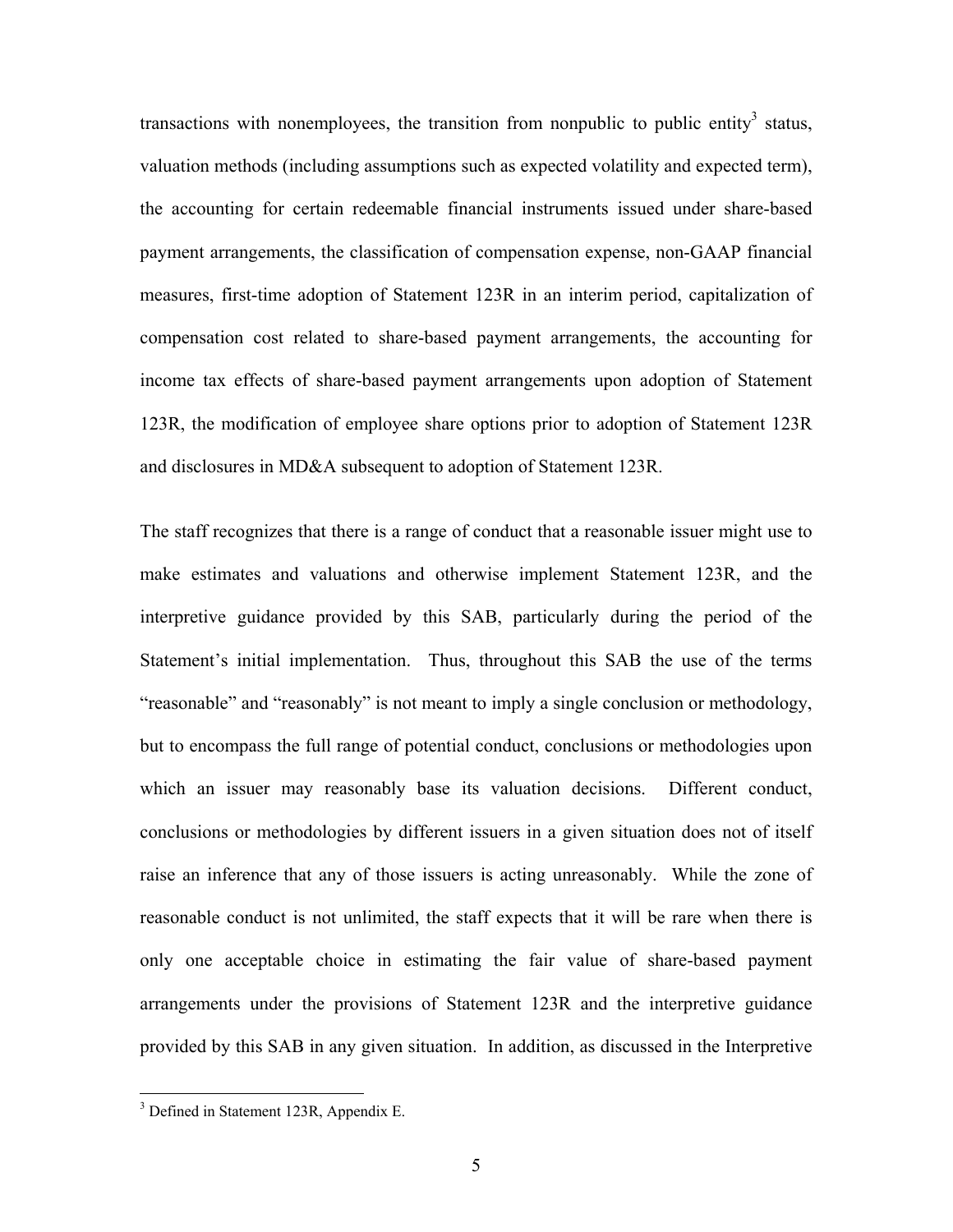Response to Question 1 of Section C, Valuation Methods, estimates of fair value are not intended to predict actual future events, and subsequent events are not indicative of the reasonableness of the original estimates of fair value made under Statement 123R. Over time, as issuers and accountants gain more experience in applying Statement 123R and the guidance provided in this SAB, the staff anticipates that particular approaches may begin to emerge as best practices and that the range of reasonable conduct, conclusions and methodologies will likely narrow.

\* \* \* \* \*

## **A. Share-Based Payment Transactions with Nonemployees**

Question: Are share-based payment transactions with nonemployees included in the scope of Statement 123R?

Interpretive Response: Only certain aspects of the accounting for share-based payment transactions with nonemployees are explicitly addressed by Statement 123R. Statement 123R explicitly:

- Establishes fair value as the measurement objective in accounting for all share-based payments;<sup>4</sup> and
- Requires that an entity record the value of a transaction with a nonemployee based on the more reliably measurable fair value of either the good or service received or the equity instrument issued.<sup>5</sup>

Statement 123R does not supersede any of the authoritative literature that

 $<sup>5</sup>$  Ibid.</sup>

<sup>4</sup> Statement 123R, paragraph 7.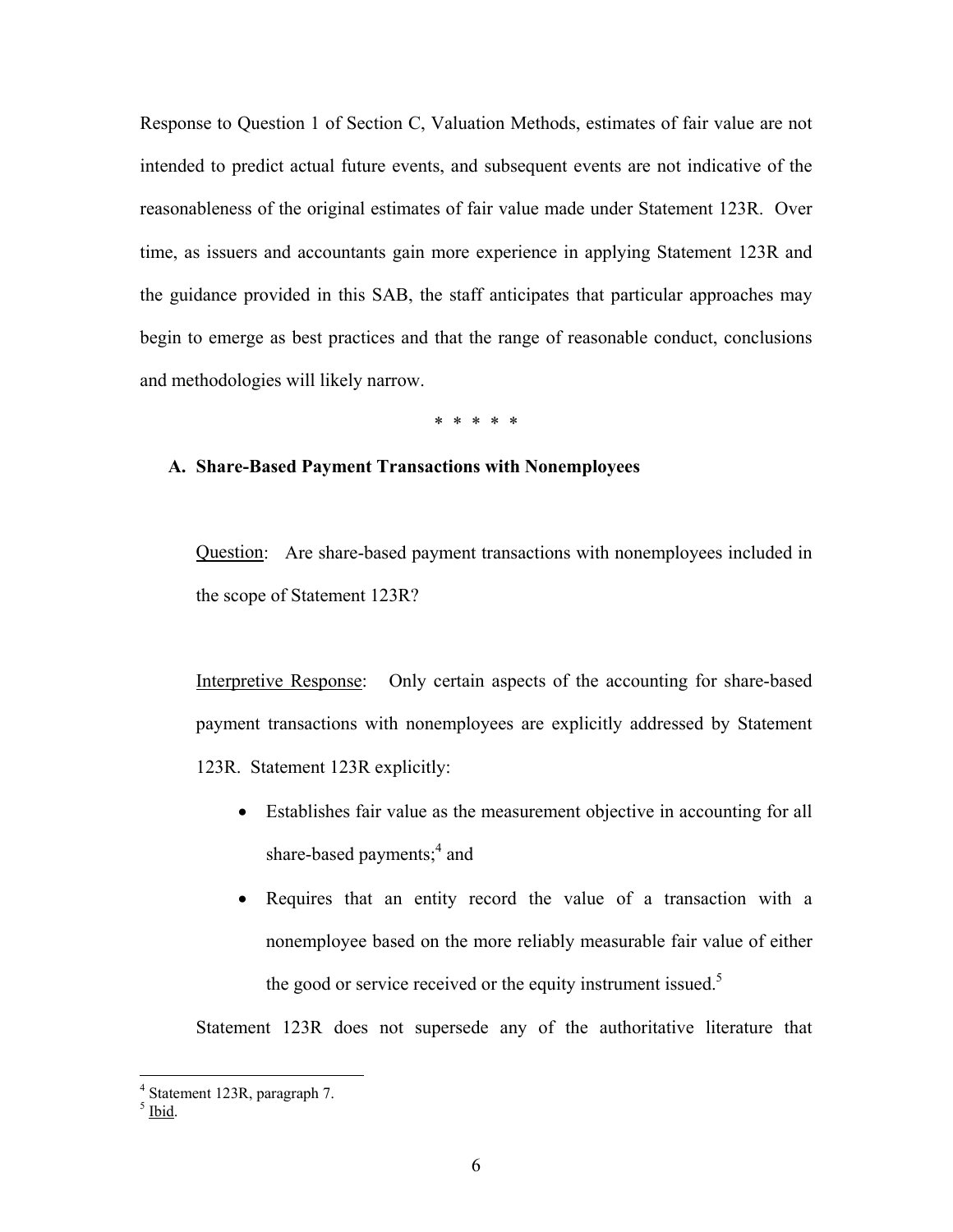specifically addresses accounting for share-based payments with nonemployees. For example, Statement 123R does not specify the measurement date for sharebased payment transactions with nonemployees when the measurement of the transaction is based on the fair value of the equity instruments issued.<sup>6</sup> For determining the measurement date of equity instruments issued in share-based transactions with nonemployees, a company should refer to Emerging Issues Task Force ("EITF") Issue No. 96-18, Accounting for Equity Instruments That Are Issued to Other Than Employees for Acquiring, or in Conjunction with Selling, Goods or Services.

With respect to questions regarding nonemployee arrangements that are not specifically addressed in other authoritative literature, the staff believes that the application of guidance in Statement 123R would generally result in relevant and reliable financial statement information. As such, the staff believes it would generally be appropriate for entities to apply the guidance in Statement 123R by analogy to share-based payment transactions with nonemployees unless other authoritative accounting literature more clearly addresses the appropriate accounting, or the application of the guidance in Statement 123R would be inconsistent with the terms of the instrument issued to a nonemployee in a sharebased payment arrangement.<sup>7</sup> For example, the staff believes the guidance in

 6 Statement 123R, paragraph 8.

 $<sup>7</sup>$  For example, due to the nature of specific terms in employee share options, including nontransferability,</sup> nonhedgability and the truncation of the contractual term due to post-vesting service termination, Statement 123R requires that when valuing an employee share option under the Black-Scholes-Merton framework, the fair value of an employee share option be based on the option's expected term rather than the contractual term. If these features (i.e., nontransferability, nonhedgability and the truncation of the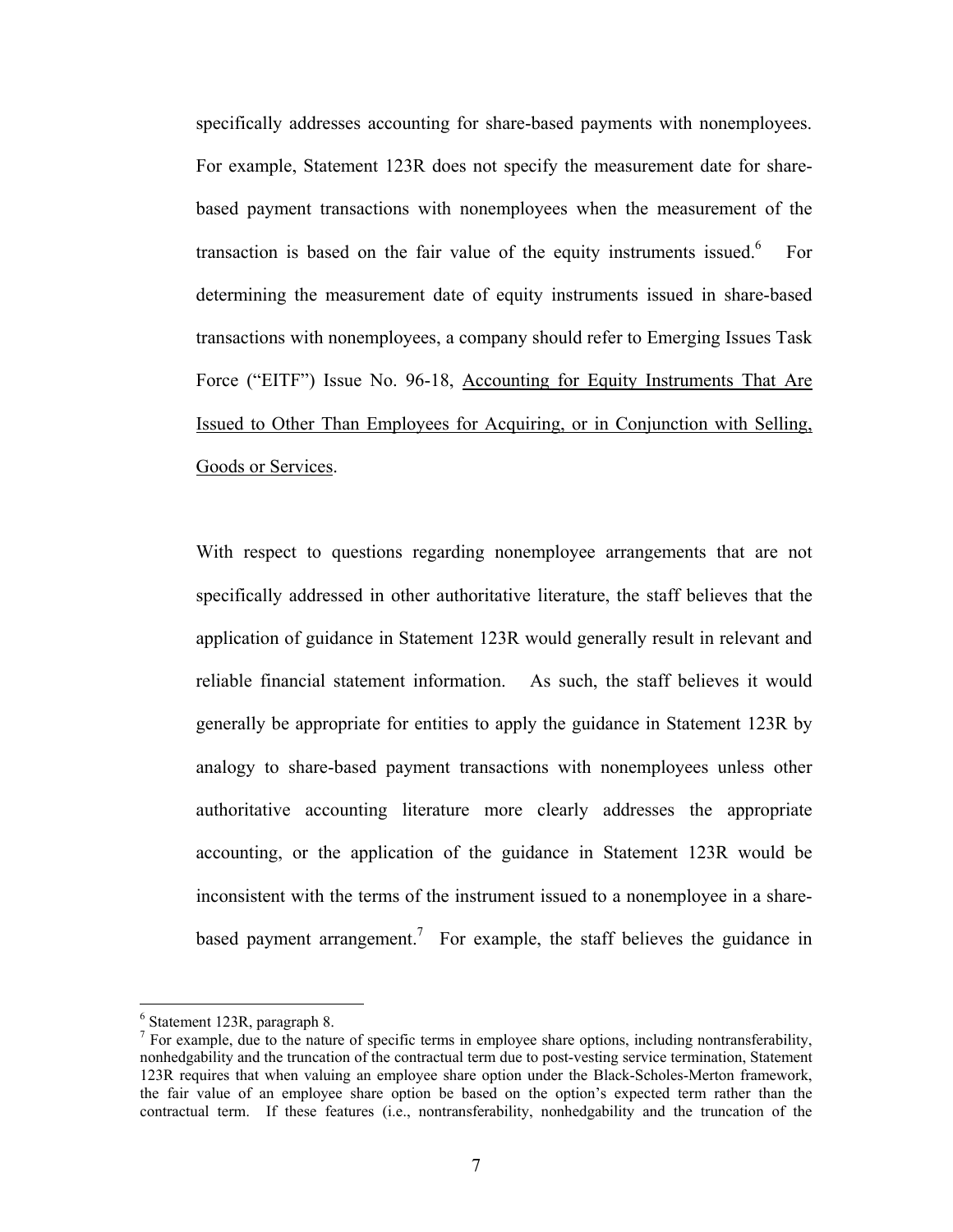Statement 123R on certain transactions with related parties or other holders of an economic interest in the entity would generally be applicable to share-based payment transactions with nonemployees. The staff encourages registrants that have additional questions related to accounting for share-based payment transactions with nonemployees to discuss those questions with the staff.

## **B. Transition from Nonpublic to Public Entity Status**

Facts: Company A is a nonpublic entity<sup>8</sup> that first files a registration statement with the SEC to register its equity securities for sale in a public market on January 2,  $20X8$ .<sup>9</sup> As a nonpublic entity, Company A had been assigning value to its share options<sup>10</sup> under the calculated value method prescribed by Statement  $123R<sup>11</sup>$ and had elected to measure its liability awards based on intrinsic value. Company A is considered a public entity on January 2, 20X8 when it makes its initial filing with the SEC in preparation for the sale of its shares in a public market.

contractual term) were not present in a nonemployee share option arrangement, the use of an expected term assumption shorter than the contractual term would generally not be appropriate in estimating the fair value of the nonemployee share options.

<sup>8</sup> Defined in Statement 123R, Appendix E.

<sup>&</sup>lt;sup>9</sup> For the purposes of these illustrations, assume all of Company A's equity-based awards granted to its employees were granted after the adoption of Statement 123R.<br><sup>10</sup> For purposes of this staff accounting bulletin, the phrase "share options" is used to refer to "share options"

or similar instruments."

 $11$  Statement 123R, paragraph 23 requires a nonpublic entity to use the calculated value method when it is not able to reasonably estimate the fair value of its equity share options and similar instruments because it is not practicable for it to estimate the expected volatility of its share price. Statement 123R, paragraph A43 indicates that a nonpublic entity may be able to identify similar public entities for which share or option price information is available and may consider the historical, expected, or implied volatility of those entities' share prices in estimating expected volatility. The staff would expect an entity that becomes a public entity and had previously measured its share options under the calculated value method to be able to support its previous decision to use calculated value and to provide the disclosures required by paragraph A240(e)(2)(b) of Statement 123R.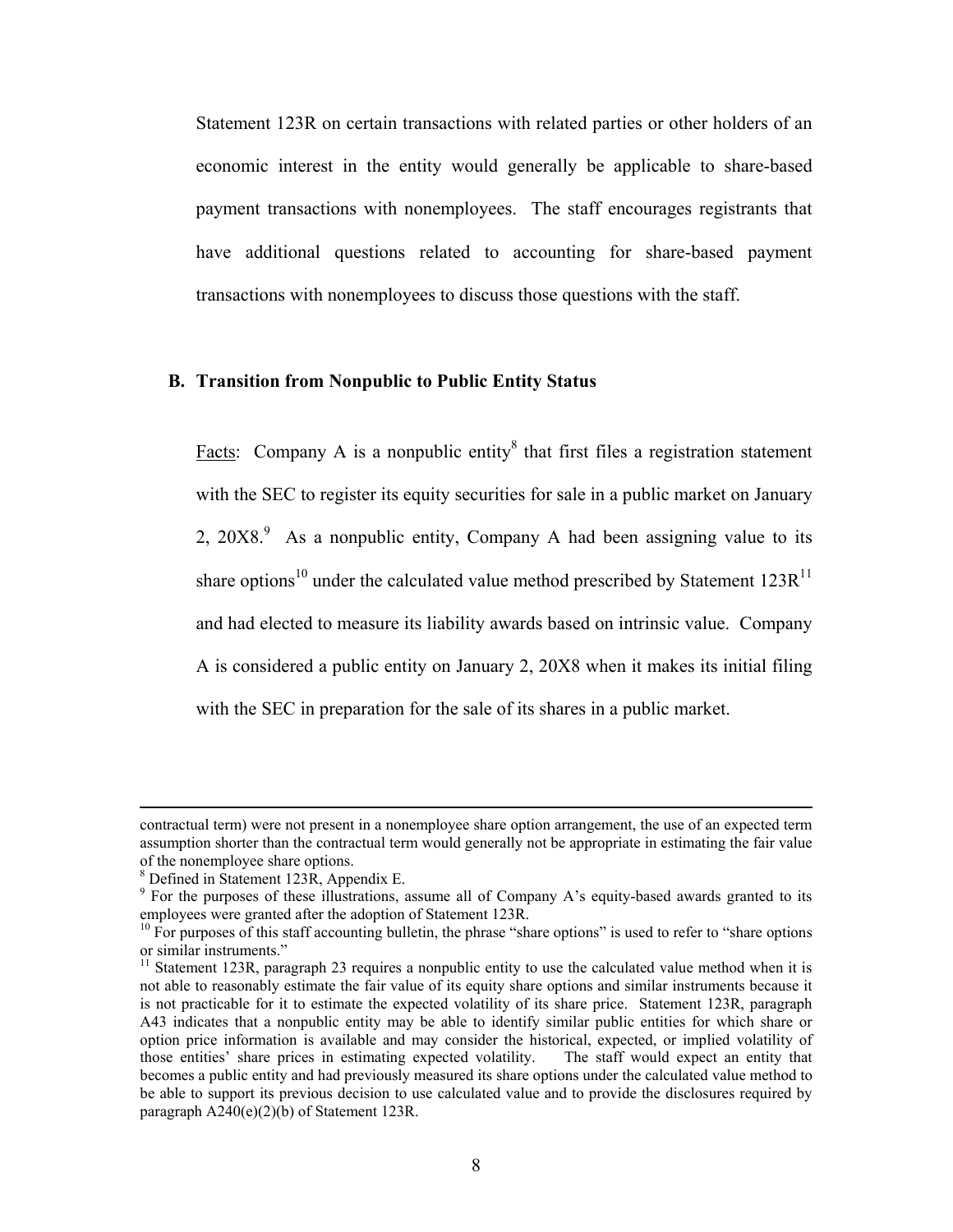Question 1: How should Company A account for the share options that were granted to its employees prior to January 2, 20X8 for which the requisite service has not been rendered by January 2, 20X8?

Interpretive Response: Prior to becoming a public entity, Company A had been assigning value to its share options under the calculated value method. The staff believes that Company A should continue to follow that approach for those share options that were granted prior to January 2, 20X8, unless those share options are subsequently modified, repurchased or cancelled.<sup>12</sup> If the share options are subsequently modified, repurchased or cancelled, Company A would assess the event under the public company provisions of Statement 123R. For example, if Company A modified the share options on February 1, 20X8, any incremental compensation cost would be measured under Statement 123R, paragraph 51(a), as the fair value of the modified share options over the fair value of the original share options measured immediately before the terms were modified.<sup>13</sup>

Question 2: How should Company A account for its liability awards granted to its employees prior to January 2, 20X8 which are fully vested but have not been settled by January 2, 20X8?

Interpretive Response: As a nonpublic entity, Company A had elected to measure

 $12$  This view is consistent with the FASB's basis for rejecting full retrospective application of Statement 123R as described in Statement 123R, paragraph B251.

<sup>&</sup>lt;sup>13</sup> Statement 123R, footnote 103. The staff believes that because Company A is a public entity as of the date of the modification, it would be inappropriate to use the calculated value method to measure the original share options immediately before the terms were modified.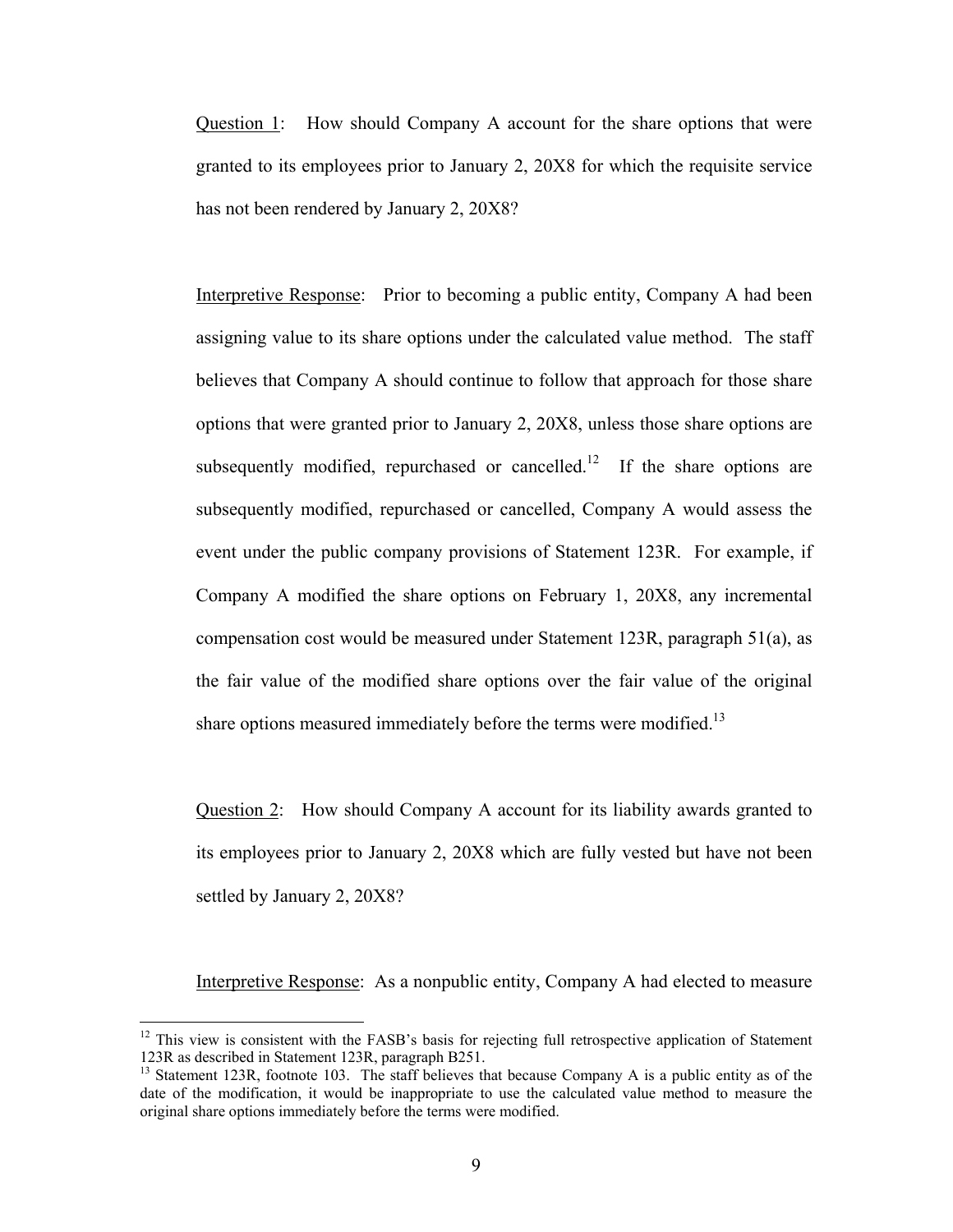its liability awards subject to Statement  $123R$  at intrinsic value.<sup>14</sup> When Company A becomes a public entity, it should measure the liability awards at their fair value determined in accordance with Statement  $123R$ <sup>15</sup> In that reporting period there will be an incremental amount of measured cost for the difference between fair value as determined under Statement 123R and intrinsic value. For example, assume the intrinsic value in the period ended December 31, 20X7 was \$10 per award. At the end of the first reporting period ending after January 2, 20X8 (when Company A becomes a public entity), assume the intrinsic value of the award is \$12 and the fair value as determined in accordance with Statement 123R is \$15. The measured cost in the first reporting period after December 31, 20X7 would be \$5.<sup>16</sup>

Question 3: After becoming a public entity, may Company A retrospectively apply the fair-value-based method to its awards that were granted prior to the date Company A became a public entity?

Interpretive Response: No. Before becoming a public entity, Company A did not use the fair-value-based method for either its share options or its liability awards granted to the Company's employees. The staff does not believe it is appropriate for Company A to apply the fair-value-based method on a retrospective basis, because it would require the entity to make estimates of a prior period, which, due to hindsight, may vary significantly from estimates that would have been made

<sup>&</sup>lt;sup>14</sup> Statement 123R, paragraph 38.

<sup>15</sup> Statement 123R, paragraph 37.

 $16$  \$15 fair value less \$10 intrinsic value equals \$5 of incremental cost.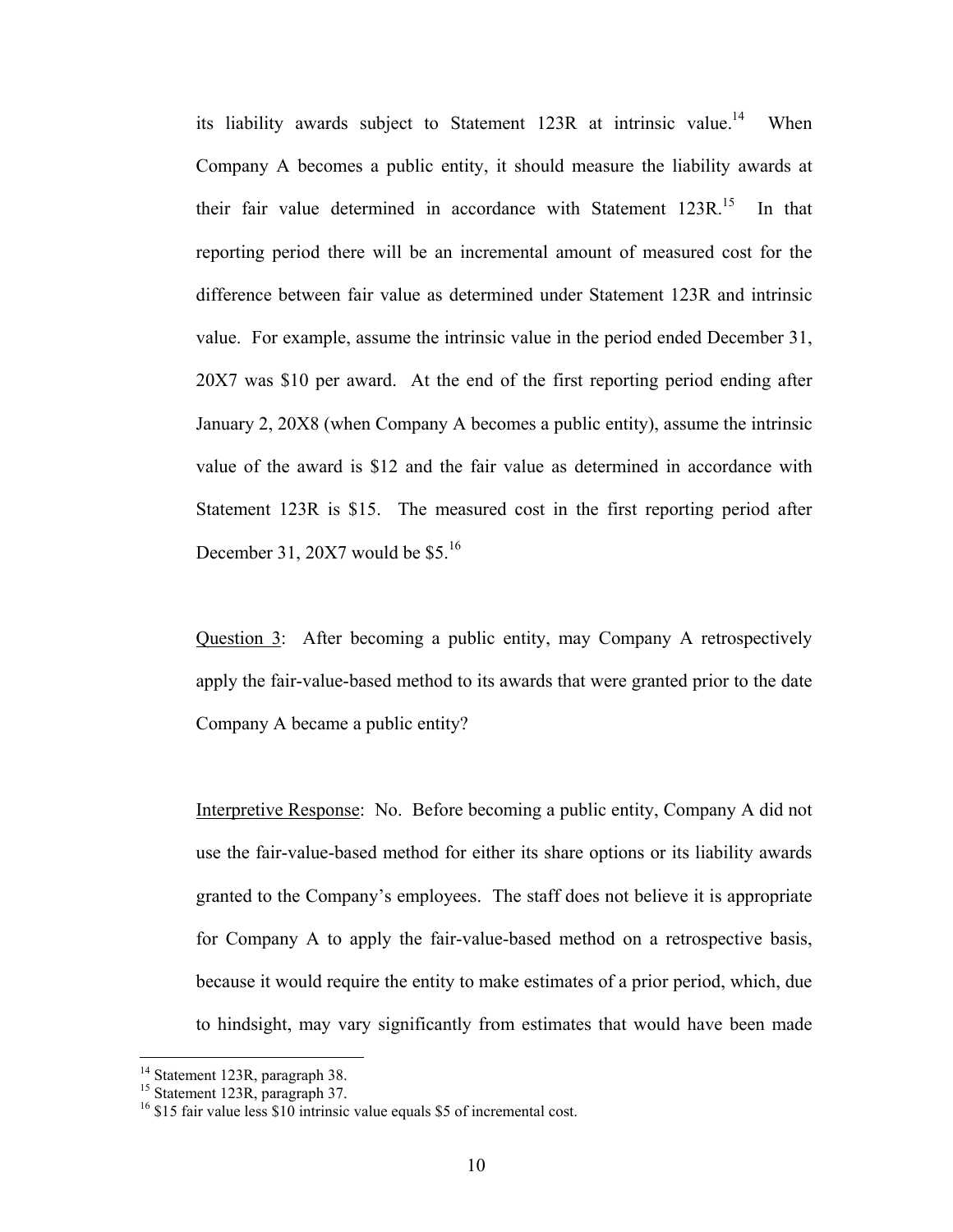contemporaneously in prior periods.<sup>17</sup>

Question 4: Upon becoming a public entity, what disclosures should Company A consider in addition to those prescribed by Statement 123R?<sup>18</sup>

Interpretive Response: In the registration statement filed on January 2, 20X8, Company A should clearly describe in MD&A the change in accounting policy that will be required by Statement 123R in subsequent periods and the reasonably likely material future effects.<sup>19</sup> In subsequent filings, Company A should provide financial statement disclosure of the effects of the changes in accounting policy. In addition, Company A should consider the applicability of SEC Release No. FR-60<sup>20</sup> and Section V, "Critical Accounting Estimates," in SEC Release No. FR- $72^{21}$  regarding critical accounting policies and estimates in MD&A.

## **C. Valuation Methods**

1

Statement 123R, paragraph 16, indicates that the measurement objective for equity instruments awarded to employees is to estimate at the grant date the fair value of the equity instruments the entity is obligated to issue when employees

<sup>&</sup>lt;sup>17</sup> This view is consistent with the FASB's basis for rejecting full retrospective application of Statement 123R as described in Statement 123R, paragraph B251.

<sup>&</sup>lt;sup>18</sup> Statement 123R disclosure requirements are described in paragraphs 64, 65, A240, A241 and A242.

<sup>&</sup>lt;sup>19</sup> See generally SEC Release No. FR-72, "Commission Guidance Regarding Management's Discussion and Analysis of Financial Condition and Results of Operations."<br><sup>20</sup> SEC Release No. FR-60, "Cautionary Advice Regarding Disclosure About Critical Accounting Policies."

<sup>&</sup>lt;sup>21</sup> SEC Release No. FR-72, "Commission Guidance Regarding Management's Discussion and Analysis of Financial Condition and Results of Operations."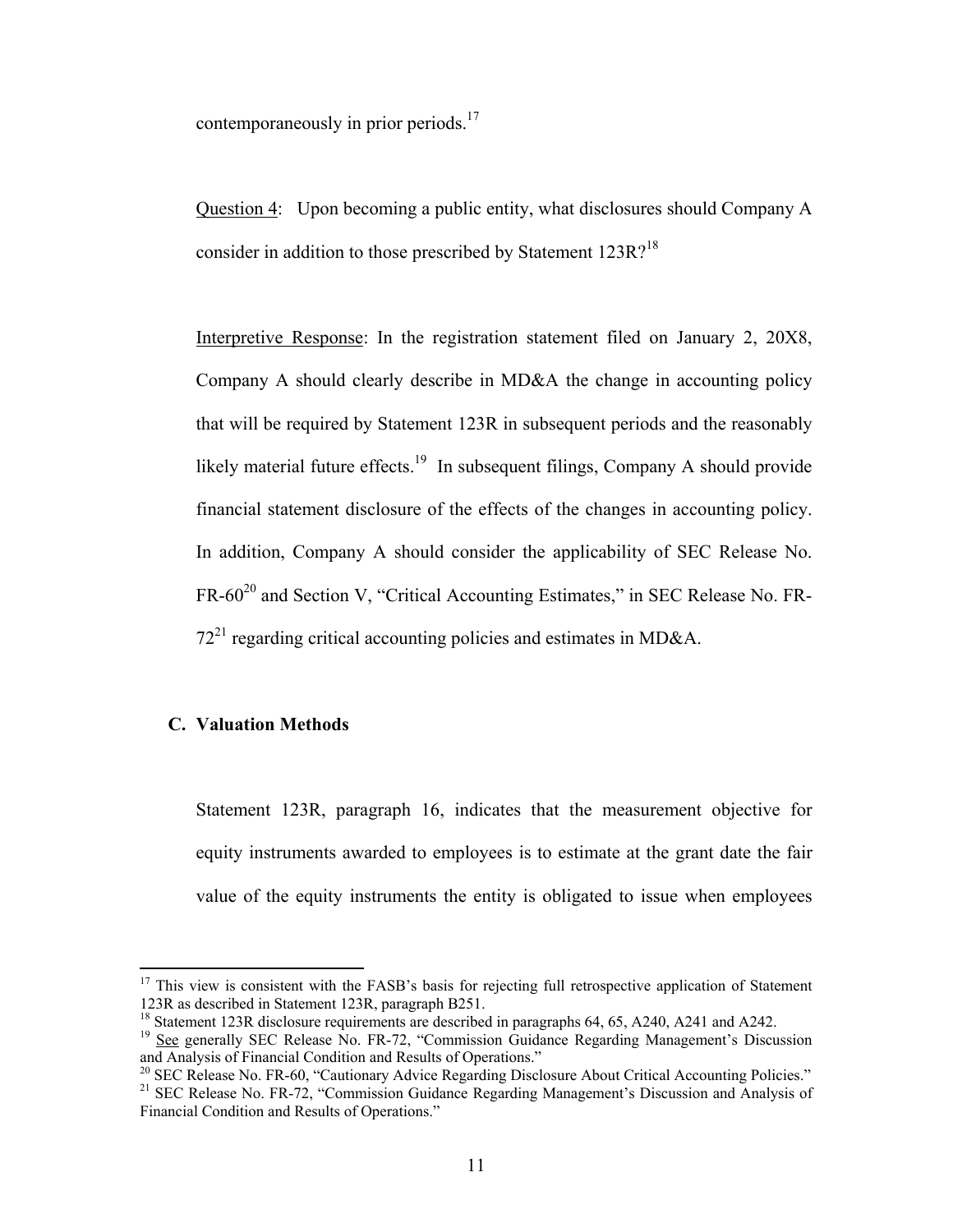have rendered the requisite service and satisfied any other conditions necessary to earn the right to benefit from the instruments. The Statement also states that observable market prices of identical or similar equity or liability instruments in active markets are the best evidence of fair value and, if available, should be used as the basis for the measurement for equity and liability instruments awarded in a share-based payment transaction with employees.<sup>22</sup> However, if observable market prices of identical or similar equity or liability instruments are not available, the fair value shall be estimated by using a valuation technique or model that complies with the measurement objective, as described in Statement  $123R^{23}$ 

Question 1:If a valuation technique or model is used to estimate fair value, to what extent will the staff consider a company's estimates of fair value to be materially misleading because the estimates of fair value do not correspond to the value ultimately realized by the employees who received the share options?

Interpretive Response: The staff understands that estimates of fair value of employee share options, while derived from expected value calculations, cannot predict actual future events. $24$  The estimate of fair value represents the measurement of the cost of the employee services to the company. The estimate of fair value should reflect the assumptions marketplace participants would use in

<sup>22</sup> Statement 123R, paragraph A7.

 $23$  Statement 123R, paragraph A8.

<sup>&</sup>lt;sup>24</sup> Statement 123R, paragraph A12, states "The fair value of those instruments at a single point in time is not a forecast of what the estimated fair value of those instruments may be in the future."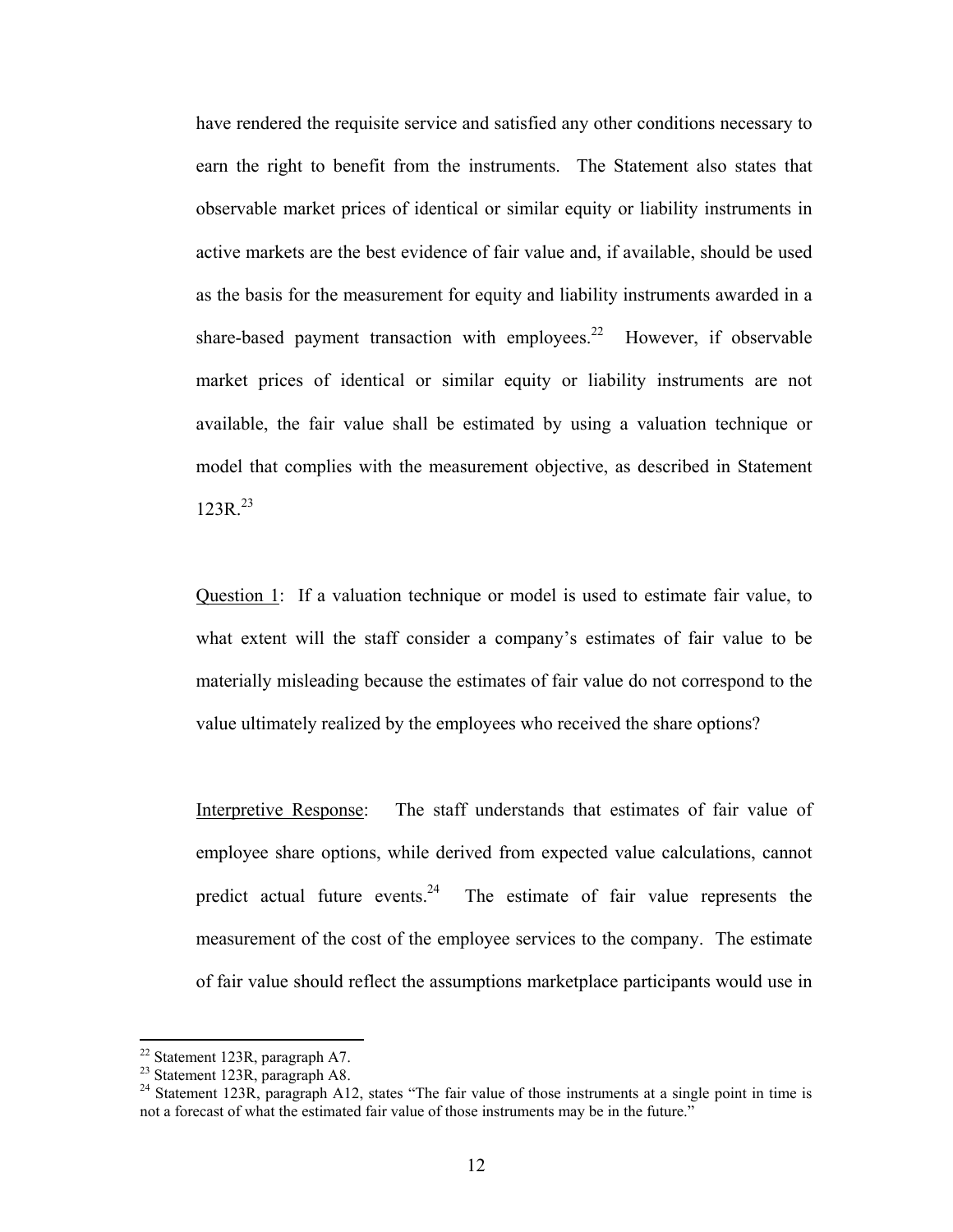determining how much to pay for an instrument on the date of the measurement (generally the grant date for equity awards). For example, valuation techniques used in estimating the fair value of employee share options may consider information about a large number of possible share price paths, while, of course, only one share price path will ultimately emerge. If a company makes a good faith fair value estimate in accordance with the provisions of Statement 123R in a way that is designed to take into account the assumptions that underlie the instrument's value that marketplace participants would reasonably make, then subsequent future events that affect the instrument's value do not provide meaningful information about the quality of the original fair value estimate. As long as the share options were originally so measured, changes in an employee share option's value, no matter how significant, subsequent to its grant date do not call into question the reasonableness of the grant date fair value estimate.

Question 2: In order to meet the fair value measurement objective in Statement 123R, are certain valuation techniques preferred over others?

Interpretive Response: Statement 123R, paragraph A14, clarifies that the Statement does not specify a preference for a particular valuation technique or model. As stated in Statement 123R, paragraph A8, in order to meet the fair value measurement objective, a company should select a valuation technique or model that (a) is applied in a manner consistent with the fair value measurement objective and other requirements of Statement 123R, (b) is based on established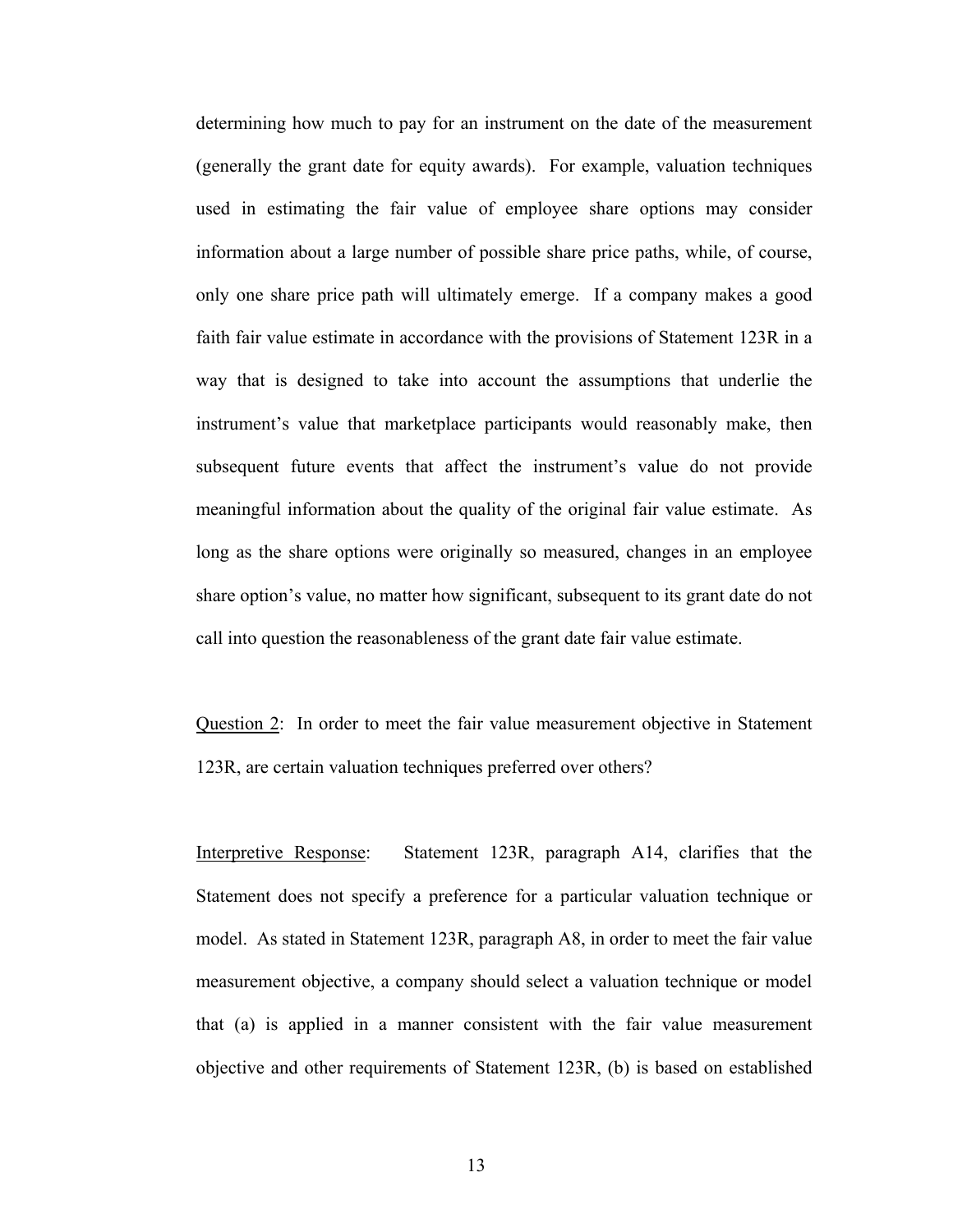principles of financial economic theory and generally applied in that field and (c) reflects all substantive characteristics of the instrument.

The chosen valuation technique or model must meet all three of the requirements stated above. In valuing a particular instrument, certain techniques or models may meet the first and second criteria but may not meet the third criterion because the techniques or models are not designed to reflect certain characteristics contained in the instrument. For example, for a share option in which the exercisability is conditional on a specified increase in the price of the underlying shares, the Black-Scholes-Merton closed-form model would not generally be an appropriate valuation model because, while it meets both the first and second criteria, it is not designed to take into account that type of market condition.<sup>25</sup>

Further, the staff understands that a company may consider multiple techniques or models that meet the fair value measurement objective before making its selection as to the appropriate technique or model. The staff would not object to a company's choice of a technique or model as long as the technique or model meets the fair value measurement objective. For example, a company is not required to use a lattice model simply because that model was the most complex of the models the company considered.

Question 3: In subsequent periods, may a company change the valuation

 $25$  See Statement 123R, paragraphs A13-17.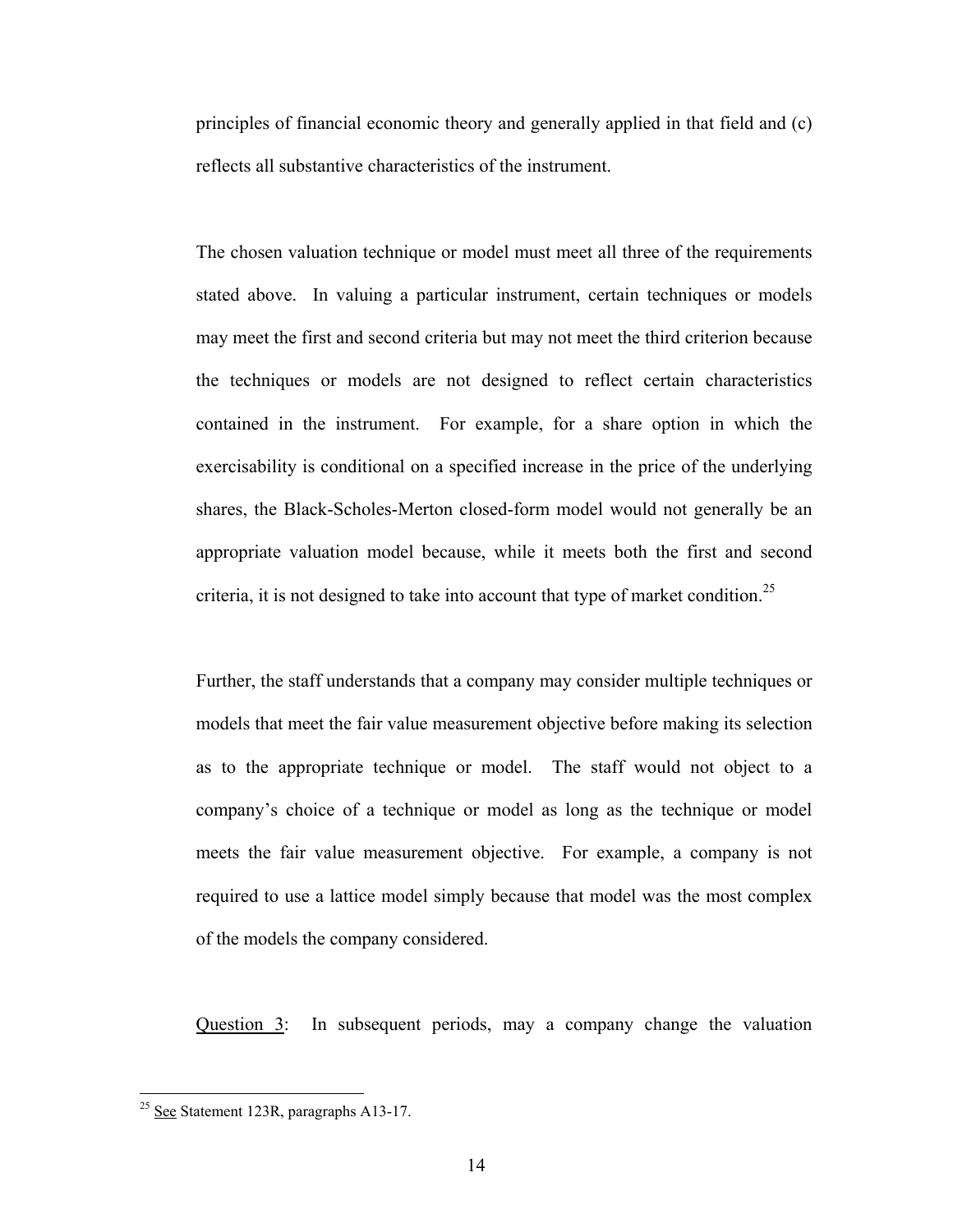technique or model chosen to value instruments with similar characteristics?<sup>26</sup>

Interpretive Response: As long as the new technique or model meets the fair value measurement objective in Statement 123R as described in Question 2 above, the staff would not object to a company changing its valuation technique or model.<sup>27</sup> A change in the valuation technique or model used to meet the fair value measurement objective would not be considered a change in accounting principle. As such, a company would not be required to file a preferability letter from its independent accountants as described in Rule 10-01(b)(6) of Regulation S-X when it changes valuation techniques or models.<sup>28</sup> However, the staff would not expect that a company would frequently switch between valuation techniques or models, particularly in circumstances where there was no significant variation in the form of share-based payments being valued. Disclosure in the footnotes of the basis for any change in technique or model would be appropriate.<sup>29</sup>

Question 4: Must every company that issues share options or similar instruments hire an outside third party to assist in determining the fair value of the share options?

<sup>&</sup>lt;sup>26</sup> Statement 123R, paragraph A14 and footnote 49, indicate that an entity may use different valuation techniques or models for instruments with different characteristics.

<sup>&</sup>lt;sup>27</sup> The staff believes that a company should take into account the reason for the change in technique or model in determining whether the new technique or model meets the fair value measurement objective. For example, changing a technique or model from period to period for the sole purpose of lowering the fair value estimate of a share option would not meet the fair value measurement objective of the Statement. 28 Statement 123R, paragraph A23.

 $29$  See generally Statement 123R, paragraph 64c.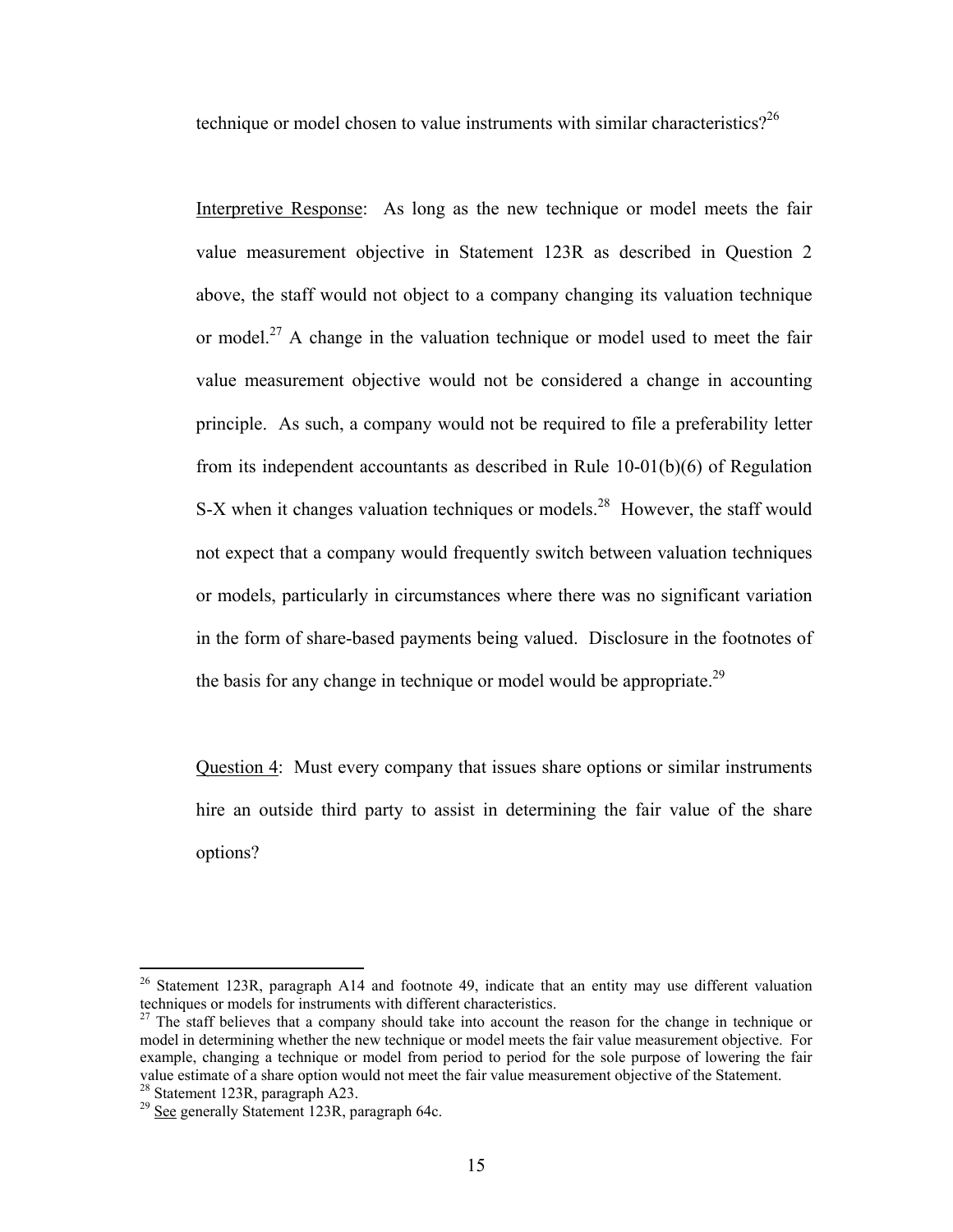Interpretive Response: No. However, the valuation of a company's share options or similar instruments should be performed by a person with the requisite expertise.

## **D. Certain Assumptions Used in Valuation Methods**

Statement 123R's fair value measurement objective for equity instruments awarded to employees is to estimate the grant-date fair value of the equity instruments that the entity is obligated to issue when employees have rendered the requisite service and satisfied any other conditions necessary to earn the right to benefit from the instruments.<sup>30</sup> In order to meet this fair value measurement objective, management will be required to develop estimates regarding the expected volatility of its company's share price and the exercise behavior of its employees. The staff is providing guidance in the following sections related to the expected volatility and expected term assumptions to assist public entities in applying those requirements.

The staff understands that companies may refine their estimates of expected volatility and expected term as a result of the guidance provided in Statement 123R and in sections (1) and (2) below. Changes in assumptions during the periods presented in the financial statements should be disclosed in the

<sup>&</sup>lt;sup>30</sup> Statement 123R, paragraph A2.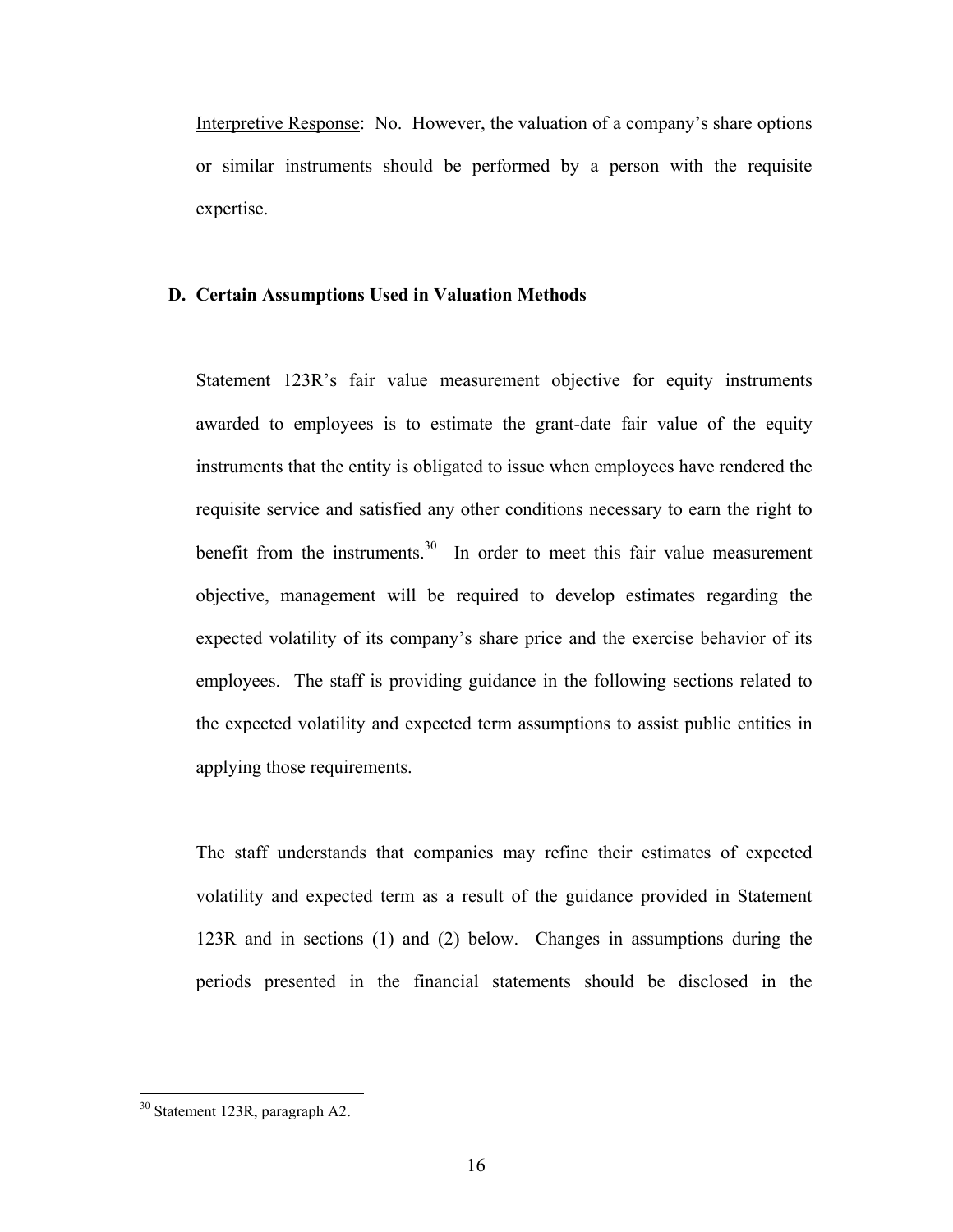footnotes.<sup>31</sup>

## **1. Expected Volatility**

Statement 123R, paragraph A31, states, "Volatility is a measure of the amount by which a financial variable, such as share price, has fluctuated (historical volatility) or is expected to fluctuate (expected volatility) during a period. Option-pricing models require an estimate of expected volatility as an assumption because an option's value is dependent on potential share returns over the option's term. The higher the volatility, the more the returns on the share can be expected to vary – up or down. Because an option's value is unaffected by expected negative returns on the shares, other things [being] equal, an option on a share with higher volatility is worth more than an option on a share with lower volatility."

Facts: Company B is a public entity whose common shares have been publicly traded for over twenty years. Company B also has multiple options on its shares outstanding that are traded on an exchange ("traded options"). Company B grants share options on January 2, 20X6.

Question 1: What should Company B consider when estimating expected volatility for purposes of measuring the fair value of its share options?

Interpretive Response: Statement 123R does not specify a particular method of

 $31$  Statement 123R, paragraph A240(e).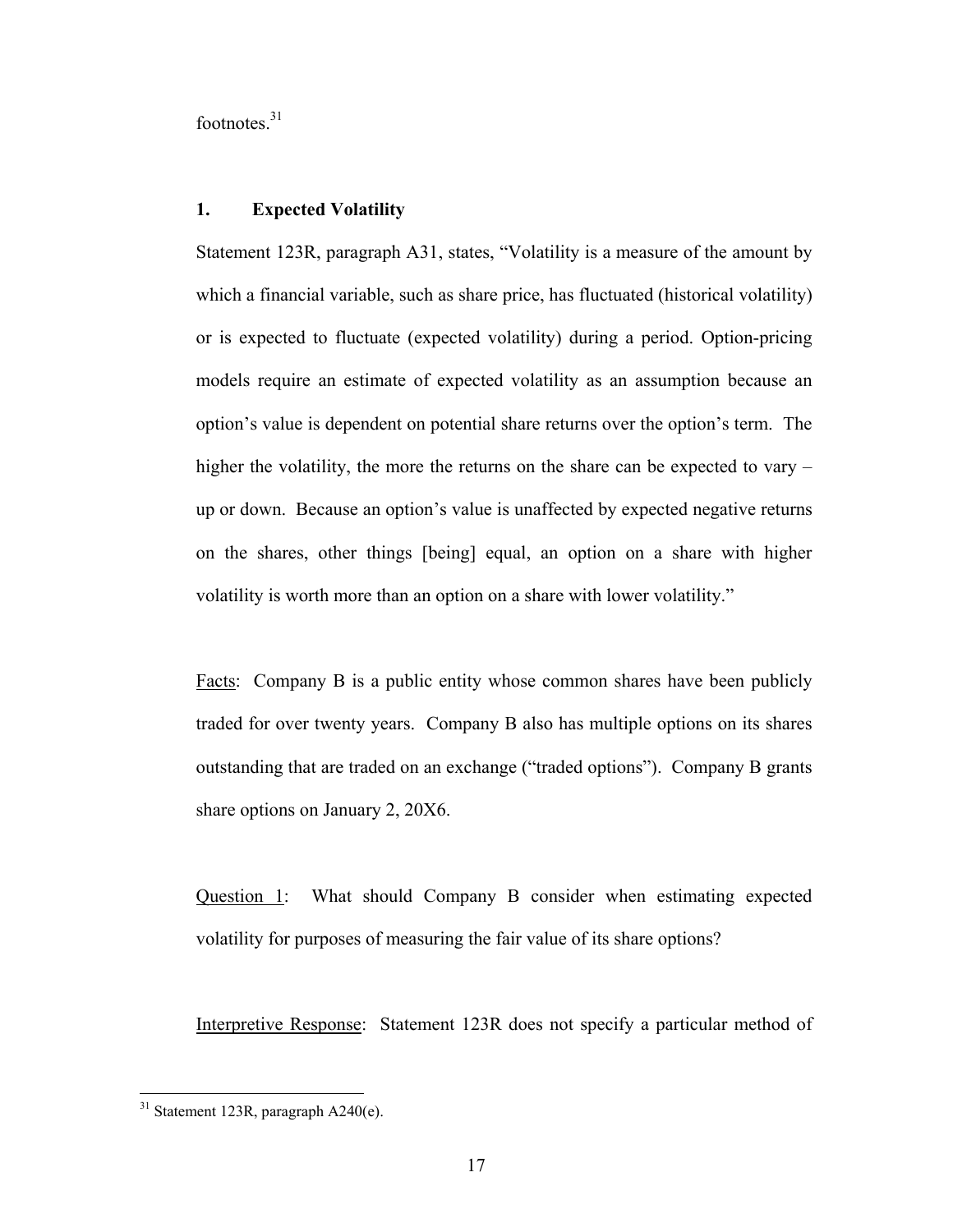estimating expected volatility. However, the Statement does clarify that the objective in estimating expected volatility is to ascertain the assumption about expected volatility that marketplace participants would likely use in determining an exchange price for an option.<sup>32</sup> Statement 123R provides a list of factors entities should consider in estimating expected volatility.<sup>33</sup> Company B may begin its process of estimating expected volatility by considering its historical volatility.34 However, Company B should also then consider, based on available information, how the expected volatility of its share price may differ from historical volatility.<sup>35</sup> Implied volatility.<sup>36</sup> can be useful in estimating expected volatility because it is generally reflective of both historical volatility and expectations of how future volatility will differ from historical volatility.

The staff believes that companies should make good faith efforts to identify and use sufficient information in determining whether taking historical volatility, implied volatility or a combination of both into account will result in the best estimate of expected volatility. The staff believes companies that have appropriate traded financial instruments from which they can derive an implied volatility should generally consider this measure. The extent of the ultimate reliance on implied volatility will depend on a company's facts and

1

<sup>32</sup> Statement 123R, paragraph B86.

<sup>33</sup> Statement 123R, paragraph A32.

 $34$  Statement 123R, paragraph A34.<br> $35$  Ibid.

<sup>&</sup>lt;sup>36</sup> Implied volatility is the volatility assumption inherent in the market prices of a company's traded options or other financial instruments that have option-like features. Implied volatility is derived by entering the market price of the traded financial instrument, along with assumptions specific to the financial options being valued, into a model based on a constant volatility estimate (e.g., the Black-Scholes-Merton closedform model) and solving for the unknown assumption of volatility.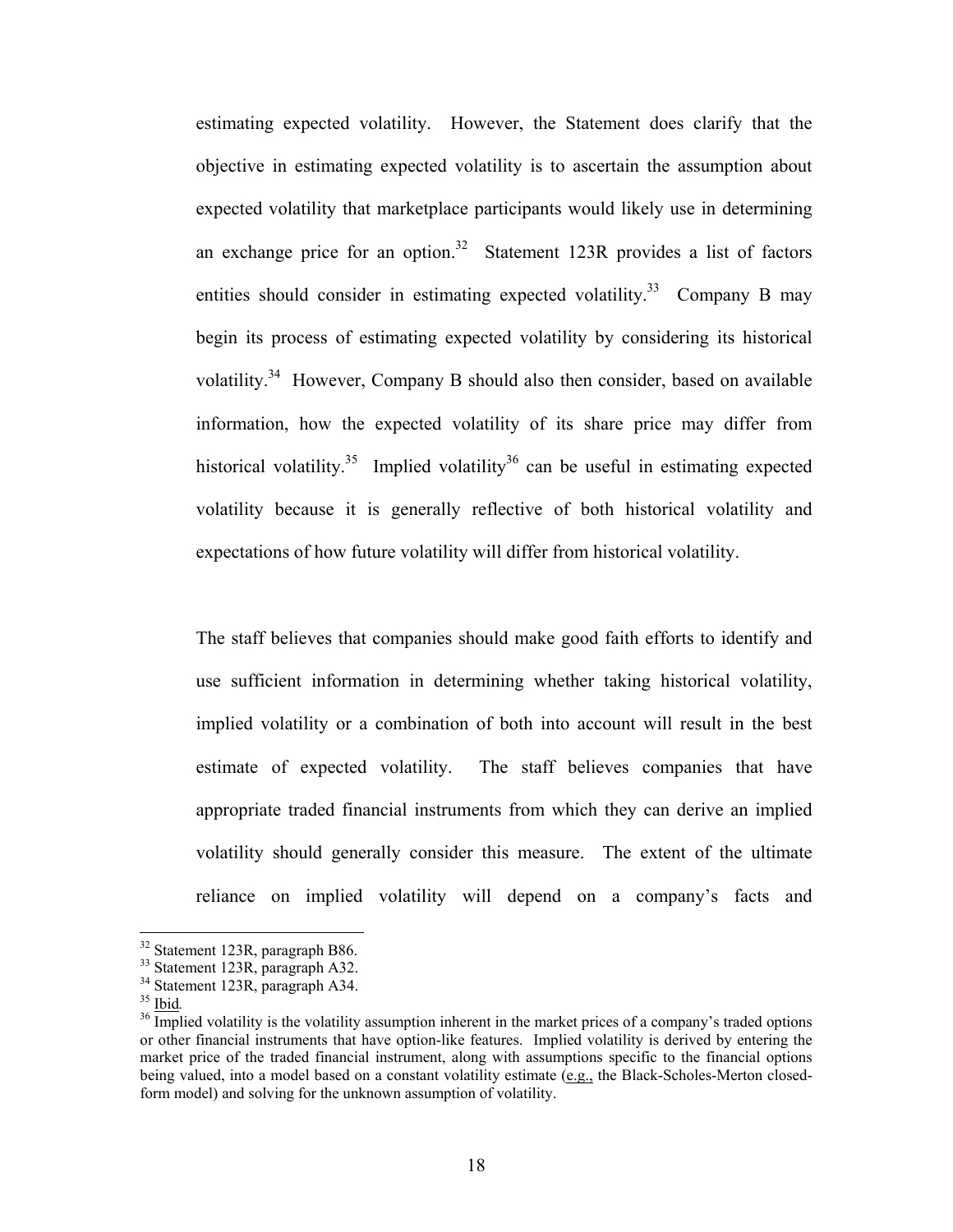circumstances; however, the staff believes that a company with actively traded options or other financial instruments with embedded options<sup>37</sup> generally could place greater (or even exclusive) reliance on implied volatility. (See the Interpretive Responses to Questions 3 and 4 below.)

The process used to gather and review available information to estimate expected volatility should be applied consistently from period to period. When circumstances indicate the availability of new or different information that would be useful in estimating expected volatility, a company should incorporate that information.

Question 2: What should Company B consider if computing historical volatility?<sup>38</sup>

Interpretive Response: The following should be considered in the computation of historical volatility:

1. Method of Computing Historical Volatility -

The staff believes the method selected by Company B to compute its historical volatility should produce an estimate that is representative of Company B's expectations about its future volatility over the expected (if using a Black-

 $37$  The staff believes implied volatility derived from embedded options can be utilized in determining expected volatility if, in deriving the implied volatility, the company considers all relevant features of the instruments (e.g., value of the host instrument, value of the option, etc.). The staff believes the derivation of implied volatility from other than simple instruments (e.g., a simple convertible bond) can, in some cases, be impracticable due to the complexity of multiple features.

<sup>38</sup> See Statement 123R, paragraph A32.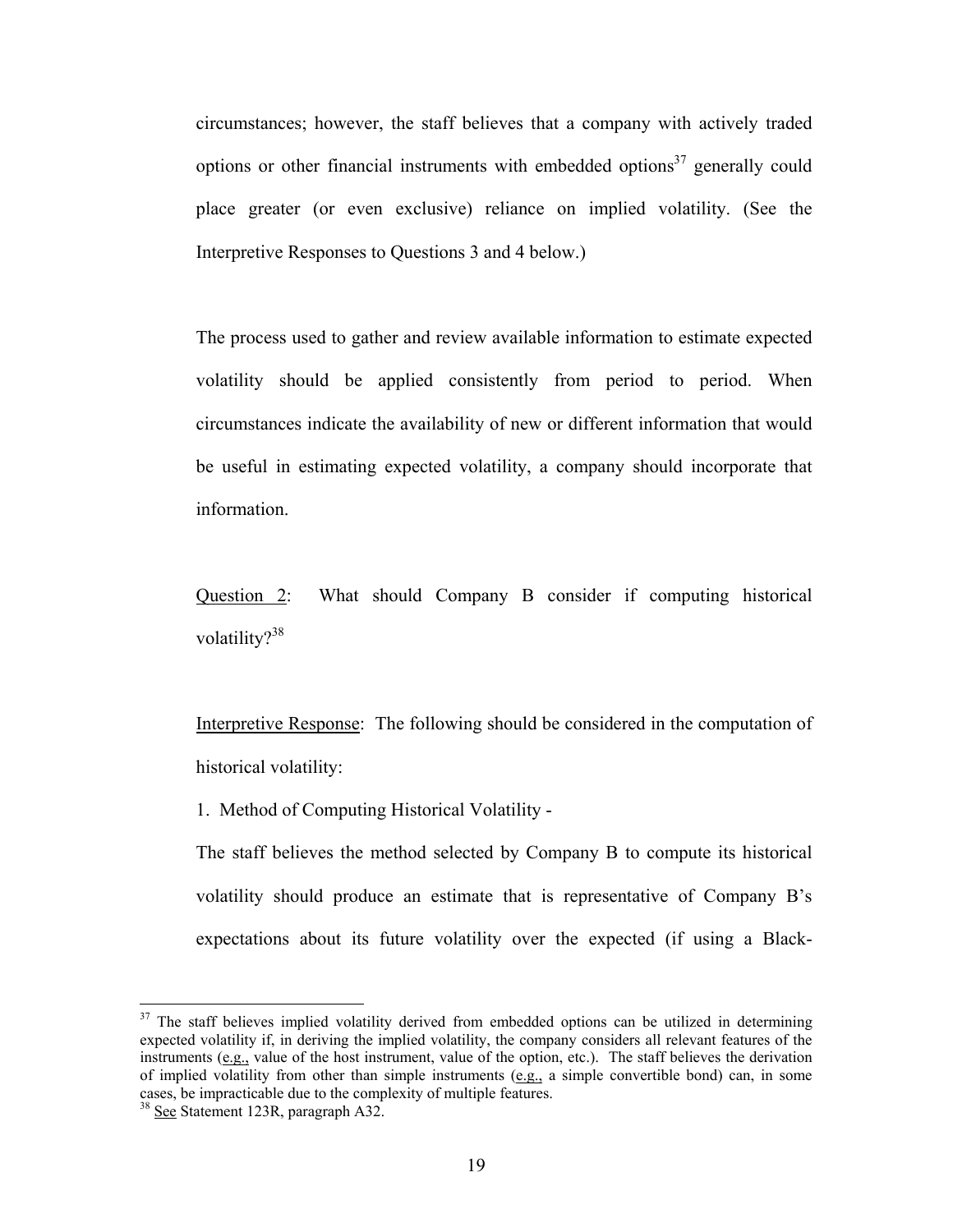Scholes-Merton closed-form model) or contractual (if using a lattice model) term<sup>39</sup> of its employee share options. Certain methods may not be appropriate for longer term employee share options if they weight the most recent periods of Company B's historical volatility much more heavily than earlier periods.<sup>40</sup> For example, a method that applies a factor to certain historical price intervals to reflect a decay or loss of relevance of that historical information emphasizes the most recent historical periods and thus would likely bias the estimate to this recent history.<sup>41</sup>

2. Amount of Historical Data -

 $\overline{a}$ 

Statement 123R, paragraph A32(a), indicates entities should consider historical volatility over a period generally commensurate with the expected or contractual term, as applicable, of the share option. The staff believes Company B could utilize a period of historical data longer than the expected or contractual term, as applicable, if it reasonably believes the additional historical information will improve the estimate. For example, assume Company B decided to utilize a Black-Scholes-Merton closed-form model to estimate the value of the share options granted on January 2, 20X6 and determined that the expected term was six years. Company B would not be precluded from using historical data longer than six years if it concludes that data would be relevant.

 $39$  For purposes of this staff accounting bulletin, the phrase "expected or contractual term, as applicable" has the same meaning as the phrase "expected (if using a Black-Scholes-Merton closed-form model) or contractual (if using a lattice model) term of an employee share option."

<sup>&</sup>lt;sup>40</sup> Statement 123R, paragraph A32(a), states that entities should consider historical volatility over a period generally commensurate with the expected or contractual term, as applicable, of the share option. Accordingly, the staff believes methods that place extreme emphasis on the most recent periods may be inconsistent with this guidance.

<sup>&</sup>lt;sup>41</sup> Generalized Autoregressive Conditional Heteroskedasticity ("GARCH") is an example of a method that demonstrates this characteristic.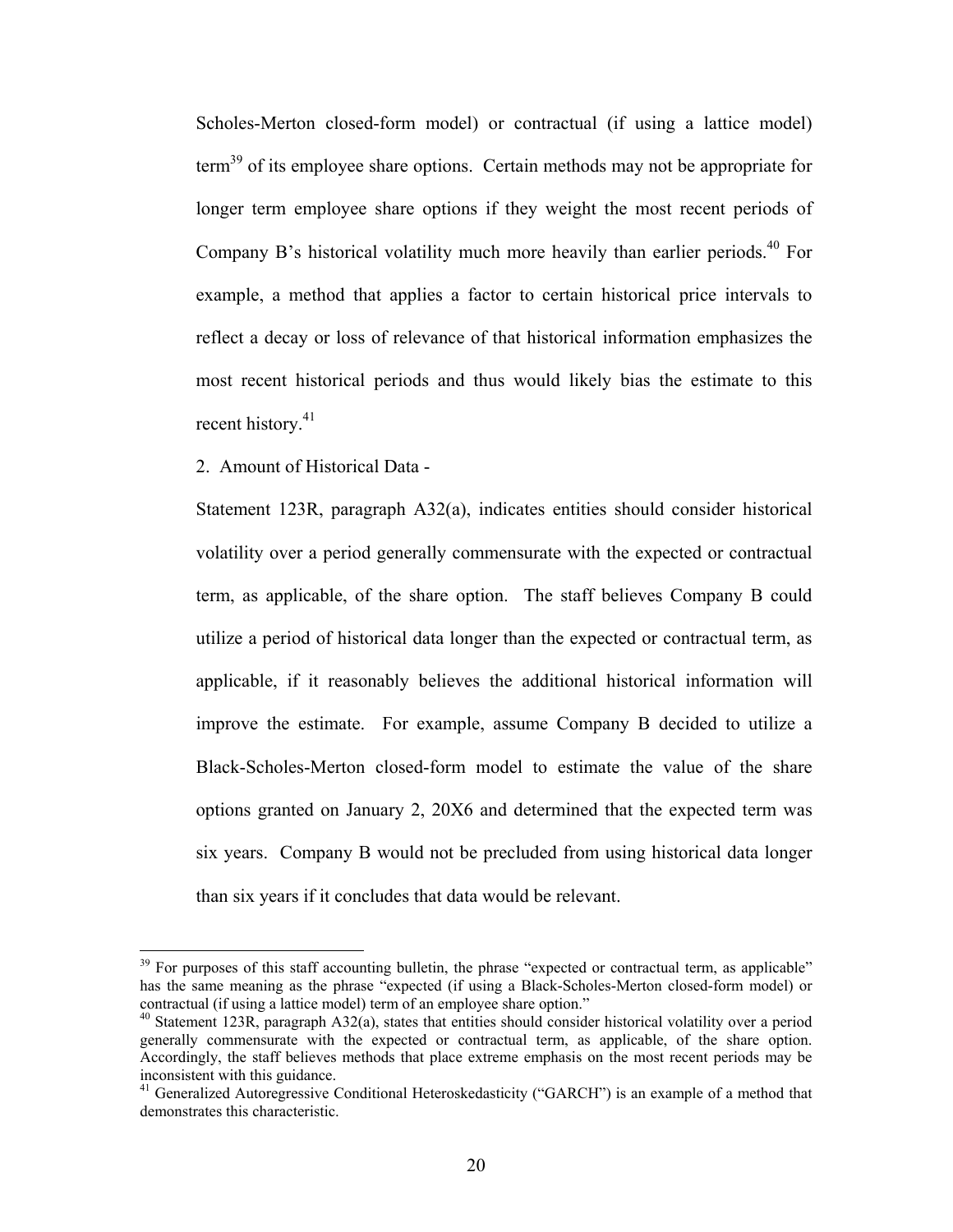3. Frequency of Price Observations -

Statement 123R, paragraph A32(d), indicates an entity should use appropriate and regular intervals for price observations based on facts and circumstances that provide the basis for a reasonable fair value estimate. Accordingly, the staff believes Company B should consider the frequency of the trading of its shares and the length of its trading history in determining the appropriate frequency of price observations. The staff believes using daily, weekly or monthly price observations may provide a sufficient basis to estimate expected volatility if the history provides enough data points on which to base the estimate.<sup>42</sup> Company B should select a consistent point in time within each interval when selecting data points. $43$ 

4. Consideration of Future Events -

The objective in estimating expected volatility is to ascertain the assumptions that marketplace participants would likely use in determining an exchange price for an option.44 Accordingly, the staff believes that Company B should consider those future events that it reasonably concludes a marketplace participant would also consider in making the estimation. For example, if Company B has recently announced a merger with a company that would change its business risk in the future, then it should consider the impact of the merger in estimating the expected

 $42$  Further, if shares of a company are thinly traded the staff believes the use of weekly or monthly price observations would generally be more appropriate than the use of daily price observations. The volatility calculation using daily observations for such shares could be artificially inflated due to a larger spread between the bid and asked quotes and lack of consistent trading in the market.

<sup>&</sup>lt;sup>43</sup> Statement 123R, paragraph A34, states that a company should establish a process for estimating expected volatility and apply that process consistently from period to period. In addition, Statement 123R, paragraph A23, indicates that assumptions used to estimate the fair value of instruments granted to employees should be determined in a consistent manner from period to period.

<sup>&</sup>lt;sup>44</sup> Statement 123R, paragraph B86.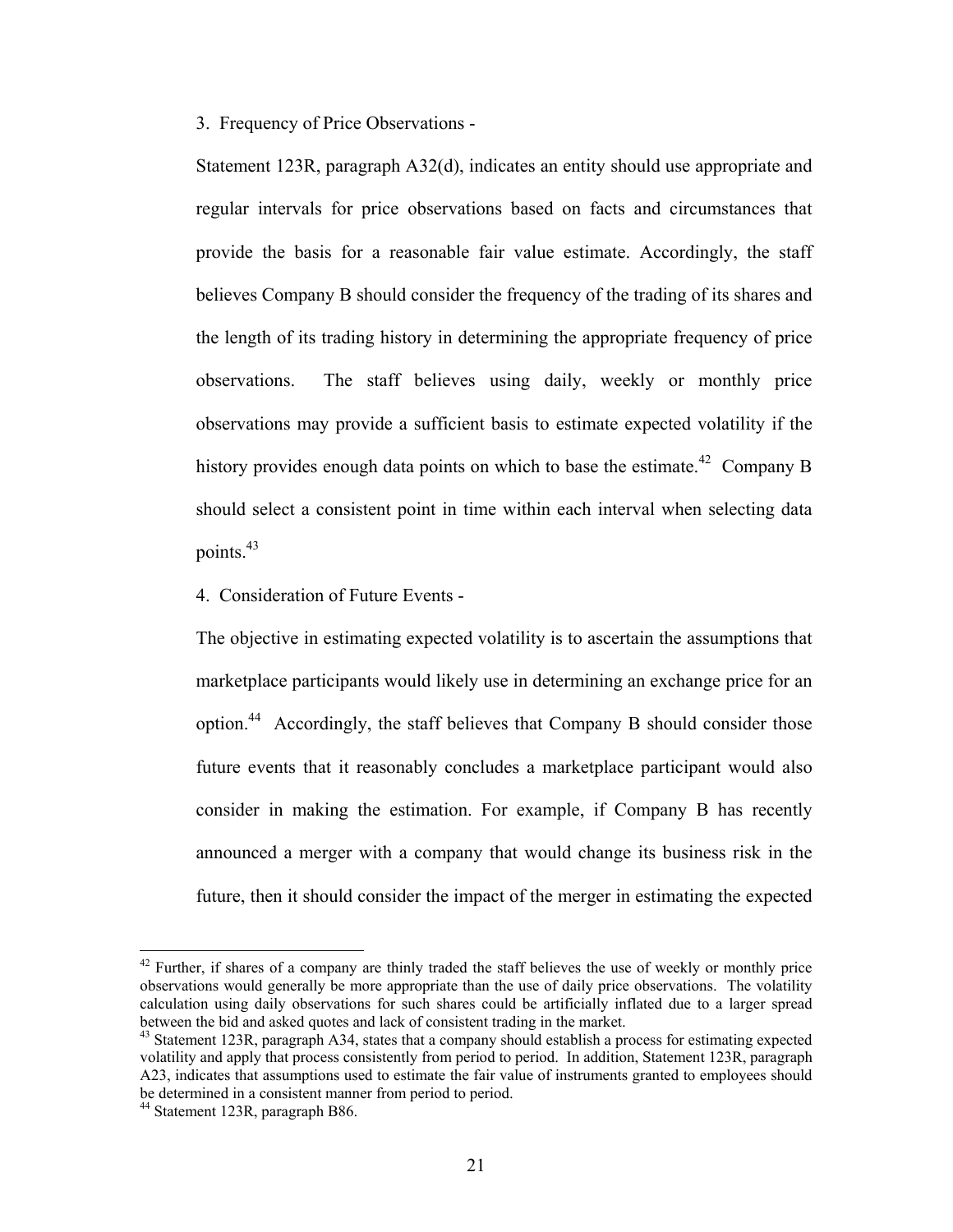volatility if it reasonably believes a marketplace participant would also consider this event.

5. Exclusion of Periods of Historical Data -

In some instances, due to a company's particular business situations, a period of historical volatility data may not be relevant in evaluating expected volatility.<sup>45</sup> In these instances, that period should be disregarded. The staff believes that if Company B disregards a period of historical volatility, it should be prepared to support its conclusion that its historical share price during that previous period is not relevant to estimating expected volatility due to one or more discrete and specific historical events and that similar events are not expected to occur during the expected term of the share option. The staff believes these situations would be rare.

Question 3: What should Company B consider when evaluating the extent of its reliance on the implied volatility derived from its traded options?

Interpretive Response: To achieve the objective of estimating expected volatility as stated in paragraph B86 of Statement 123R, the staff believes Company B generally should consider the following in its evaluation: 1) the volume of market activity of the underlying shares and traded options; 2) the ability to synchronize the variables used to derive implied volatility; 3) the similarity of the exercise prices of the traded options to the exercise price of the employee share options;

 $45$  Statement 123R, paragraph A32(a).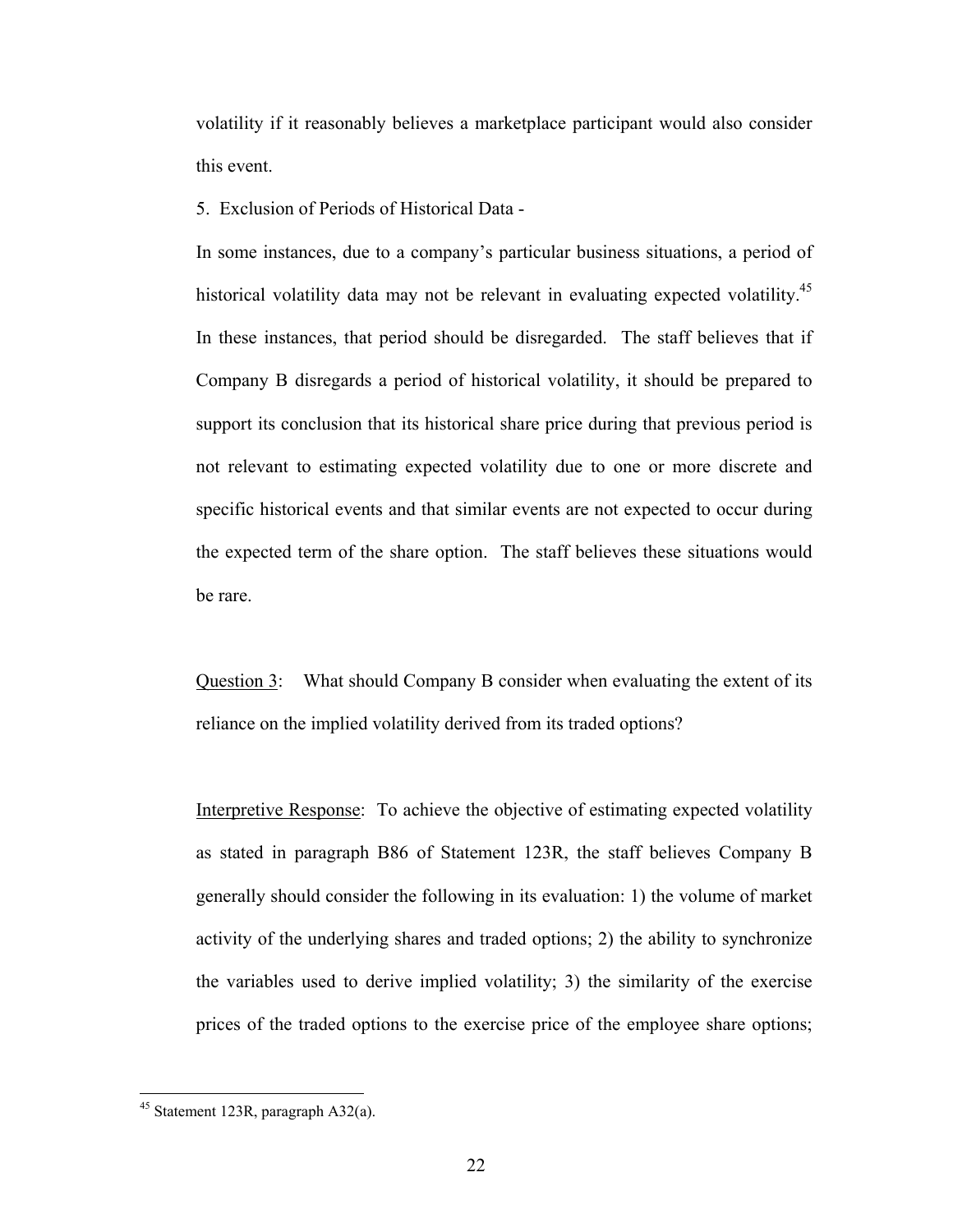and 4) the similarity of the length of the term of the traded and employee share options.46

1. Volume of Market Activity -

The staff believes Company B should consider the volume of trading in its underlying shares as well as the traded options. For example, prices for instruments in actively traded markets are more likely to reflect a marketplace participant's expectations regarding expected volatility.

2. Synchronization of the Variables -

Company B should synchronize the variables used to derive implied volatility. For example, to the extent reasonably practicable, Company B should use market prices (either traded prices or the average of bid and asked quotes) of the traded options and its shares measured at the same point in time. This measurement should also be synchronized with the grant of the employee share options; however, when this is not reasonably practicable, the staff believes Company B should derive implied volatility as of a point in time as close to the grant of the employee share options as reasonably practicable.

3. Similarity of the Exercise Prices -

The staff believes that when valuing an at-the-money employee share option, the implied volatility derived from at- or near-the-money traded options generally would be most relevant.<sup>47</sup> If, however, it is not possible to find at- or near-the-

<sup>&</sup>lt;sup>46</sup> See generally Options, Futures, and Other Derivatives by John C. Hull (Prentice Hall,  $5<sup>th</sup>$  Edition, 2003).  $47$  Implied volatilities of options differ systematically over the "moneyness" of the option. This pattern of implied volatilities across exercise prices is known as the "volatility smile" or "volatility skew." Studies such as "Implied Volatility" by Stewart Mayhew, Financial Analysts Journal, July-August 1995, have found that implied volatilities based on near-the-money options do as well as sophisticated weighted implied volatilities in estimating expected volatility. In addition, the staff believes that because near-the-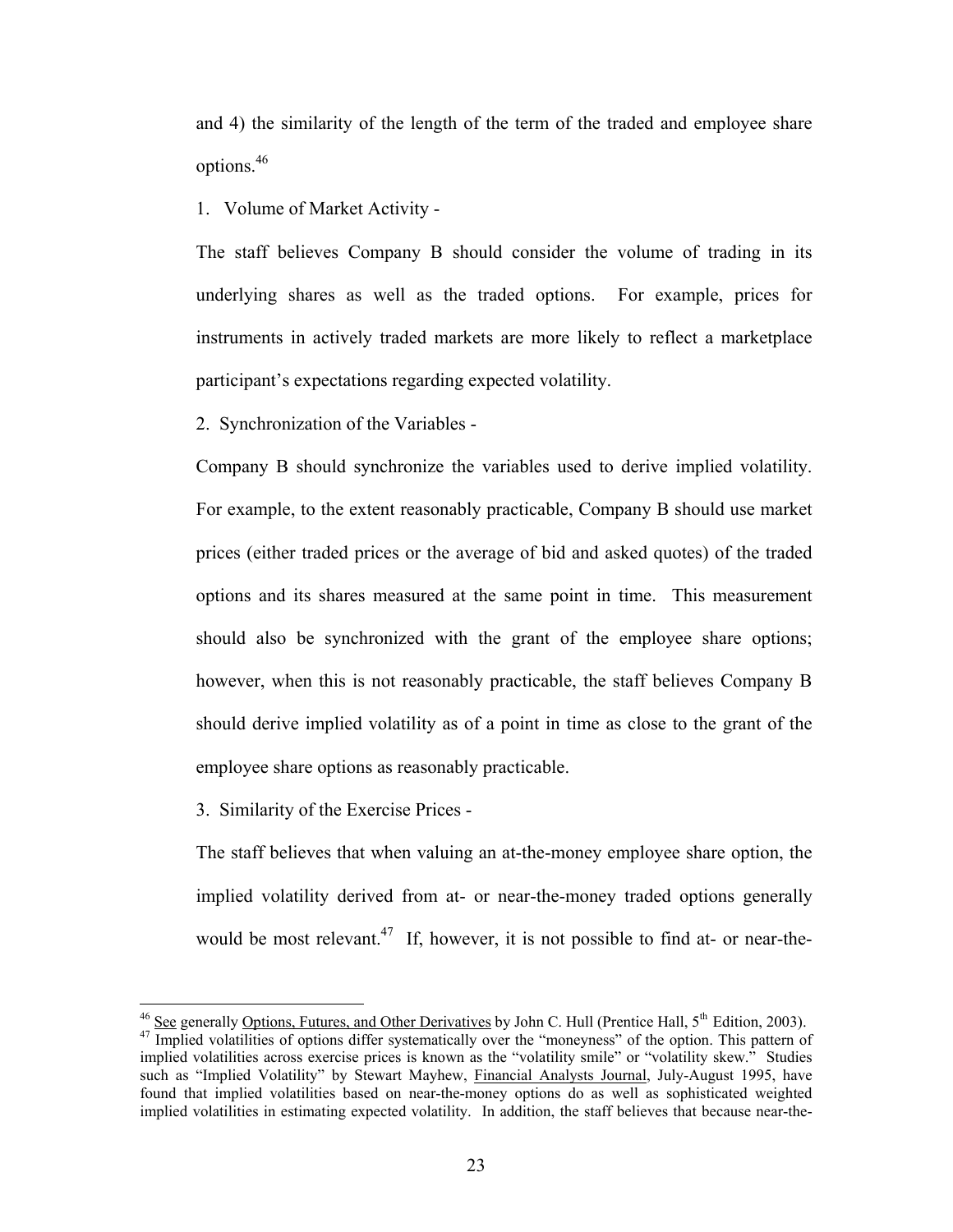money traded options, Company B should select multiple traded options with an average exercise price close to the exercise price of the employee share option.<sup>48</sup>

4. Similarity of Length of Terms -

The staff believes that when valuing an employee share option with a given expected or contractual term, as applicable, the implied volatility derived from a traded option with a similar term would be the most relevant. However, if there are no traded options with maturities that are similar to the share option's contractual or expected term, as applicable, then the staff believes Company B could consider traded options with a remaining maturity of six months or greater.<sup>49</sup> However, when using traded options with a term of less than one year,<sup>50</sup> the staff would expect the company to also consider other relevant information in estimating expected volatility. In general, the staff believes more reliance on the implied volatility derived from a traded option would be expected the closer the remaining term of the traded option is to the expected or contractual term, as applicable, of the employee share option.

The staff believes Company B's evaluation of the factors above should assist in

money options are generally more actively traded, they may provide a better basis for deriving implied volatility.

<sup>&</sup>lt;sup>48</sup> The staff believes a company could use a weighted-average implied volatility based on traded options that are either in-the-money or out-of-the-money. For example, if the employee share option has an exercise price of \$52, but the only traded options available have exercise prices of \$50 and \$55, then the staff believes that it is appropriate to use a weighted average based on the implied volatilities from the two traded options; for this example, a 40% weight on the implied volatility calculated from the option with an exercise price of \$55 and a 60% weight on the option with an exercise price of \$50.<br><sup>49</sup> The staff believes it may also be appropriate to consider the entire term structure of volatility provided by

traded options with a variety of remaining maturities. If a company considers the entire term structure in deriving implied volatility, the staff would expect a company to include some options in the term structure with a remaining maturity of six months or greater.

<sup>&</sup>lt;sup>50</sup> The staff believes the implied volatility derived from a traded option with a term of one year or greater would typically not be significantly different from the implied volatility that would be derived from a traded option with a significantly longer term.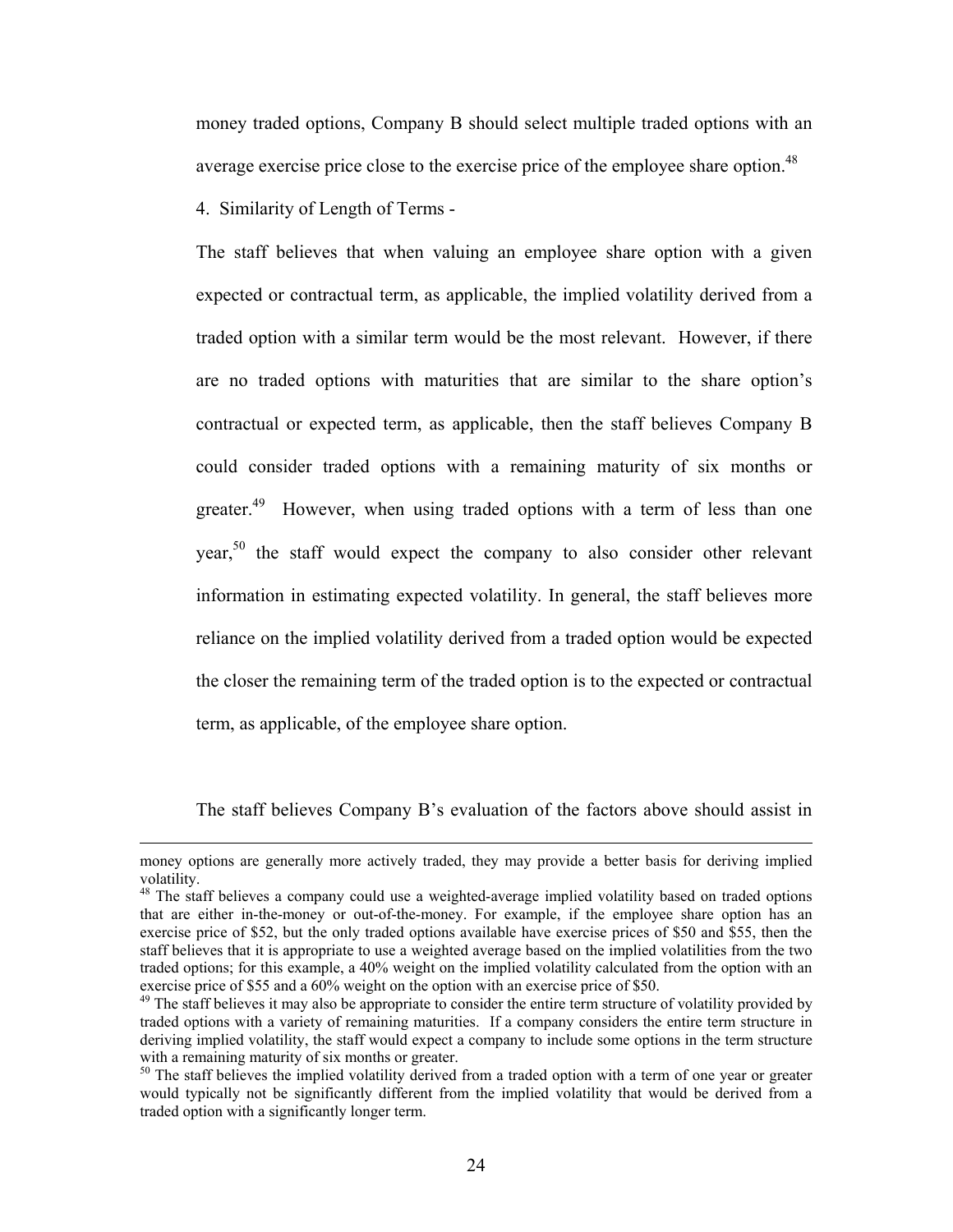determining whether the implied volatility appropriately reflects the market's expectations of future volatility and thus the extent of reliance that Company B reasonably places on the implied volatility.

Question 4: Are there situations in which it is acceptable for Company B to rely exclusively on either implied volatility or historical volatility in its estimate of expected volatility?

Interpretive Response: As stated above, Statement 123R does not specify a method of estimating expected volatility; rather, it provides a list of factors that should be considered and requires that an entity's estimate of expected volatility be reasonable and supportable.<sup>51</sup> Many of the factors listed in Statement 123R are discussed in Questions 2 and 3 above. The objective of estimating volatility, as stated in Statement 123R, is to ascertain the assumption about expected volatility that marketplace participants would likely use in determining a price for an option.52 The staff believes that a company, after considering the factors listed in Statement 123R, could, in certain situations, reasonably conclude that exclusive reliance on either historical or implied volatility would provide an estimate of expected volatility that meets this stated objective.

The staff would not object to Company B placing exclusive reliance on implied volatility when the following factors are present, as long as the methodology is

1

<sup>&</sup>lt;sup>51</sup> Statement 123R, paragraphs A31-A32.

<sup>52</sup> Statement 123R, paragraph B86.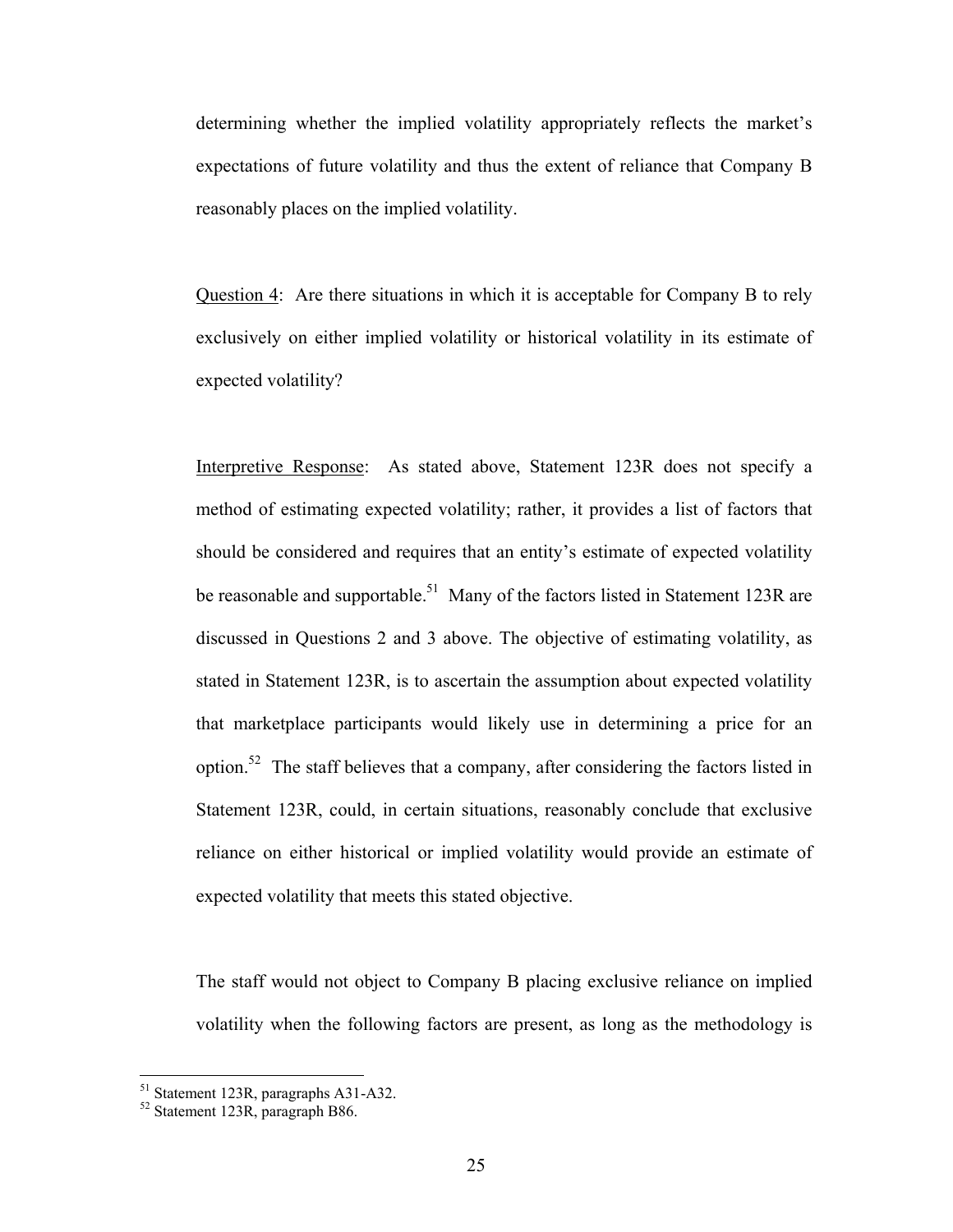consistently applied:

 $\overline{a}$ 

- Company B utilizes a valuation model that is based upon a constant volatility assumption to value its employee share options:  $53$
- The implied volatility is derived from options that are actively traded;
- The market prices (trades or quotes) of both the traded options and underlying shares are measured at a similar point in time to each other and on a date reasonably close to the grant date of the employee share options;
- The traded options have exercise prices that are both (a) near-the-money and (b) close to the exercise price of the employee share options;  $<sup>54</sup>$  and</sup>
- The remaining maturities of the traded options on which the estimate is based are at least one year.

The staff would not object to Company B placing exclusive reliance on historical volatility when the following factors are present, so long as the methodology is consistently applied:

• Company B has no reason to believe that its future volatility over the expected or contractual term, as applicable, is likely to differ from its past;<sup>55</sup>

<sup>&</sup>lt;sup>53</sup> Statement 123R, paragraphs A15 and A33, discuss the incorporation of a range of expected volatilities into option pricing models. The staff believes that a company that utilizes an option pricing model that incorporates a range of expected volatilities over the option's contractual term should consider the factors listed in Statement 123R, and those discussed in the Interpretive Responses to Questions 2 and 3 above, to determine the extent of its reliance (including exclusive reliance) on the derived implied volatility.

<sup>&</sup>lt;sup>54</sup> When near-the-money options are not available, the staff believes the use of a weighted-average approach, as noted in a previous footnote, may be appropriate.

See Statement 123R, paragraph B87. A change in a company's business model that results in a material alteration to the company's risk profile is an example of a circumstance in which the company's future volatility would be expected to differ from its past volatility. Other examples may include, but are not limited to, the introduction of a new product that is central to a company's business model or the receipt of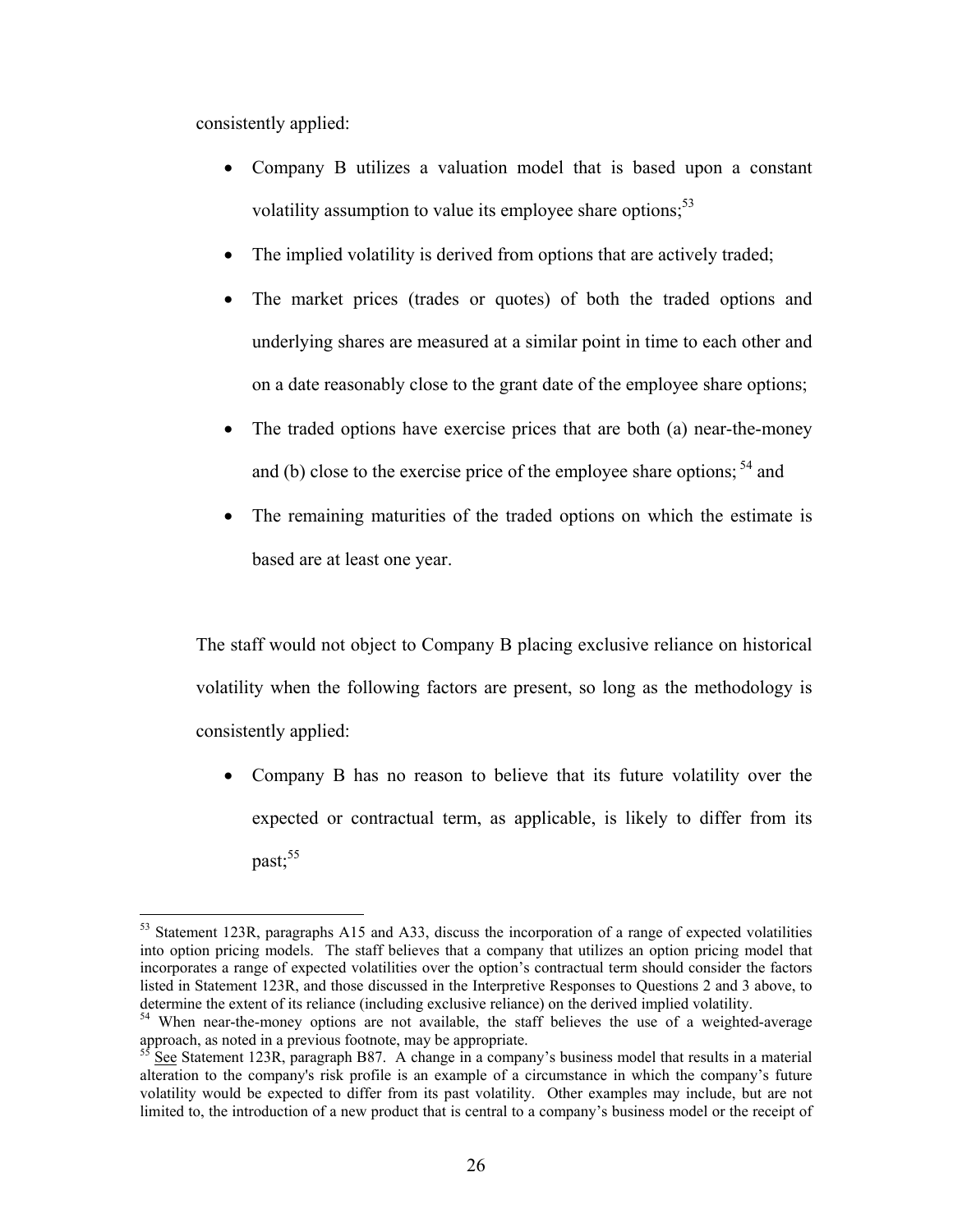- The computation of historical volatility uses a simple average calculation method;
- A sequential period of historical data at least equal to the expected or contractual term of the share option, as applicable, is used; and
- A reasonably sufficient number of price observations are used, measured at a consistent point throughout the applicable historical period.56

Question 5: What disclosures would the staff expect Company B to include in its financial statements and MD&A regarding its assumption of expected volatility?

Interpretive Response: Statement 123R, paragraph A240, prescribes the minimum information needed to achieve the Statement's disclosure objectives.<sup>57</sup> Under that guidance, Company B is required to disclose the expected volatility and the method used to estimate it.<sup>58</sup> Accordingly, the staff expects that at a minimum Company B would disclose in a footnote to its financial statements how it determined the expected volatility assumption for purposes of determining the fair value of its share options in accordance with Statement 123R. For example, at a minimum, the staff would expect Company B to disclose whether it used only implied volatility, historical volatility, or a combination of both.

In addition, Company B should consider the applicability of SEC Release No. FR-

U.S. Food and Drug Administration approval for the sale of a new prescription drug.

<sup>&</sup>lt;sup>56</sup> If the expected or contractual term, as applicable, of the employee share option is less than three years, the staff believes monthly price observations would not provide a sufficient amount of data.

<sup>&</sup>lt;sup>57</sup> Statement 123R disclosure requirements are included in paragraphs 64, 65, A240, A241, and A242.<br><sup>58</sup> Statement 123R, paragraph A240(e)(2)(b).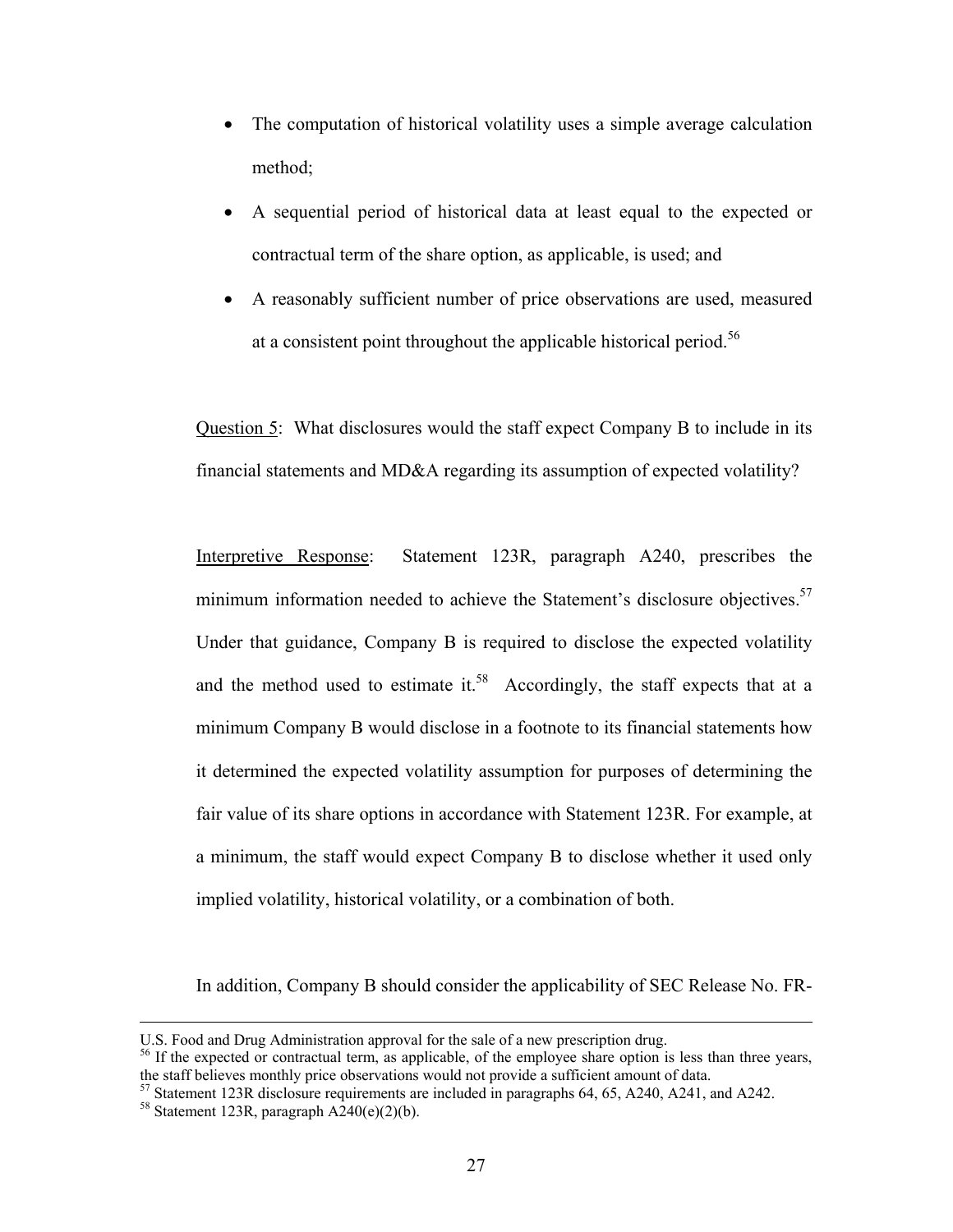60 and Section V, "Critical Accounting Estimates," in SEC Release No. FR-72 regarding critical accounting policies and estimates in MD&A. The staff would expect such disclosures to include an explanation of the method used to estimate the expected volatility of its share price. This explanation generally should include a discussion of the basis for the company's conclusions regarding the extent to which it used historical volatility, implied volatility or a combination of both. A company could consider summarizing its evaluation of the factors listed in Questions 2 and 3 of this section as part of these disclosures in MD&A.

Facts: Company C is a newly public entity with limited historical data on the price of its publicly traded shares and no other traded financial instruments. Company C believes that it does not have sufficient company specific information regarding the volatility of its share price on which to base an estimate of expected volatility.

Question 6:What other sources of information should Company C consider in order to estimate the expected volatility of its share price?

Interpretive Response: Statement 123R provides guidance on estimating expected volatility for newly public and nonpublic entities that do not have company specific historical or implied volatility information available.<sup>59</sup> Company C may base its estimate of expected volatility on the historical, expected or implied volatility of similar entities whose share or option prices are publicly available. In

<sup>&</sup>lt;sup>59</sup> Statement 123R, paragraphs A22 and A43.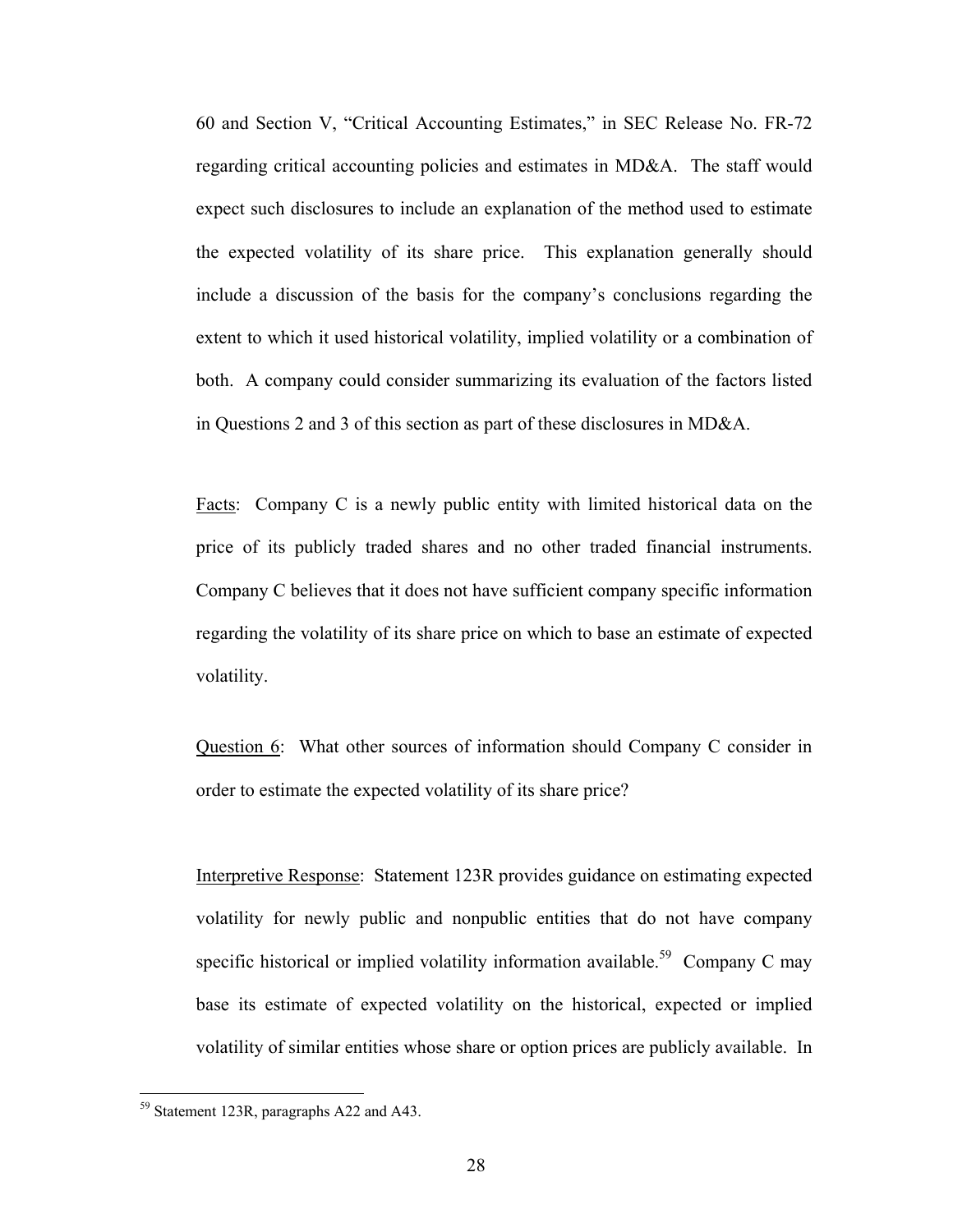making its determination as to similarity, Company C would likely consider the industry, stage of life cycle, size and financial leverage of such other entities.<sup>60</sup>

The staff would not object to Company C looking to an industry sector index (e.g., NASDAQ Computer Index) that is representative of Company C's industry, and possibly its size, to identify one or more similar entities. $61$  Once Company C has identified similar entities, it would substitute a measure of the individual volatilities of the similar entities for the expected volatility of its share price as an assumption in its valuation model.<sup>62</sup> Because of the effects of diversification that are present in an industry sector index, Company C should not substitute the volatility of an index for the expected volatility of its share price as an assumption in its valuation model. $63$ 

After similar entities have been identified, Company C should continue to consider the volatilities of those entities unless circumstances change such that the identified entities are no longer similar to Company C. Until Company C has sufficient information available, the staff would not object to Company C basing its estimate of expected volatility on the volatility of similar entities for those periods for which it does not have sufficient information available.<sup>64</sup> Until

<sup>60</sup> Statement 123R, paragraph A22.

<sup>&</sup>lt;sup>61</sup> If a company operates in a number of different industries, it could look to several industry indices. However, when considering the volatilities of multiple companies, each operating only in a single industry, the staff believes a company should take into account its own leverage, the leverages of each of the entities, and the correlation of the entities' stock returns.

<sup>62</sup> Statement 123R, paragraph A45.

<sup>63</sup> Statement 123R, paragraph A22.

<sup>&</sup>lt;sup>64</sup> Statement 123R, paragraph A32(c). The staff believes that at least two years of daily or weekly historical data could provide a reasonable basis on which to base an estimate of expected volatility if a company has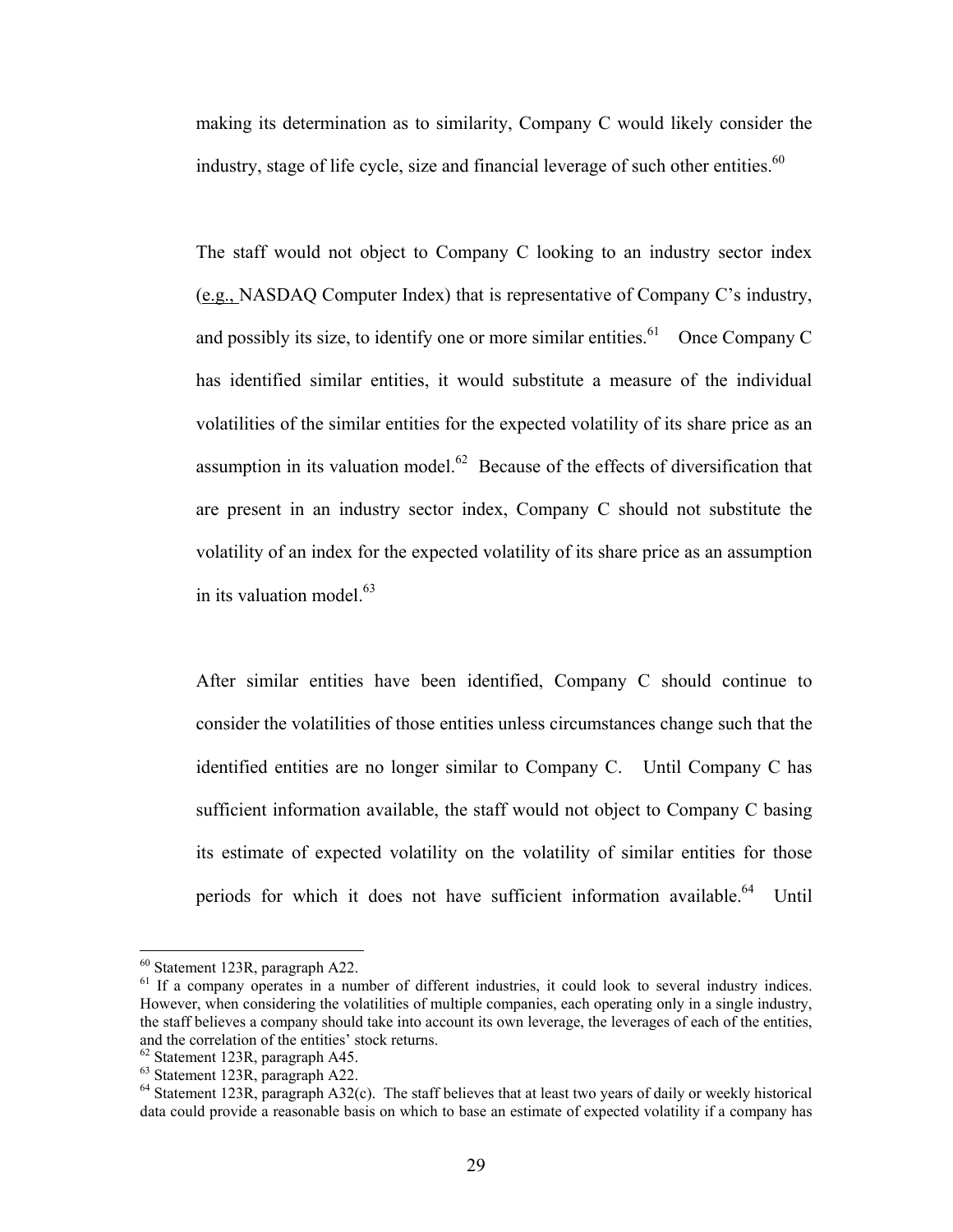Company C has either a sufficient amount of historical information regarding the volatility of its share price or other traded financial instruments are available to derive an implied volatility to support an estimate of expected volatility, it should consistently apply a process as described above to estimate expected volatility based on the volatilities of similar entities. $65$ 

## **2. Expected Term**

Statement 123R, paragraph A26, states "The fair value of a traded (or transferable) share option is based on its contractual term because rarely is it economically advantageous to the holder to exercise, rather than sell, a transferable share option before the end of its contractual term. Employee share options generally differ from transferable [or tradable] share options in that employees cannot sell (or hedge) their share options – they can only exercise them; because of this, employees generally exercise their options before the end of the options' contractual term. Thus, the inability to sell or hedge an employee share option effectively reduces the option's value [compared to a transferable option] because exercise prior to the option's expiration terminates its remaining life and thus its remaining time value." Accordingly, Statement 123R requires that when valuing an employee share option under the Black-Scholes-Merton framework the fair value of employee share options be based on the share options' expected term rather than the contractual term.

no reason to believe that its future volatility will differ materially during the expected or contractual term, as applicable, from the volatility calculated from this past information. If the expected or contractual term, as applicable, of a share option is shorter than two years, the staff believes a company should use daily or weekly historical data for at least the length of that applicable term.<br><sup>65</sup> Statement 123R, paragraph A34.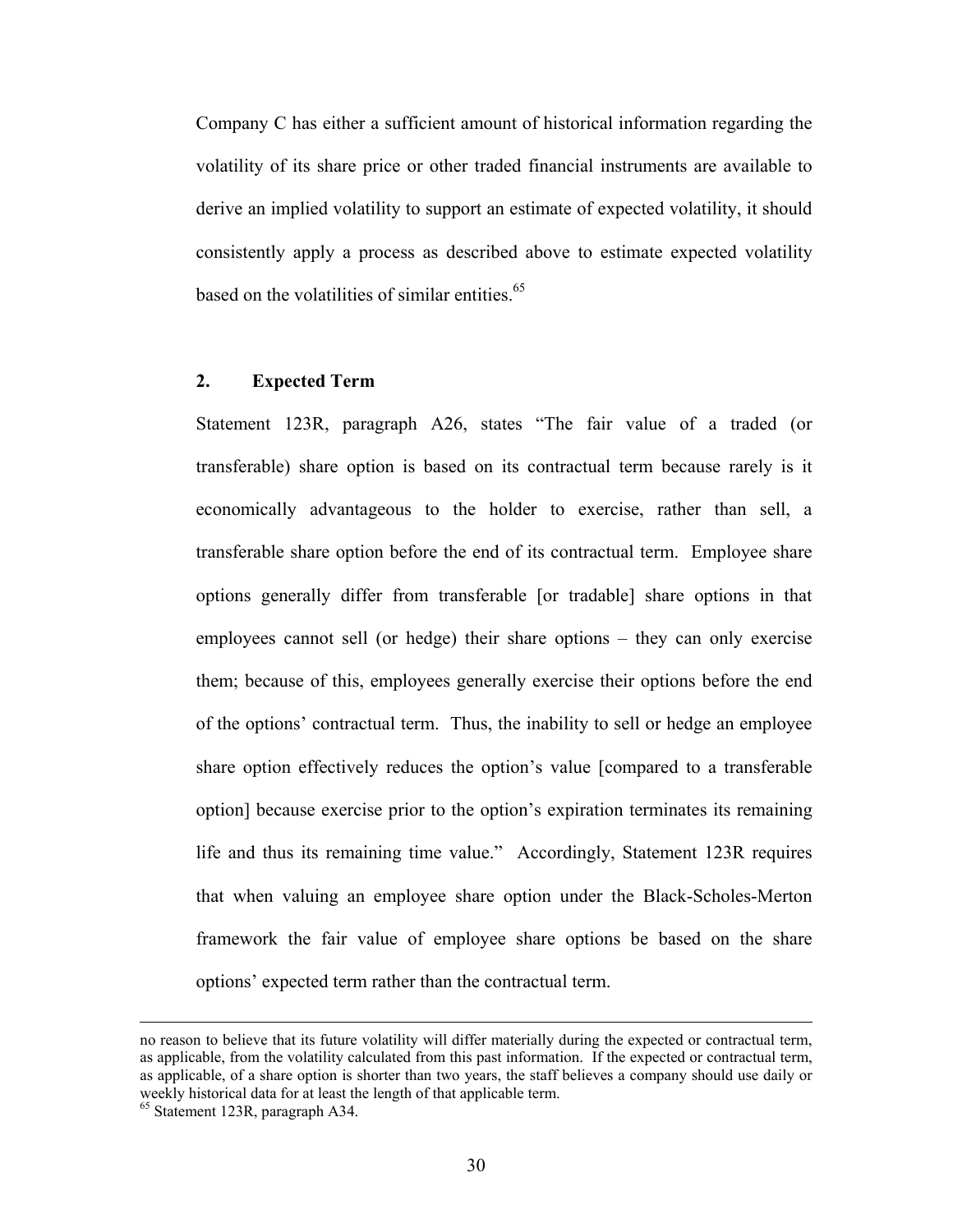The staff believes the estimate of expected term should be based on the facts and circumstances available in each particular case. Consistent with our guidance regarding reasonableness immediately preceding Topic 14.A, the fact that other possible estimates are later determined to have more accurately reflected the term does not necessarily mean that the particular choice was unreasonable. The staff reminds registrants of the expected term disclosure requirements described in Statement 123R, paragraph A240(e)(2)(a).

Facts: Company D utilizes the Black-Scholes-Merton closed-form model to value its share options for the purposes of determining the fair value of the options under Statement 123R. Company D recently granted share options to its employees. Based on its review of various factors, Company D determines that the expected term of the options is six years, which is less than the contractual term of ten years.

Question 1: When determining the fair value of the share options in accordance with Statement 123R, should Company D consider an additional discount for nonhedgability and nontransferability?

Interpretive Response: No. Statement 123R, paragraphs A26 and B82, indicates that nonhedgability and nontransferability have the effect of increasing the likelihood that an employee share option will be exercised before the end of its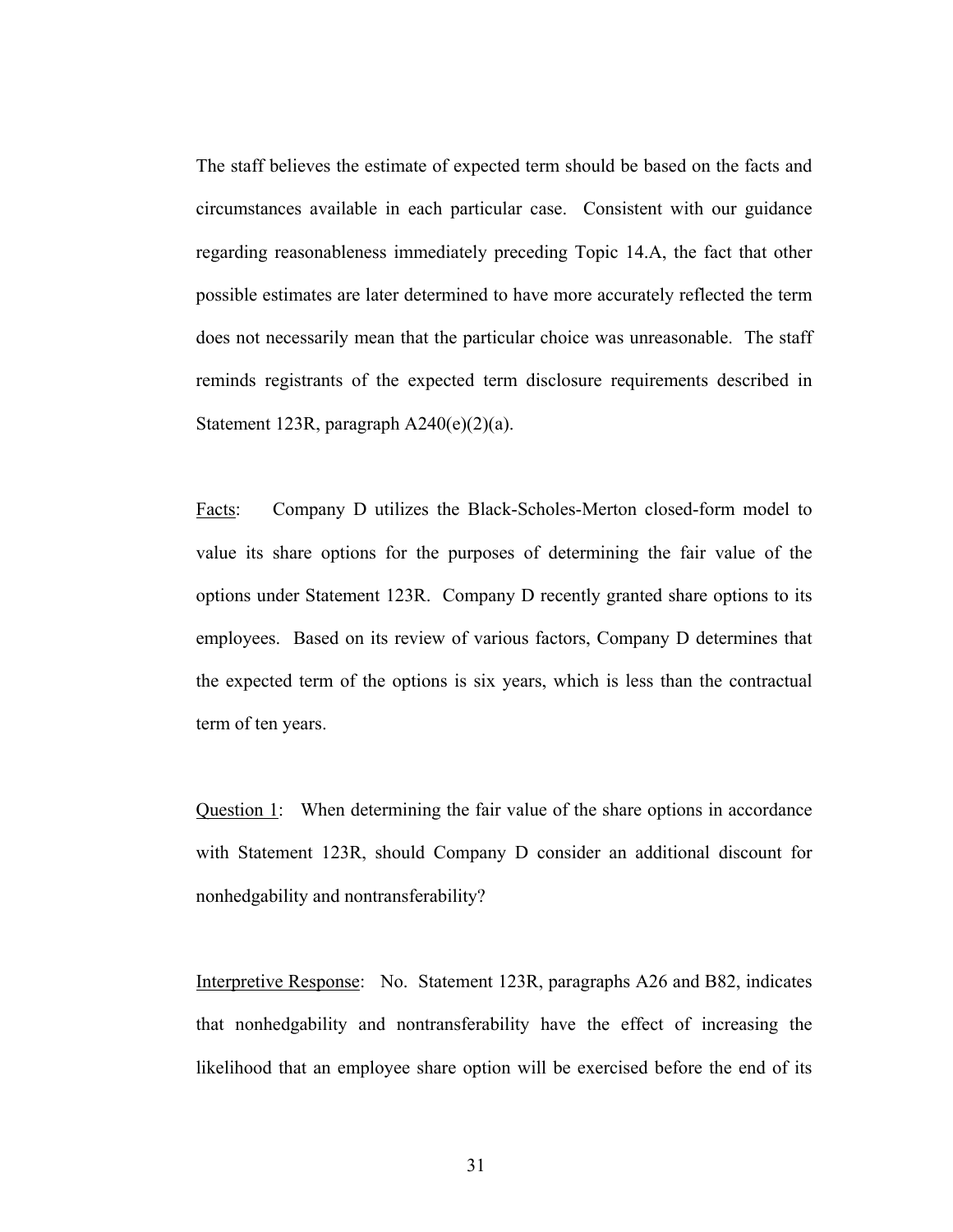contractual term. Nonhedgability and nontransferability therefore factor into the expected term assumption (in this case reducing the term assumption from ten years to six years), and the expected term reasonably adjusts for the effect of these factors. Accordingly, the staff believes that no additional reduction in the term assumption or other discount to the estimated fair value is appropriate for these particular factors.<sup>66</sup>

Question 2: Should forfeitures or terms that stem from forfeitability be factored into the determination of expected term?

Interpretive Response: No. Statement 123R indicates that the expected term that is utilized as an assumption in a closed-form option-pricing model or a resulting output of a lattice option pricing model when determining the fair value of the share options should not incorporate restrictions or other terms that stem from the pre-vesting forfeitability of the instruments. Under Statement 123R, these prevesting restrictions or other terms are taken into account by ultimately recognizing compensation cost only for awards for which employees render the requisite service.<sup>67</sup>

<sup>&</sup>lt;sup>66</sup> The staff notes the existence of academic literature that supports the assertion that the Black-Scholes-Merton closed-form model, with expected term as an input, can produce reasonable estimates of fair value. Such literature includes J. Carpenter, "The exercise and valuation of executive stock options," Journal of Financial Economics, May 1998, pp.127-158; C. Marquardt, "The Cost of Employee Stock Option Grants: An Empirical Analysis," Journal of Accounting Research, September 2002, p. 1191-1217); and J. Bettis, J. Bizjak and M. Lemmon, "Exercise behavior, valuation, and the incentive effect of employee stock options," Journal of Financial Economics, forthcoming, 2005.<br><sup>67</sup> Statement 123R, paragraph 18.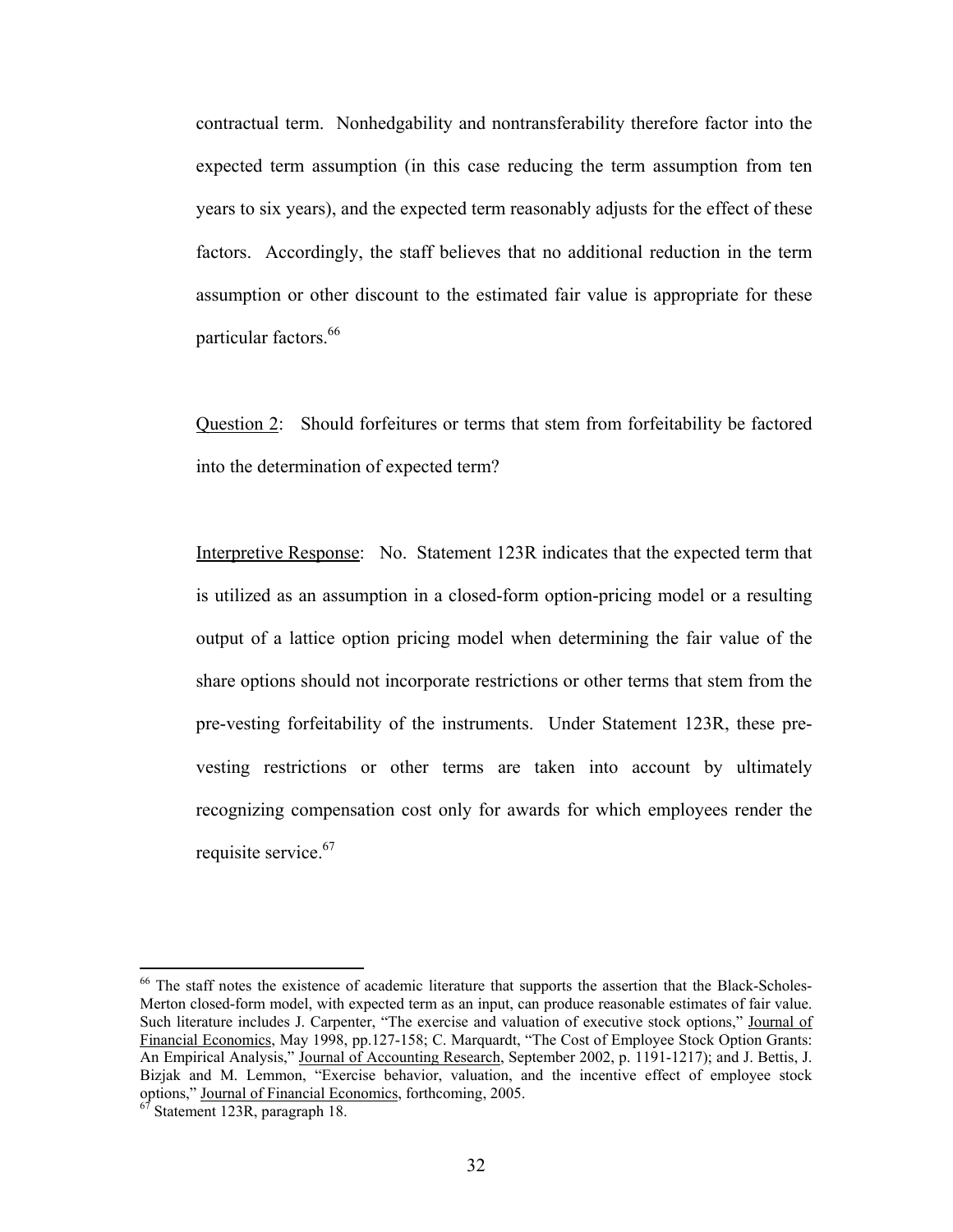Question 3: Can a company's estimate of expected term ever be shorter than the vesting period?

Interpretive Response: No. The vesting period forms the lower bound of the estimate of expected term.<sup>68</sup>

Question 4: Statement 123R, paragraph A30, indicates that an entity shall aggregate individual awards into relatively homogenous groups with respect to exercise and post-vesting employment termination behaviors for the purpose of determining expected term, regardless of the valuation technique or model used to estimate the fair value. How many groupings are typically considered sufficient?

Interpretive Response: As it relates to employee groupings, the staff believes that an entity may generally make a reasonable fair value estimate with as few as one or two groupings.<sup>69</sup>

Question 5: What approaches could a company use to estimate the expected term of its employee share options?

<sup>68</sup> Statement 123R, paragraph A28a.

<sup>&</sup>lt;sup>69</sup> The staff believes the focus should be on groups of employees with significantly different expected exercise behavior. Academic research suggests two such groups might be executives and non-executives. A study by S. Huddart found executives and other senior managers to be significantly more patient in their exercise behavior than more junior employees. (Employee rank was proxied for by the number of options issued to that employee.) See S. Huddart, "Patterns of stock option exercise in the United States," in: J. Carpenter and D. Yermack, eds., Executive Compensation and Shareholder Value: Theory and Evidence (Kluwer, Boston, MA, 1999), pp. 115-142. See also S. Huddart and M. Lang, "Employee stock option exercises: An empirical analysis," Journal of Accounting and Economics, 1996, pp. 5-43.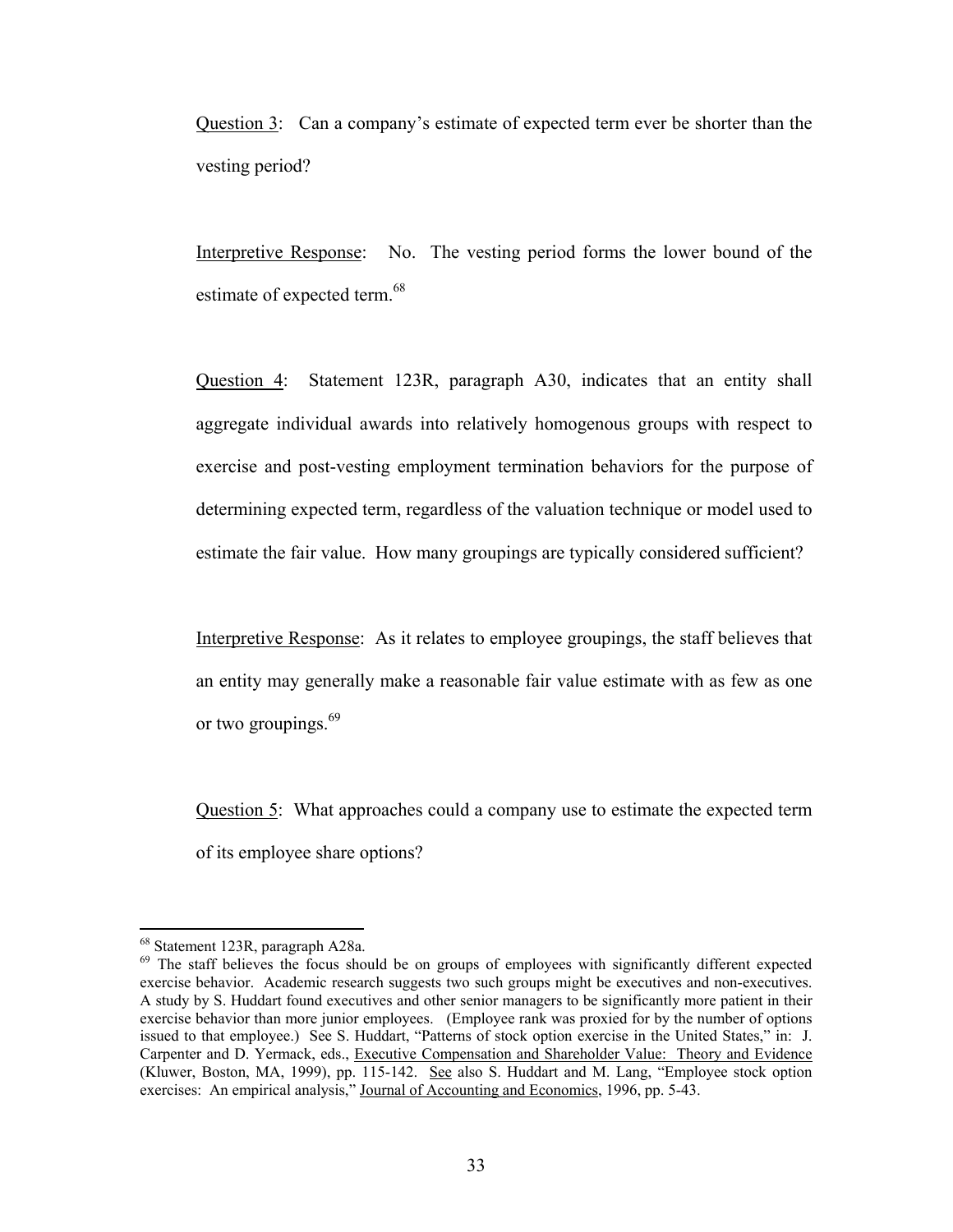Interpretive Response: A company should use an approach that is reasonable and supportable under Statement 123R's fair value measurement objective, which establishes that assumptions and measurement techniques should be consistent with those that marketplace participants would be likely to use in determining an exchange price for the share options.<sup>70</sup> If, in developing its estimate of expected term, a company determines that its historical share option exercise experience is the best estimate of future exercise patterns, the staff will not object to the use of the historical share option exercise experience to estimate expected term.<sup>71</sup>

A company may also conclude that its historical share option exercise experience does not provide a reasonable basis upon which to estimate expected term. This may be the case for a variety of reasons, including, but not limited to, the life of the company and its relative stage of development, past or expected structural changes in the business, differences in terms of past equity-based share option grants, $72$  or a lack of variety of price paths that the company may have experienced.<sup>73</sup>

Statement 123R describes other alternative sources of information that might be used in those cases when a company determines that its historical share option

<u>.</u>

<sup>71</sup> Historical share option exercise experience encompasses data related to share option exercise, postvesting termination, and share option contractual term expiration.

<sup>70</sup> Statement 123R, paragraph A10.

 $72$  For example, if a company had historically granted share options that were always in-the-money, and will grant at-the-money options prospectively, the exercise behavior related to the in-the-money options may not be sufficient as the sole basis to form the estimate of expected term for the at-the-money grants.

 $^{73}$  For example, if a company had a history of previous equity-based share option grants and exercises only in periods in which the company's share price was rising, the exercise behavior related to those options may not be sufficient as the sole basis to form the estimate of expected term for current option grants.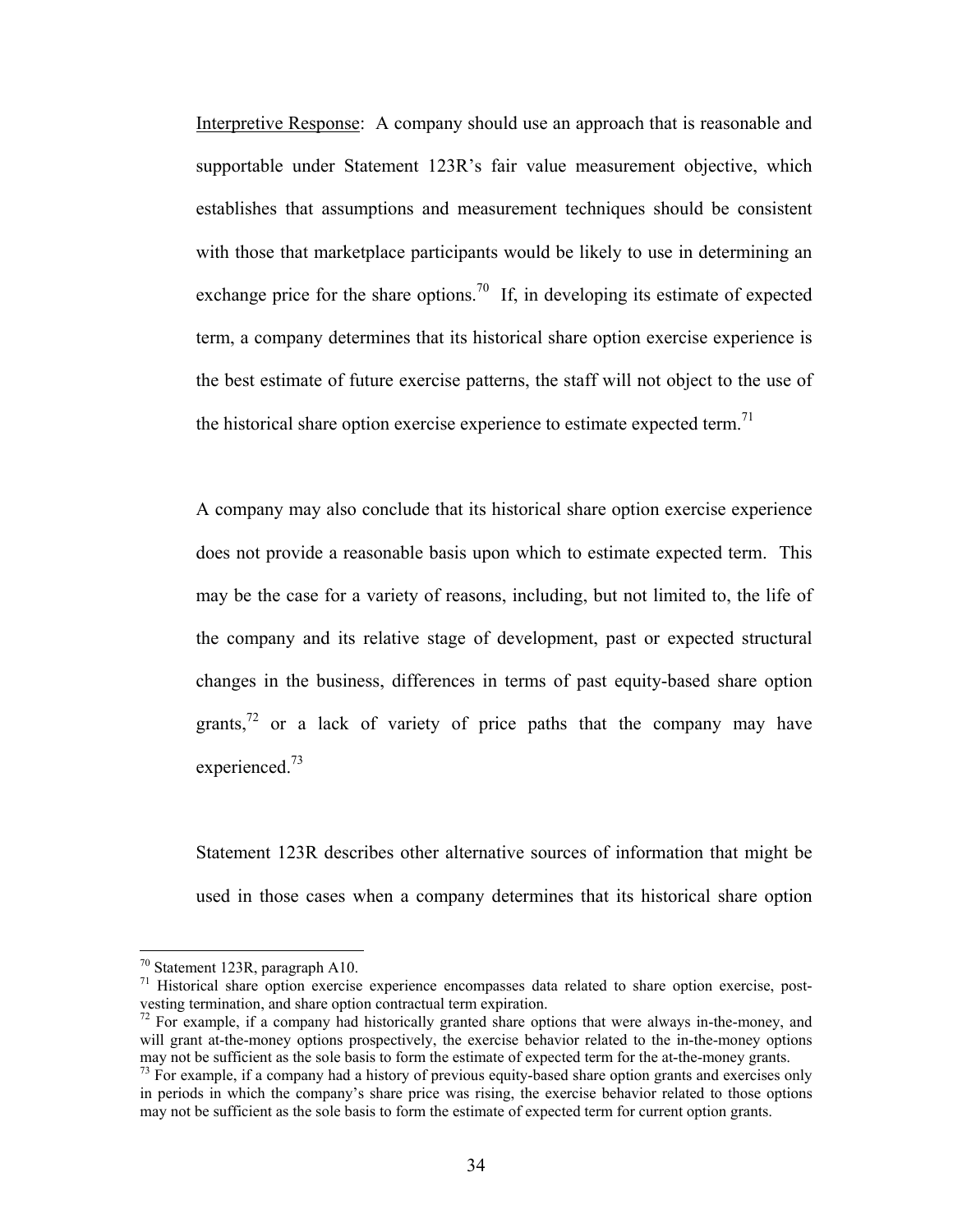exercise experience does not provide a reasonable basis upon which to estimate expected term. For example, a lattice model (which by definition incorporates multiple price paths) can be used to estimate expected term as an input into a Black-Scholes-Merton closed-form model.74 In addition, Statement 123R, paragraph A29, states "…expected term might be estimated in some other manner, taking into account whatever relevant and supportable information is available, including industry averages and other pertinent evidence such as published academic research." For example, data about exercise patterns of employees in similar industries and/or situations as the company's might be used. While such comparative information may not be widely available at present, the staff understands that various parties, including actuaries, valuation professionals and others are gathering such data.

Facts: Company E grants equity share options to its employees that have the following basic characteristics: $^{75}$ 

- The share options are granted at-the-money;
- Exercisability is conditional only on performing service through the vesting date; $^{76}$
- If an employee terminates service prior to vesting, the employee would forfeit the share options;
- If an employee terminates service after vesting, the employee would have

<u>.</u>

<sup>74</sup> Statement 123R, paragraph A27.

<sup>&</sup>lt;sup>75</sup> Employee share options with these features are sometimes referred to as "plain-vanilla" options. <sup>76</sup> In this fact pattern the requisite service period equals the vesting period.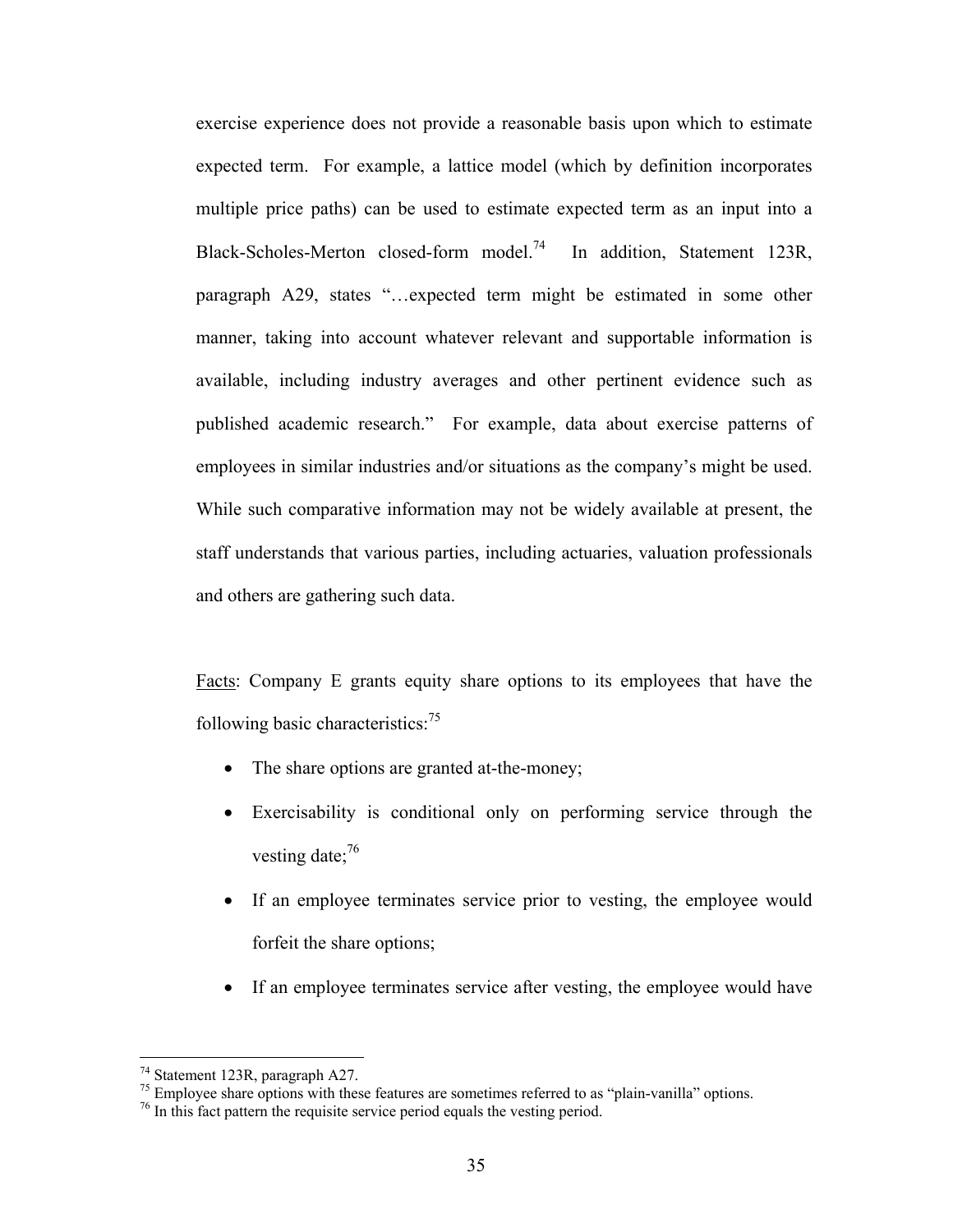a limited time to exercise the share options (typically 30-90 days); and

The share options are nontransferable and nonhedgeable.

Company E utilizes the Black-Scholes-Merton closed-form model for valuing its employee share options.

Question 6: As share options with these "plain-vanilla" characteristics have been granted in significant quantities by many companies in the past, is the staff aware of any "simple" methodologies that can be used to estimate expected term?

Interpretive Response: As noted above, the staff understands that an entity that chooses not to rely on its historical exercise data may find that certain alternative information, such as exercise data relating to employees of other companies, is not easily obtainable. As such, in the short term, some companies may encounter difficulties in making a refined estimate of expected term. Accordingly, the staff will accept the following "simplified" method for "plain vanilla" options consistent with those in the fact set above: expected term =  $((vesting term +$ original contractual term) / 2). Assuming a ten year original contractual term and graded vesting over four years (25% of the options in each grant vest annually) for the share options in the fact set described above, the resultant expected term would be  $6.25$  years.<sup>77</sup>

<sup>&</sup>lt;sup>77</sup> Calculated as  $[[1]$  year vesting term (for the first 25% vested) plus 2 year vesting term (for the second 25% vested) plus 3 year vesting term (for the third 25% vested) plus 4 year vesting term (for the last 25% vested)] divided by 4 total years of vesting] plus 10 year contractual life] divided by 2; that is,  $(((1+2+3+4)/4) + 10)/2 = 6.25$  years.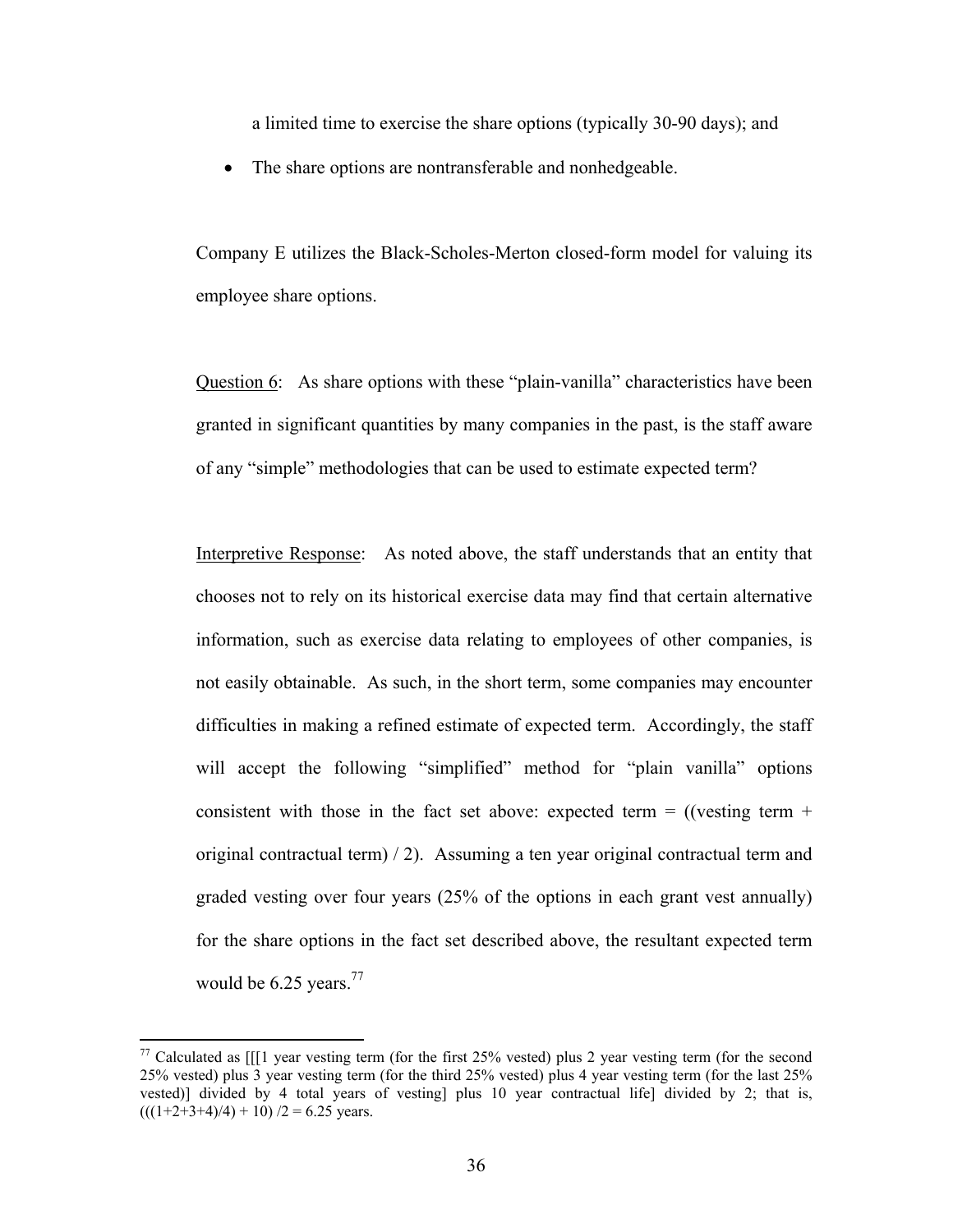Academic research on the exercise of options issued to executives provides some general support for outcomes that would be produced by the application of this method.<sup>78</sup> If a company elects to use this method, it should be applied consistently to all "plain vanilla" employee share options, and the company should disclose the use of the method in the notes to its financial statements. Companies that have the information (from whatever source) to make more refined estimates of expected term may choose not to apply this simplified method. In addition, this simplified method is not intended to be applied as a benchmark in evaluating the appropriateness of more refined estimates of expected term.

Also, as noted above, the staff believes that more detailed information about exercise behavior will, over time, become readily available to companies. As such, the staff does not expect that such a simplified method would be used for share option grants after December 31, 2007, as more detailed information should be widely available by then.

 $^{78}$ J.N. Carpenter, "The exercise and valuation of executive stock options," Journal of Financial Economics, 1998, pp.127-158 studies a sample of 40 NYSE and AMEX firms over the period 1979-1994 with share option terms reasonably consistent to the terms presented in the fact set and example. The mean time to exercise after grant was 5.83 years and the median was 6.08 years. The "mean time to exercise" is shorter than expected term since the study's sample included only exercised options. Other research on executive options includes (but is not limited to) J. Carr Bettis; John M. Bizjak; and Michael L. Lemmon, "Exercise behavior, valuation, and the incentive effects of employee stock options," forthcoming in the Journal of Financial Economics*.* One of the few studies on nonexecutive employee options the staff is aware of is S. Huddart, "Patterns of stock option exercise in the United States," in: J. Carpenter and D. Yermack, eds., Executive Compensation and Shareholder Value: Theory and Evidence (Kluwer, Boston, MA, 1999), pp. 115-142.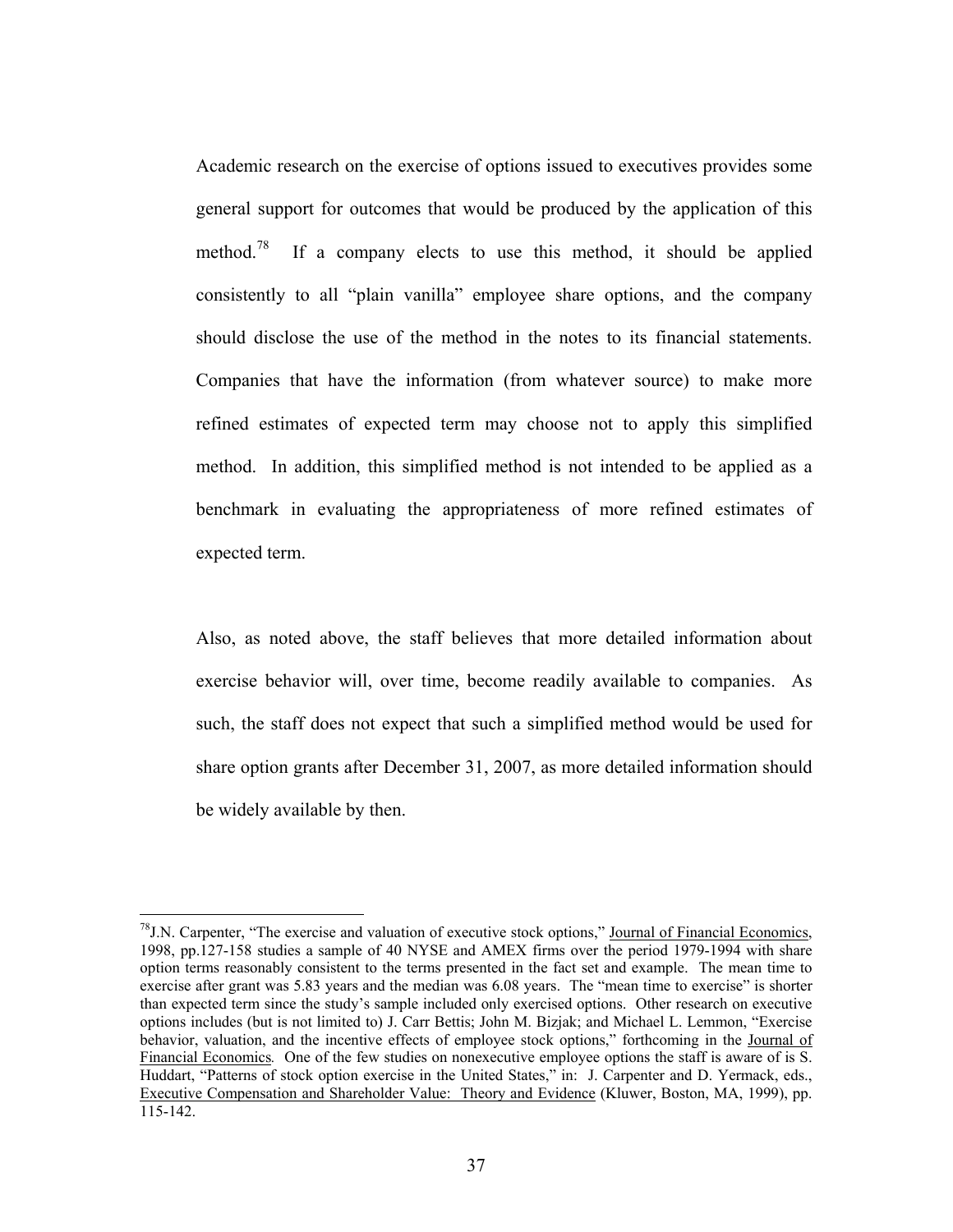## **E. Statement 123R and Certain Redeemable Financial Instruments**

Certain financial instruments awarded in conjunction with share-based payment arrangements have redemption features that require settlement by cash or other assets upon the occurrence of events that are outside the control of the issuer.<sup>79</sup> Statement 123R provides guidance for determining whether instruments granted in conjunction with share-based payment arrangements should be classified as liability or equity instruments. Under that guidance, most instruments with redemption features that are outside the control of the issuer are required to be classified as liabilities; however, some redeemable instruments will qualify for equity classification.<sup>80</sup> SEC Accounting Series Release No. 268, Presentation in Financial Statements of "Redeemable Preferred Stocks,"<sup>81</sup> ("ASR 268") and related guidance $82$  address the classification and measurement of certain redeemable equity instruments.

Facts:Under a share-based payment arrangement, Company F grants to an employee shares (or share options) that all vest at the end of four years (cliff vest).

 $79$  The terminology "outside the control of the issuer" is used to refer to any of the three redemption conditions described in Rule 5-02.28 of Regulation S-X that would require classification outside permanent equity. That rule requires preferred securities that are redeemable for cash or other assets to be classified outside of permanent equity if they are redeemable (1) at a fixed or determinable price on a fixed or determinable date, (2) at the option of the holder, or (3) upon the occurrence of an event that is not solely within the control of the issuer.

<sup>80</sup> Statement 123R, paragraphs 28-35 and A225-A232.

<sup>81</sup> ASR 268, July 27, 1979, Rule 5-02.28 of Regulation S-X.

<sup>&</sup>lt;sup>82</sup> Related guidance includes EITF Abstracts Topic No. D-98, Classification and Measurement of Redeemable Securities ("Topic D-98").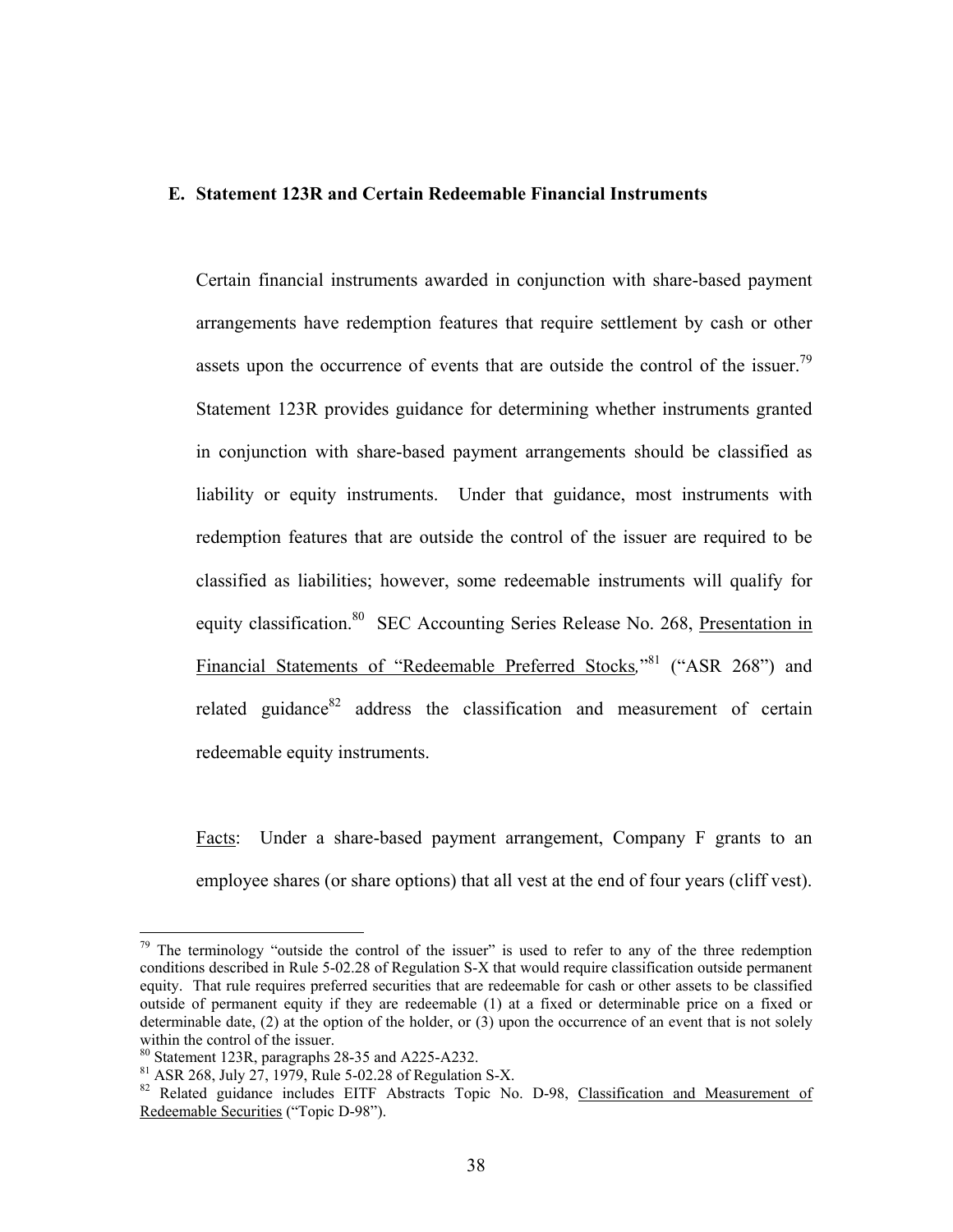The shares (or shares underlying the share options) are redeemable for cash at fair value at the holder's option, but only after six months from the date of share issuance (as defined in Statement 123R). Company F has determined that the shares (or share options) would be classified as equity instruments under the guidance of Statement 123R. However, under ASR 268 and related guidance, the instruments would be considered to be redeemable for cash or other assets upon the occurrence of events (e.g., redemption at the option of the holder) that are outside the control of the issuer.

Question 1: While the instruments are subject to Statement  $123R<sub>s</sub><sup>83</sup>$  is ASR 268 and related guidance applicable to instruments issued under share-based payment arrangements that are classified as equity instruments under Statements 123R?

Interpretive Response:Yes. The staff believes that registrants must evaluate whether the terms of instruments granted in conjunction with share-based payment arrangements with employees that are not classified as liabilities under Statement 123R result in the need to present certain amounts outside of permanent equity (also referred to as being presented in "temporary equity") in accordance with ASR 268 and related guidance. $84$ 

<sup>&</sup>lt;sup>83</sup> Statement 123R, paragraph A231, states that an instrument ceases to be subject to Statement 123R when "the rights conveyed by the instrument to the holder are no longer dependent on the holder being an employee of the entity (that is, no longer dependent on providing service)."

<sup>&</sup>lt;sup>84</sup> Instruments granted in conjunction with share-based payment arrangements with employees that do not by their terms require redemption for cash or other assets (at a fixed or determinable price on a fixed or determinable date, at the option of the holder, or upon the occurrence of an event that is not solely within the control of the issuer) would not be assumed by the staff to require net cash settlement for purposes of applying ASR 268 in circumstances in which paragraphs  $14 - 18$  of EITF Issue 00-19, Accounting for Derivative Financial Instruments Indexed to, and Potentially Settled in, a Company's Own Stock*,* would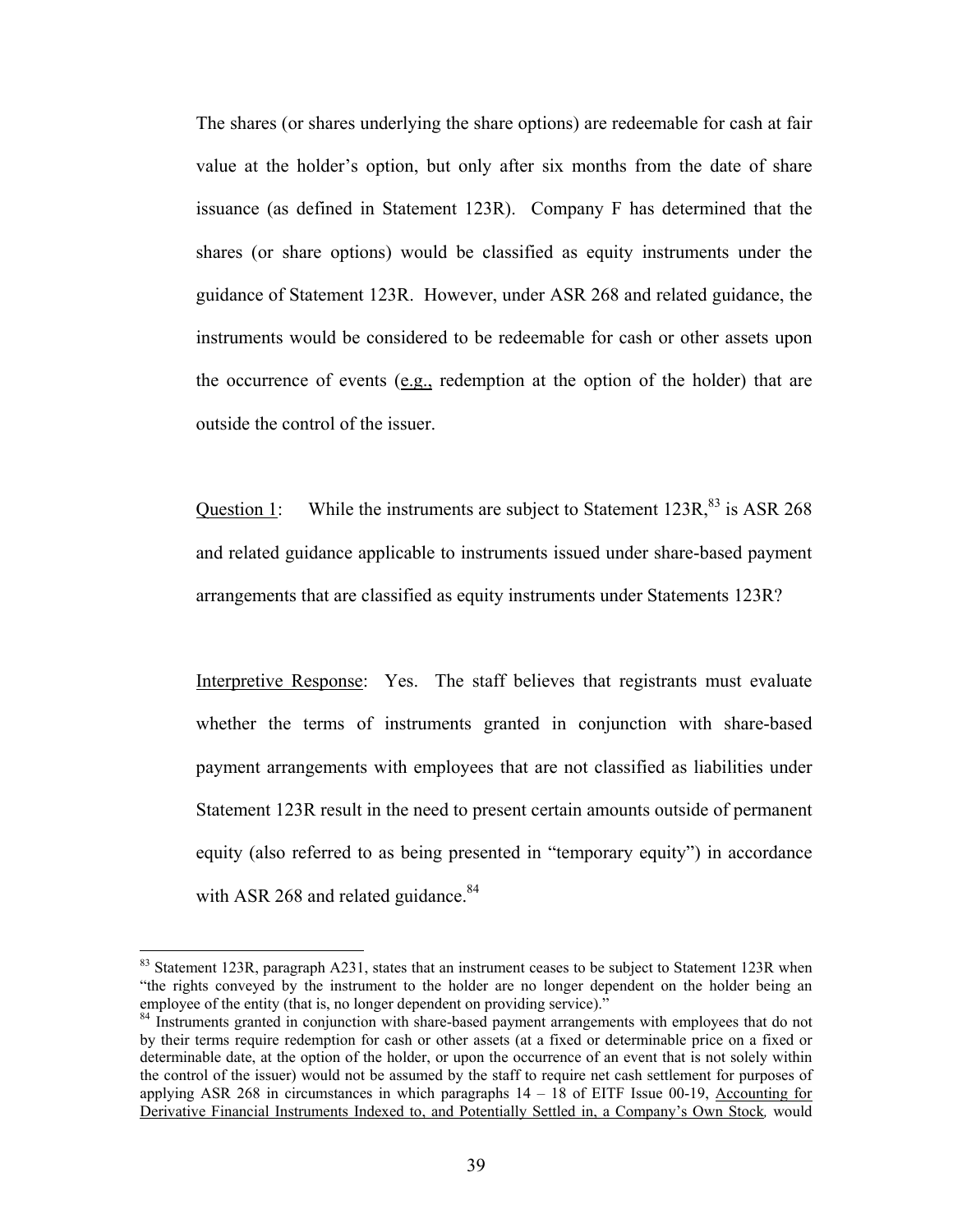When an instrument ceases to be subject to Statement 123R and becomes subject to the recognition and measurement requirements of other applicable GAAP, the staff believes that the company should reassess the classification of the instrument as a liability or equity at that time and consequently may need to reconsider the applicability of ASR 268.

Question 2: How should Company F apply ASR 268 and related guidance to the shares (or share options) granted under the share-based payment arrangements with employees that may be unvested at the date of grant?

Interpretive Response:Under Statement 123R, when compensation cost is recognized for instruments classified as equity instruments, additional paid-incapital $85$  is increased. If the award is not fully vested at the grant date, compensation cost is recognized and additional paid-in-capital is increased over time as services are rendered over the requisite service period. A similar pattern of recognition should be used to reflect the amount presented as temporary equity for share-based payment awards that have redemption features that are outside the issuer's control but are classified as equity instruments under Statement 123R.

otherwise require the assumption of net cash settlement. See Statement 123R, footnote 152 to paragraph B121, which states, in part: "…Issue 00-19 specifies that events or actions necessary to deliver registered shares are not controlled by a company and, therefore, except under limited circumstances, such provisions would require a company to assume that the contract would be net-cash settled….Thus, employee share options might be classified as substantive liabilities if they were subject to Issue 00-19; however, for purposes of this Statement, the Board does not believe that employee share options should be classified as liabilities based solely on that notion." <u>See</u> also Statement 123R, footnote 20.<br><sup>85</sup> Depending on the fact pattern, this may be recorded as common stock and additional paid in capital.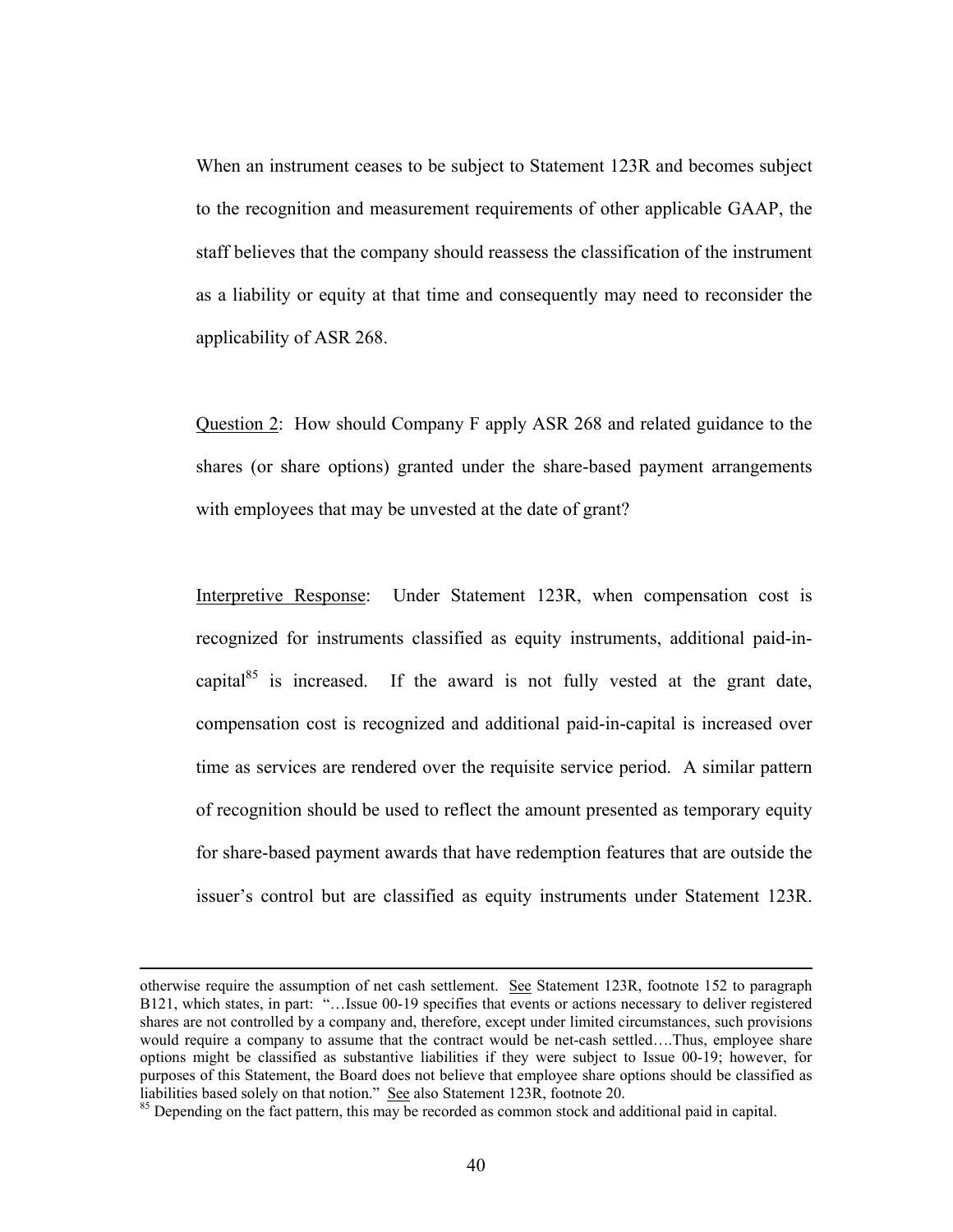The staff believes Company F should present as temporary equity at each balance sheet date an amount that is based on the redemption amount of the instrument, but takes into account the proportion of consideration received in the form of employee services. Thus, for example, if a nonvested share that qualifies for equity classification under Statement 123R is redeemable at fair value more than six months after vesting, and that nonvested share is 75% vested at the balance sheet date, an amount equal to 75% of the fair value of the share should be presented as temporary equity at that date. Similarly, if an option on a share of redeemable stock that qualifies for equity classification under Statement 123R is 75% vested at the balance sheet date, an amount equal to 75% of the intrinsic<sup>86</sup> value of the option should be presented as temporary equity at that date.

Question 3: Would the methodology described for employee awards in the Interpretive Response to Question 2 above apply to nonemployee awards to be issued in exchange for goods or services with similar terms to those described above?

Interpretive Response: See Topic 14.A for a discussion of the application of the principles in Statement 123R to nonemployee awards. The staff believes it would generally be appropriate to apply the methodology described in the Interpretive

<sup>&</sup>lt;sup>86</sup> The potential redemption amount of the share option in this illustration is its intrinsic value because the holder would pay the exercise price upon exercise of the option and then, upon redemption of the underlying shares, the company would pay the holder the fair value of those shares. Thus, the net cash outflow from the arrangement would be equal to the intrinsic value of the share option. In situations where there would be no cash inflows from the share option holder, the cash required to be paid to redeem the underlying shares upon the exercise of the put option would be the redemption value.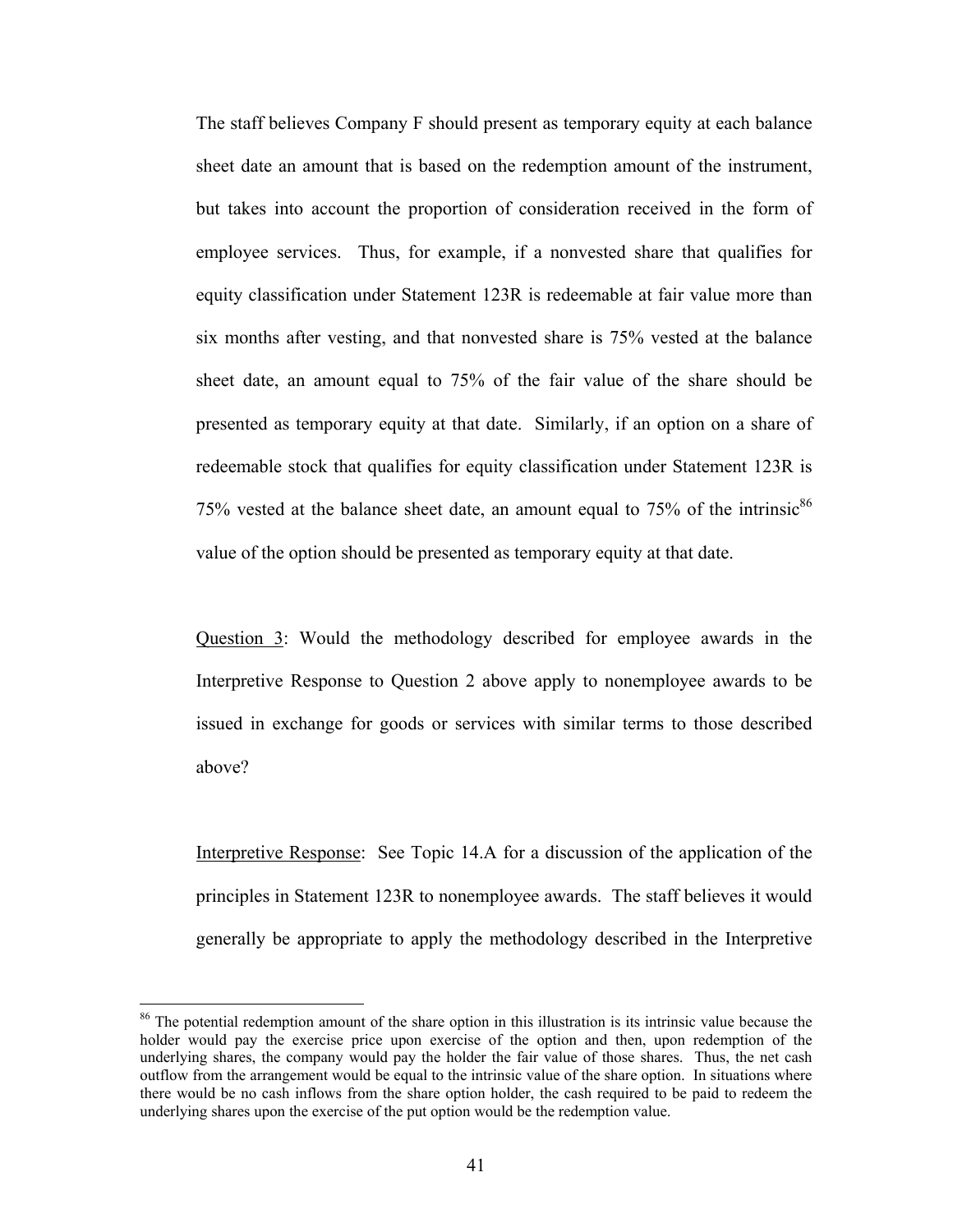Response to Question 2 above to nonemployee awards.

## **F. Classification of Compensation Expense Associated with Share-Based Payment Arrangements**

Facts: Company G utilizes both cash and share-based payment arrangements to compensate its employees and nonemployee service providers. Company G would like to emphasize in its income statement the amount of its compensation that did not involve a cash outlay.

Question: How should Company G present in its income statement the non-cash nature of its expense related to share-based payment arrangements?

Interpretive Response: The staff believes Company G should present the expense related to share-based payment arrangements in the same line or lines as cash compensation paid to the same employees. $87$  The staff believes a company could consider disclosing the amount of expense related to share-based payment arrangements included in specific line items in the financial statements. Disclosure of this information might be appropriate in a parenthetical note to the appropriate income statement line items, on the cash flow statement, in the footnotes to the financial statements, or within MD&A.

## **G. Non-GAAP Financial Measures**

 $87$  Statement 123R does not identify a specific line item in the income statement for presentation of the expense related to share-based payment arrangements.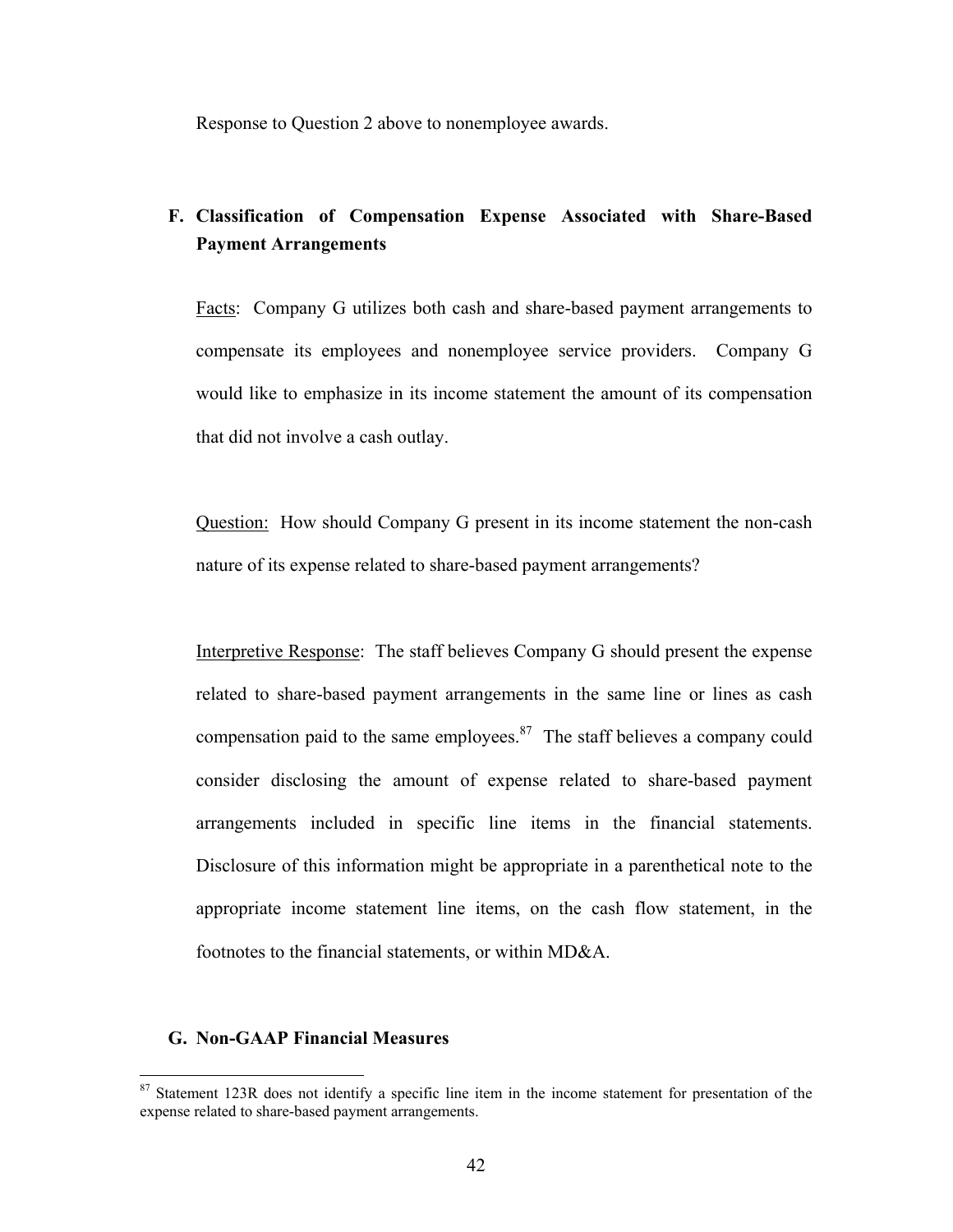Facts: Company H, a calendar year company, adopts Statement 123R as of July 1, 2005. Company H has issued share options to its employees each year since issuing publicly traded stock twenty years ago. In the MD&A section of its 2005 Form 10-K, Company H believes it would be useful to investors to disclose what net income would be before considering the effect of accounting for share-based payment transactions in accordance with Statement 123R.

Question 1: Does the resulting measure, "Net Income Before Share-Based Payment Charge," or an equivalent measure, meet the definition of a non-GAAP measure in Regulation G and Item  $10(e)$  of Regulation S-K?<sup>88</sup>

Interpretive Response: Yes. Because the financial measure Company H is considering excludes an amount (share-based payment expense) that is included in the most directly comparable measure calculated and presented in accordance with GAAP (net income), it would be considered a non-GAAP financial measure pursuant to the provisions of Regulation G and Item 10(e) of Regulation S-K.

Question 2: Is the measure "Net Income Before Share-Based Payment Charge," or an equivalent measure, a prohibited non-GAAP measure pursuant to Item 10(e) of Regulation S-K?

<sup>&</sup>lt;sup>88</sup> 17 CFR 229.10(e). All references to Item 10(e) of Regulation S-K also includes corresponding provisions of Item 10(h) of Regulation S-B with respect to small business issuers as well as US GAAP information of foreign private issuers under General Instruction C(e) of Form 20-F.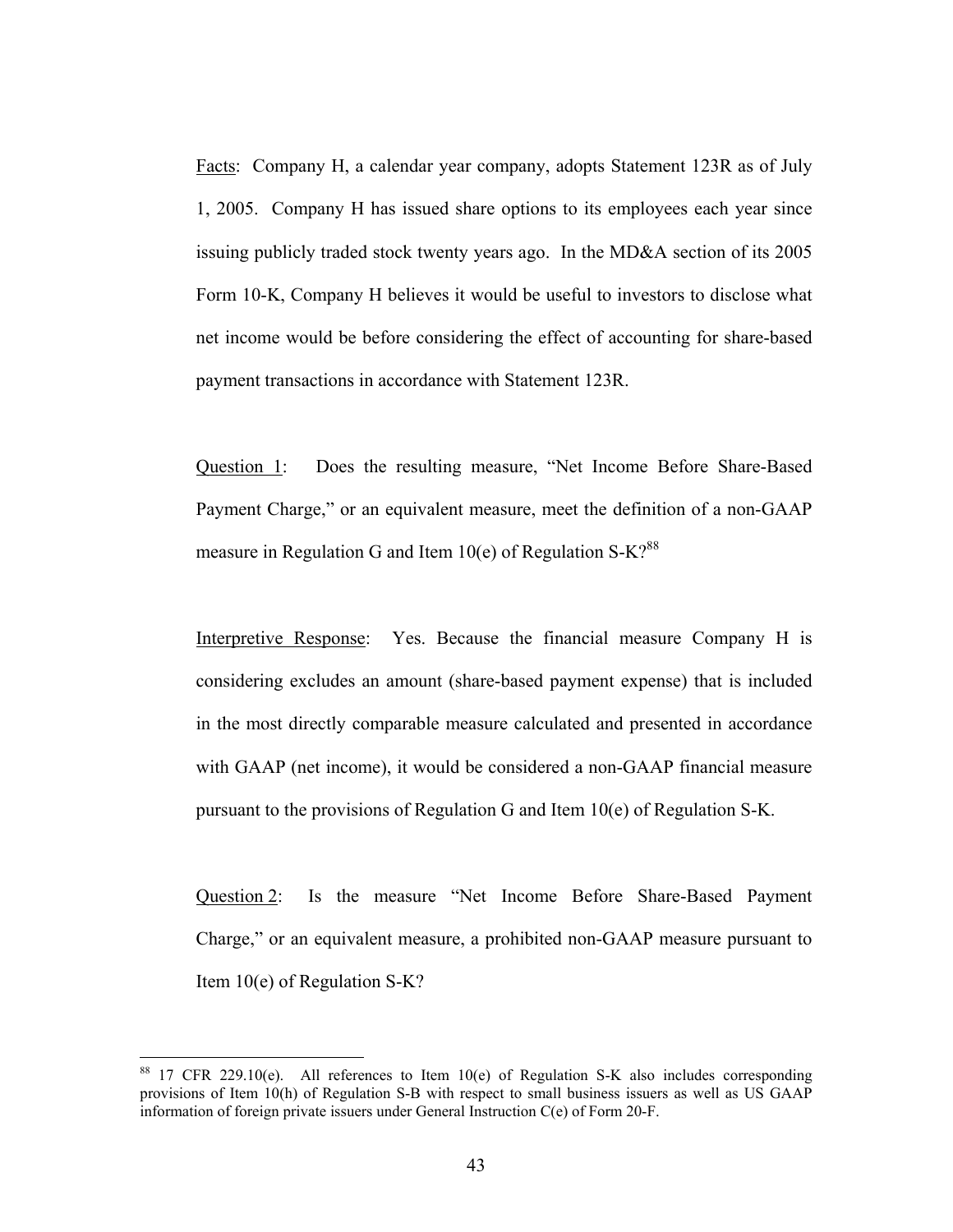Interpretive Response: Item 10(e) prohibits the inclusion of certain non-GAAP financial measures and also mandates specific disclosures for registrants that include permitted non-GAAP financial measures in filings. Generally, under Item 10(e) of Regulation S-K, a company may not present a non-GAAP performance measure that removes an expense from net income by identifying that expense as non-recurring, infrequent, or unusual if it is reasonably likely that the expense will recur within two years or if the company had a similar expense within the prior two years. The staff issued Frequently Asked Questions Regarding the Use of Non-GAAP Measures in June of 2003. Question 8 discusses whether it is appropriate to eliminate or smooth an item that is identified as recurring. The staff answered the question in part by stating "Companies should never use a non-GAAP financial measure in an attempt to smooth earnings. Further, while there is no per se prohibition against removing a recurring item, companies must meet the burden of demonstrating the usefulness of any measure that excludes recurring items, especially if the non-GAAP financial measure is used to evaluate performance."

The staff believes that a measure used by the management of Company H that excludes share-based payments internally to evaluate performance may be relevant disclosure for investors. In these cases, if Company H determines that the non-GAAP financial measure "Net Income Before Share-Based Payment Charge" does not violate any of the prohibitions from inclusion in filings with the Commission outlined in Item 10(e) of Regulation S-K, Company H's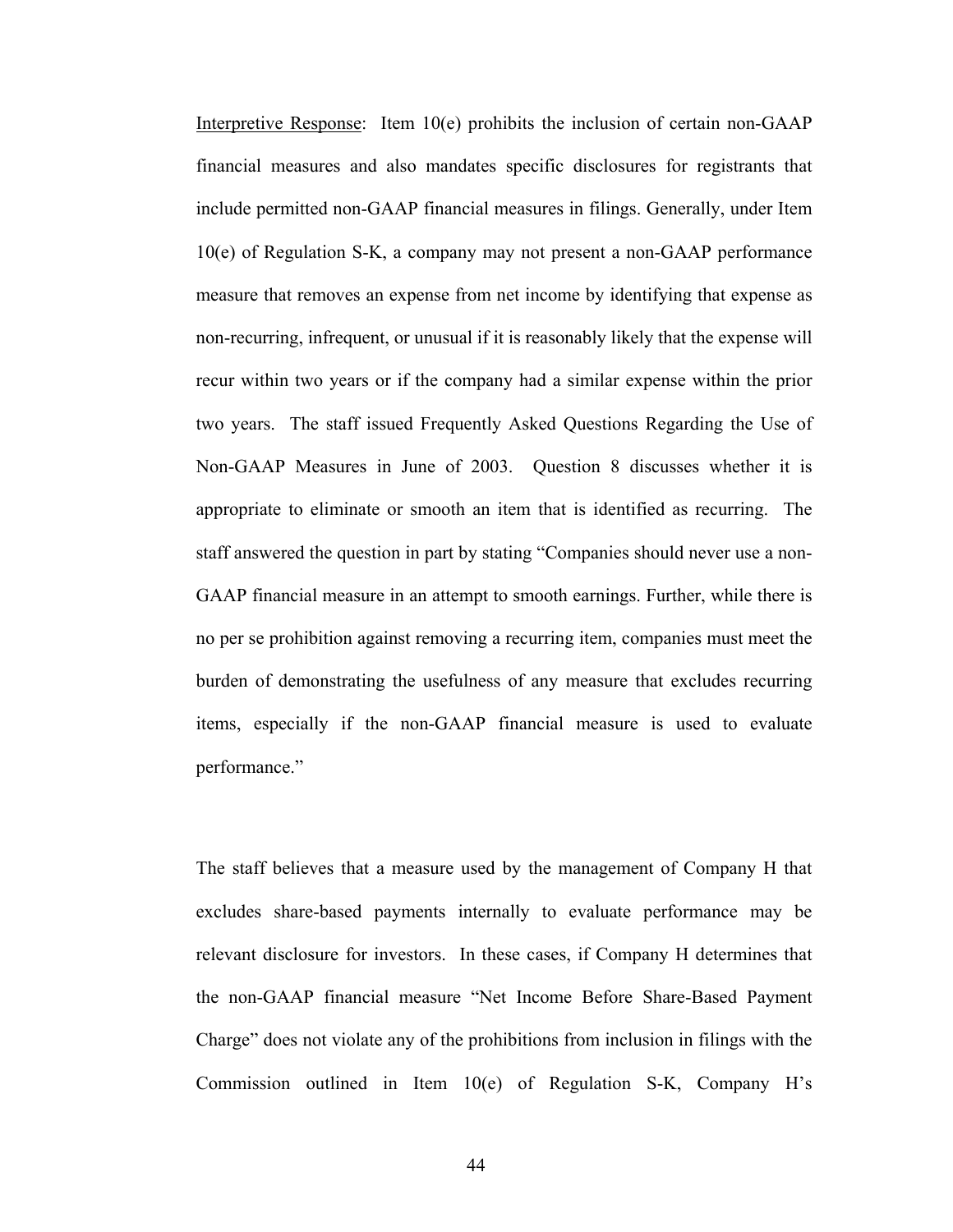management would be required to disclose, among other items, the following:

- The reasons that the company's management believes that presentation of the non-GAAP financial measure provides useful information to investors regarding the company's financial condition and results of operations; and
- To the extent material, the additional purposes, if any, for which the company's management uses the non-GAAP financial measure that are not otherwise disclosed.89

In addition, the staff's response to Question 8 included in Frequently Asked Questions Regarding the Use of Non-GAAP Measures in June of 2003 notes that the inclusion of a non-GAAP financial measure may be misleading absent the following disclosures:

- The manner in which management uses the non-GAAP measure to conduct or evaluate its business;
- The economic substance behind management's decision to use such a measure;
- The material limitations associated with use of the non-GAAP financial measure as compared to the use of the most directly comparable GAAP financial measure;
- The manner in which management compensates for these limitations when using the non-GAAP financial measure; and

 $\overline{a}$  $89$  17 CFR 229.10(e)(1).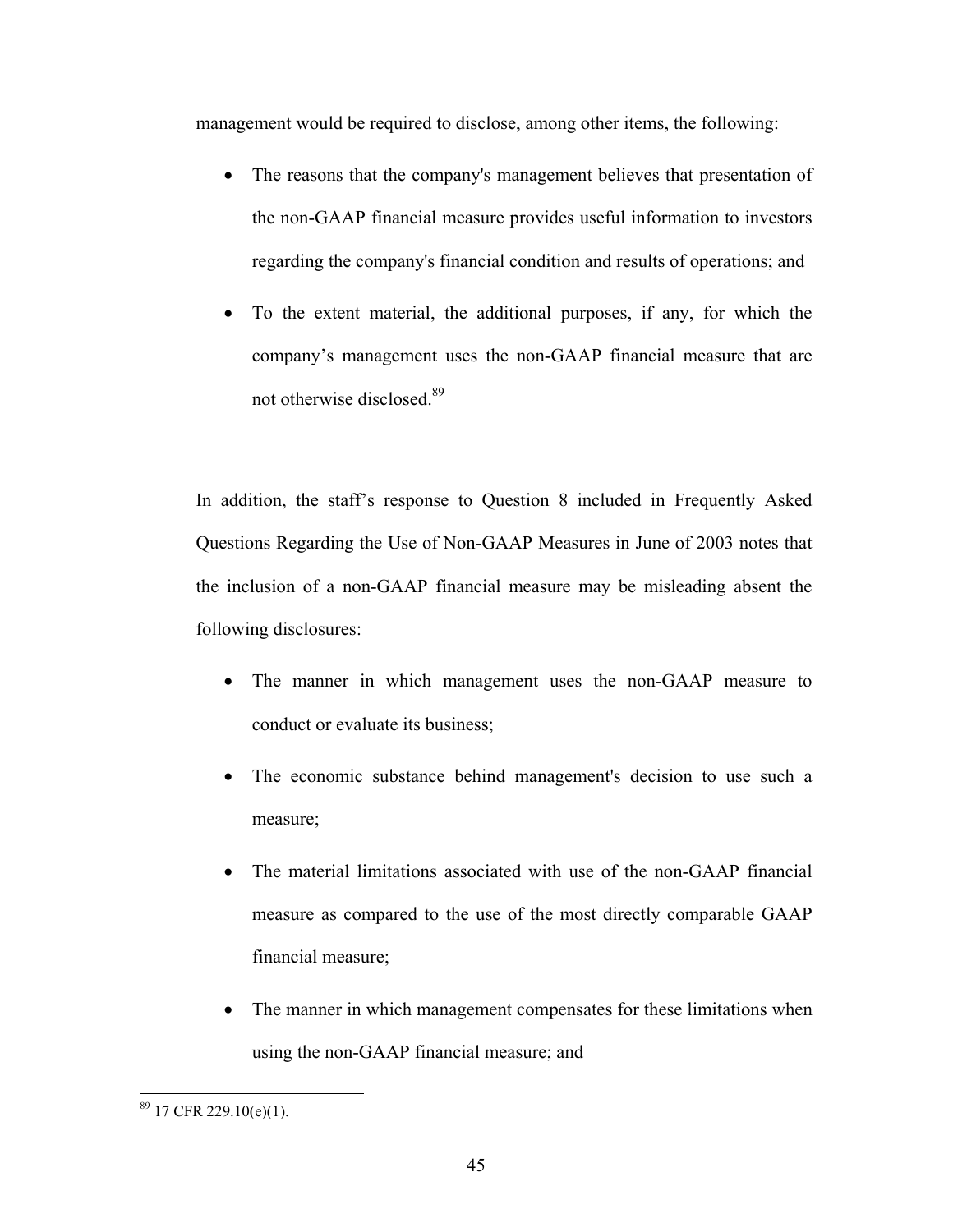• The substantive reasons why management believes the non-GAAP financial measure provides useful information to investors.

Question 3:How could Company H demonstrate the effect of accounting for share-based payment transactions in accordance with Statement 123R and Regulation G and Item 10(e) of Regulation S-K in its Form 10-K?

Interpretive Response: The staff believes that including a discussion in MD&A addressing significant trends and variability of a company's earnings and changes in the significant components of certain line items is important to assist an investor in understanding the company's performance. The staff also understands that expenses from share-based payments might vary in different ways and for different reasons than would other expenses. In particular, the staff believes Company H's investors would be well served by disclosure in MD&A that explains the components of the company's expenses, including, if material, identification of the amount of expense associated with share-based payment transactions and discussion of the reasons why such amounts have fluctuated from period to period.

Question 4: Would the staff object to Company H including a pro-forma income statement in its SEC filings that removes from net income the effects of accounting for share-based payment arrangements in accordance with Statement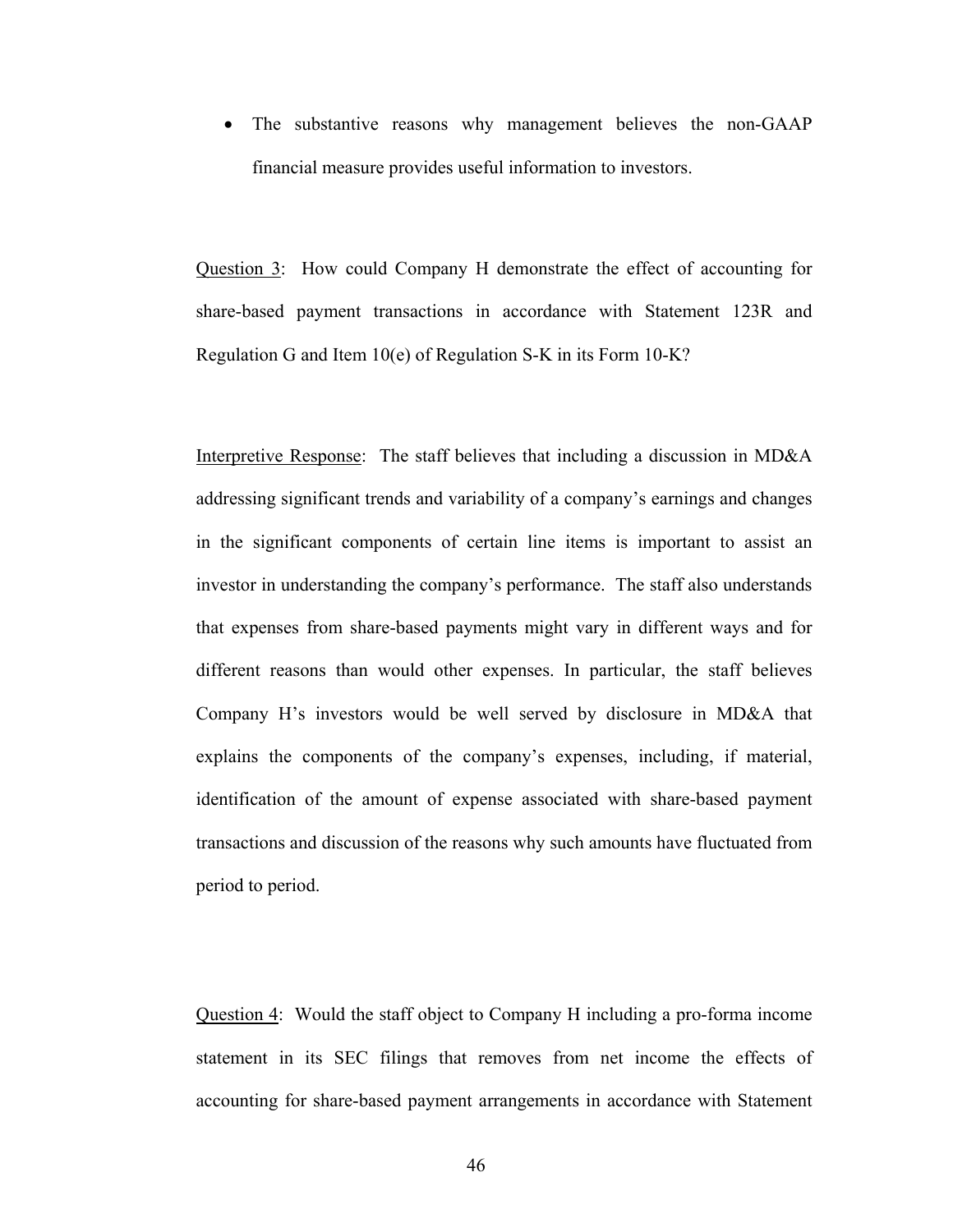Interpretive Response: Yes. Removal of the effects of accounting for sharebased payment arrangements in accordance with Statement 123R would not meet any of the conditions in Rule 11-01(a) of Regulation S-X for presentation of pro forma financial information. Further, the removal of the effects of accounting for share-based payment arrangements in accordance with Statement 123R would not meet any of the conditions in Rule 11-02(b)(6) of Regulation S-X to be reflected as a pro forma adjustment in circumstances where pro forma financial information is required under Rule 11-01(a) of Regulation S-X for other transactions such as recent or probable business combinations.

In addition, Item 10(e) of Regulation S-X prohibits presenting non-GAAP financial measures on the face of any pro forma financial information required to be disclosed by Article 11 of Regulation S-X. Further, a company may not present non-GAAP financial measures on the face of the company's financial statements prepared in accordance with GAAP or in the accompanying notes.

## **H. First Time Adoption of Statement 123R in an Interim Period**

Facts: Company I's fiscal year begins on January 1, 2005. Company I plans to adopt Statement 123R on July 1, 2005, which is the beginning of its first interim period following the effective date. Company I previously recognized share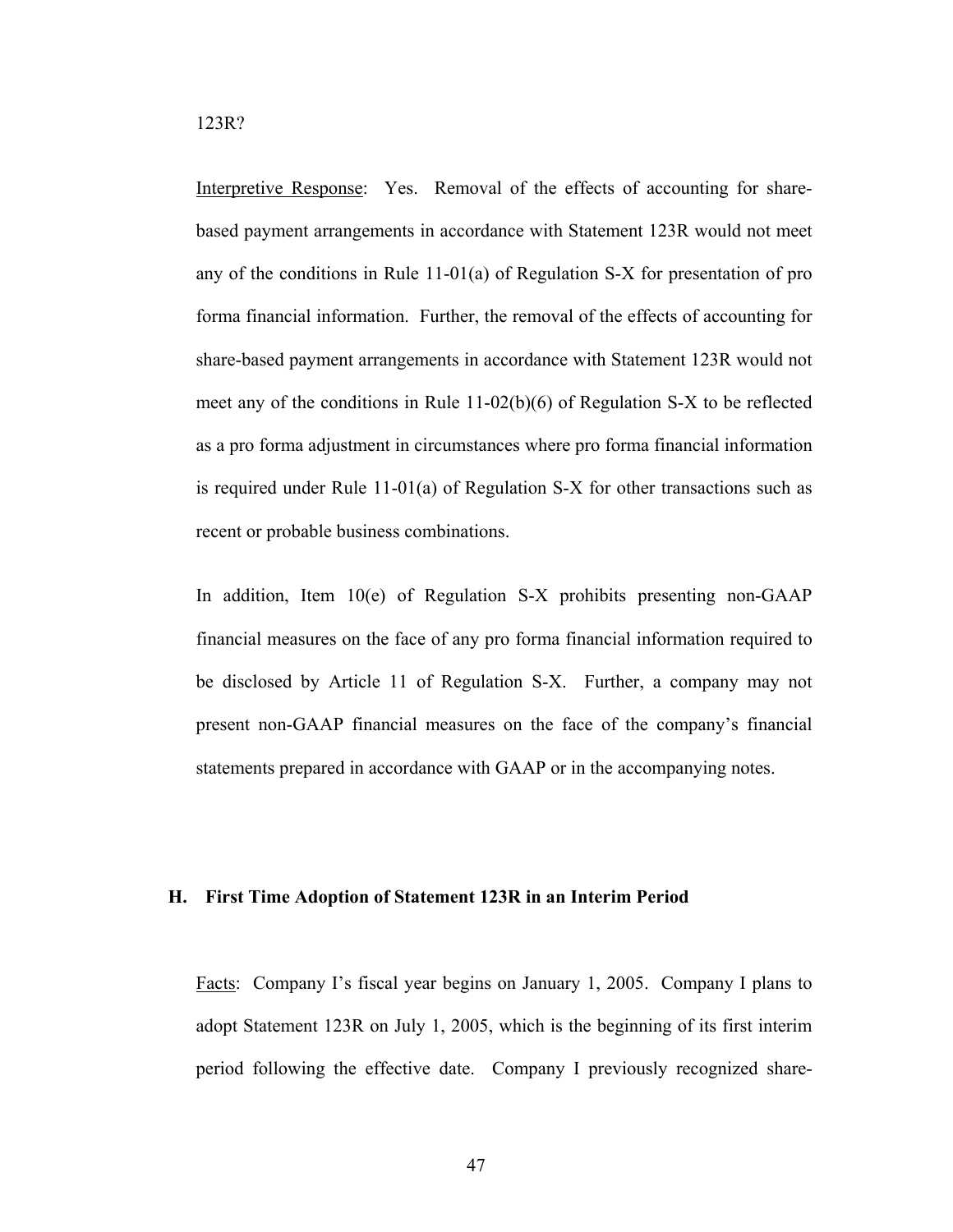based payment compensation in accordance with Opinion 25.

Question 1: What disclosures are required in Company I's Form 10-Q for the third quarter of 2005?

Interpretive Response: The disclosures required by paragraphs 64-65, 84, and A240-242 of Statement 123R should be included in the Form 10-Q for the interim period when Statement 123R is first adopted. If Company I applies the modified retrospective method $90$  in other than the first interim period of a fiscal year, the staff believes that the Form 10-Q for the period of adoption should include disclosure of the effects of the adoption of Statement 123R on previously reported interim periods.<sup>91</sup> If Company I applies the modified prospective method,<sup>92</sup> the financial statements for Company I's prior interim periods and fiscal years will not reflect any restated amounts. The staff believes that Company I should disclose this fact. Regardless of the transition method chosen, Company I should also provide the disclosures required by SAB Topic 11M, Disclosure Of The Impact That Recently Issued Accounting Standards Will Have On The Financial Statements Of The Registrant When Adopted In A Future Period, in interim and annual financial statements preceding the adoption of Statement 123R.

Facts: Company J plans to adopt Statement 123R by applying the modified retrospective method only to the preceding interim periods of its current fiscal

<sup>&</sup>lt;sup>90</sup> Statement 123R, paragraph 76.

 $\frac{91}{92}$  See Statement 123R, paragraph 77.<br><sup>92</sup> Statement 123R, paragraph 74.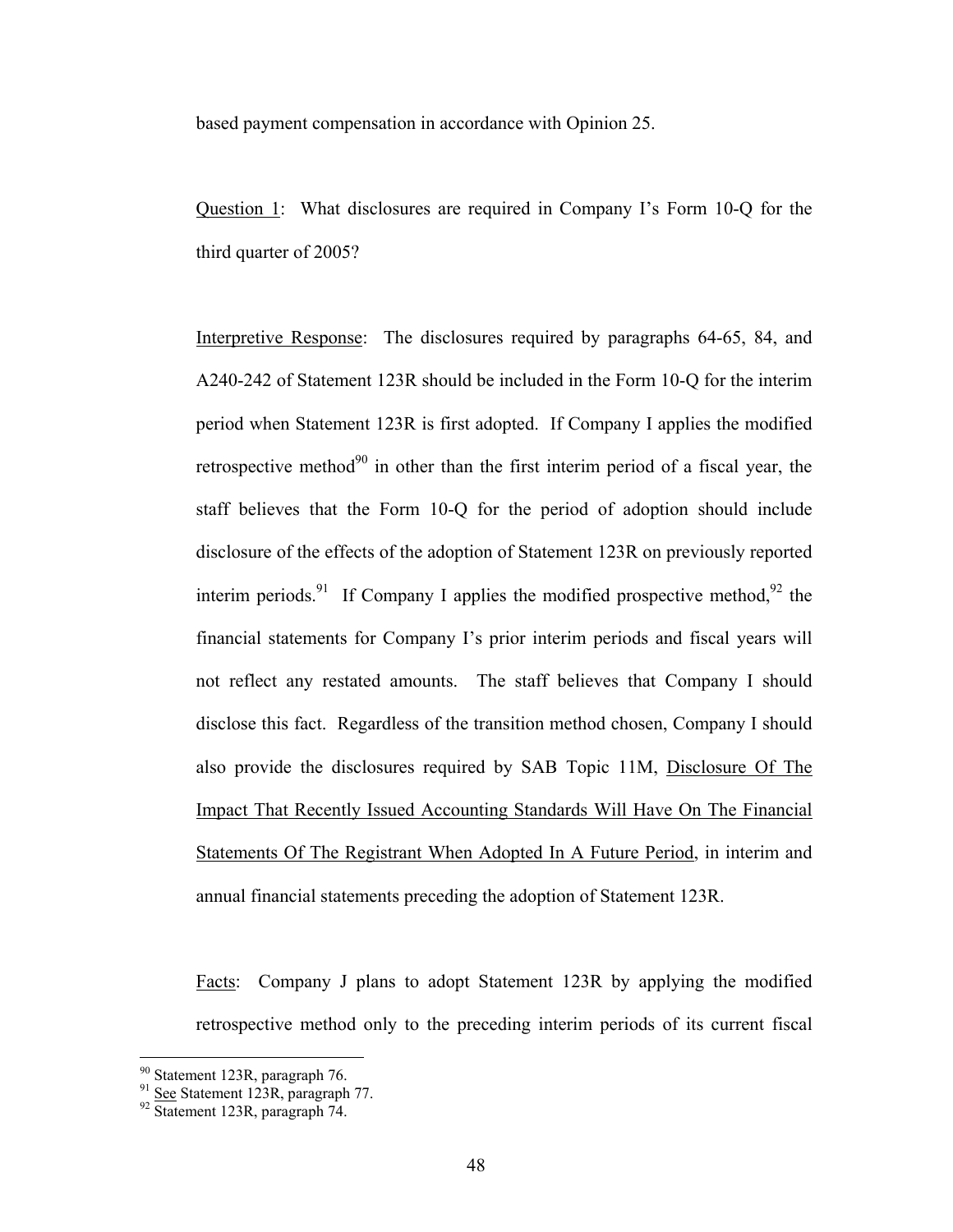year. Company J anticipates recording an adjustment upon the adoption of Statement 123R to reflect the cumulative effect of reclassifying certain sharebased payment arrangements as liabilities.

Question 2: Would Company J be required to apply the cumulative effect adjustment to the beginning of the fiscal year and to reflect the change in classification from liabilities to equity to its interim periods preceding adoption in accordance with Statement  $3^{93}$  paragraph 10?

Interpretive Response: No. Statement 123R, paragraph 76, limits retrospective application to recording compensation cost for unvested awards based on the amounts previously determined under Statement 123 for pro forma footnote disclosure. Any adjustments to be recorded as a cumulative effect of a change in accounting principle should be recorded as of the date of adoption of Statement 123R, which may occur after the beginning of the fiscal year. Therefore, based on the guidance in Statement 123R, paragraphs 79-82, registrants are not required to apply the provisions of Statement 3, paragraph 10.

## **I. Capitalization of Compensation Cost Related to Share-Based Payment Arrangements**

Facts: Company K is a manufacturing company that grants share options to its production employees. Company K has determined that the cost of the

<sup>&</sup>lt;sup>93</sup> Statement of Financial Accounting Standards No. 3, Reporting Accounting Changes in Interim Financial Statements ("Statement 3").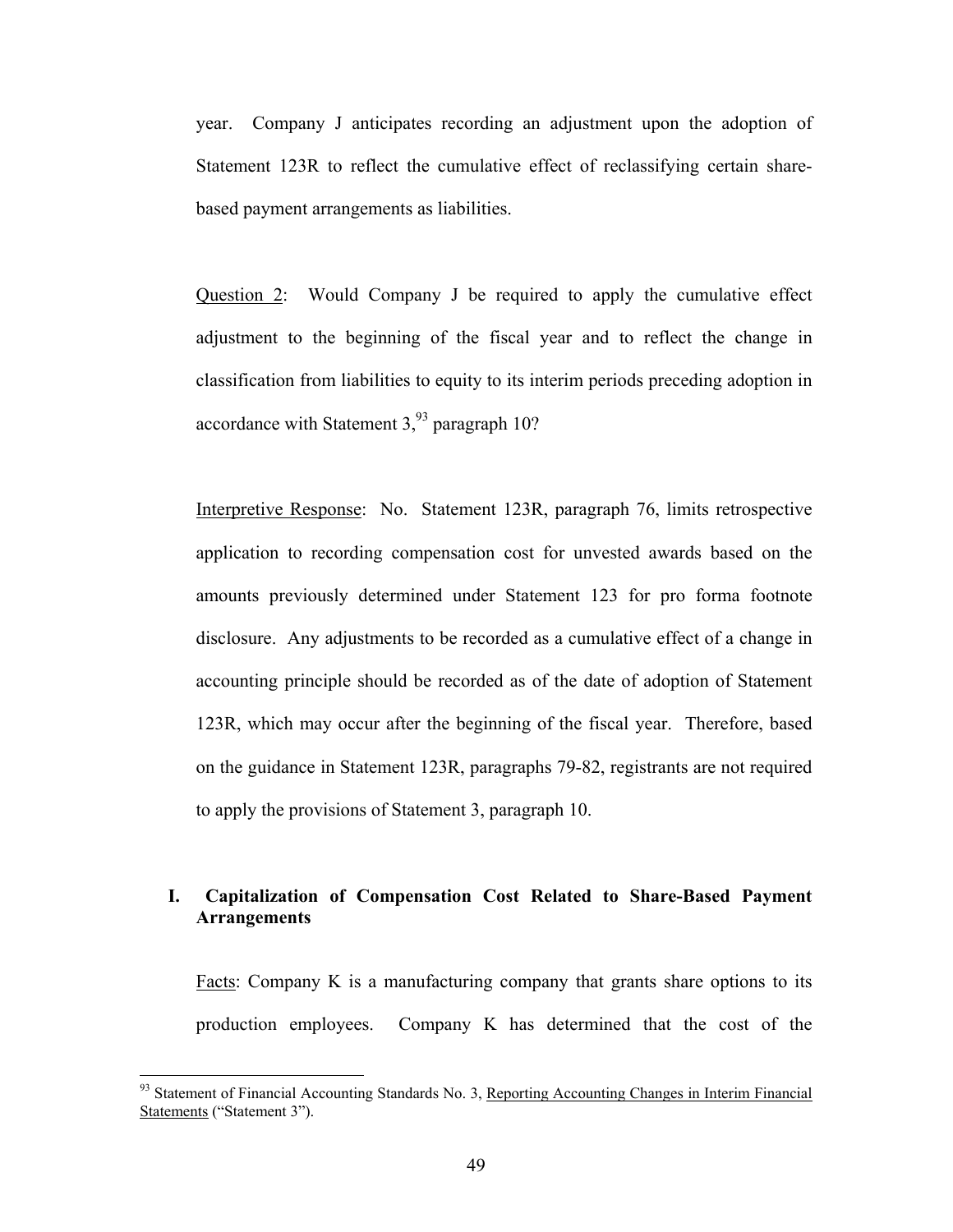production employees' service is an inventoriable cost. As such, Company K is required to initially capitalize the cost of the share option grants to these production employees as inventory and later recognize the cost in the income statement when the inventory is consumed.<sup>94</sup>

Question: If Company K elects to adjust its period end inventory balance for the allocable amount of share-option cost through a period end adjustment to its financial statements, instead of incorporating the share-option cost through its inventory costing system, would this be considered a deficiency in internal controls?

Interpretive Response: No. Statement 123R does not prescribe the mechanism a company should use to incorporate a portion of share-option costs in an inventory-costing system. The staff believes Company K may accomplish this through a period end adjustment to its financial statements. Company K should establish appropriate controls surrounding the calculation and recording of this period end adjustment, as it would any other period end adjustment. The fact that the entry is recorded as a period end adjustment, by itself, should not impact management's ability to determine that the internal control over financial reporting, as defined by the SEC's rules implementing Section 404 of the Sarbanes-Oxley Act of  $2002<sup>95</sup>$  is effective.

<u>.</u>

<sup>&</sup>lt;sup>94</sup> Statement 123R, paragraph 5.

<sup>&</sup>lt;sup>95</sup> Release No. 34-47986, June 5, 2003, <u>Management's Report on Internal Control Over Financial Reporting</u> and Certification of Disclosure in Exchange Act Period Reports.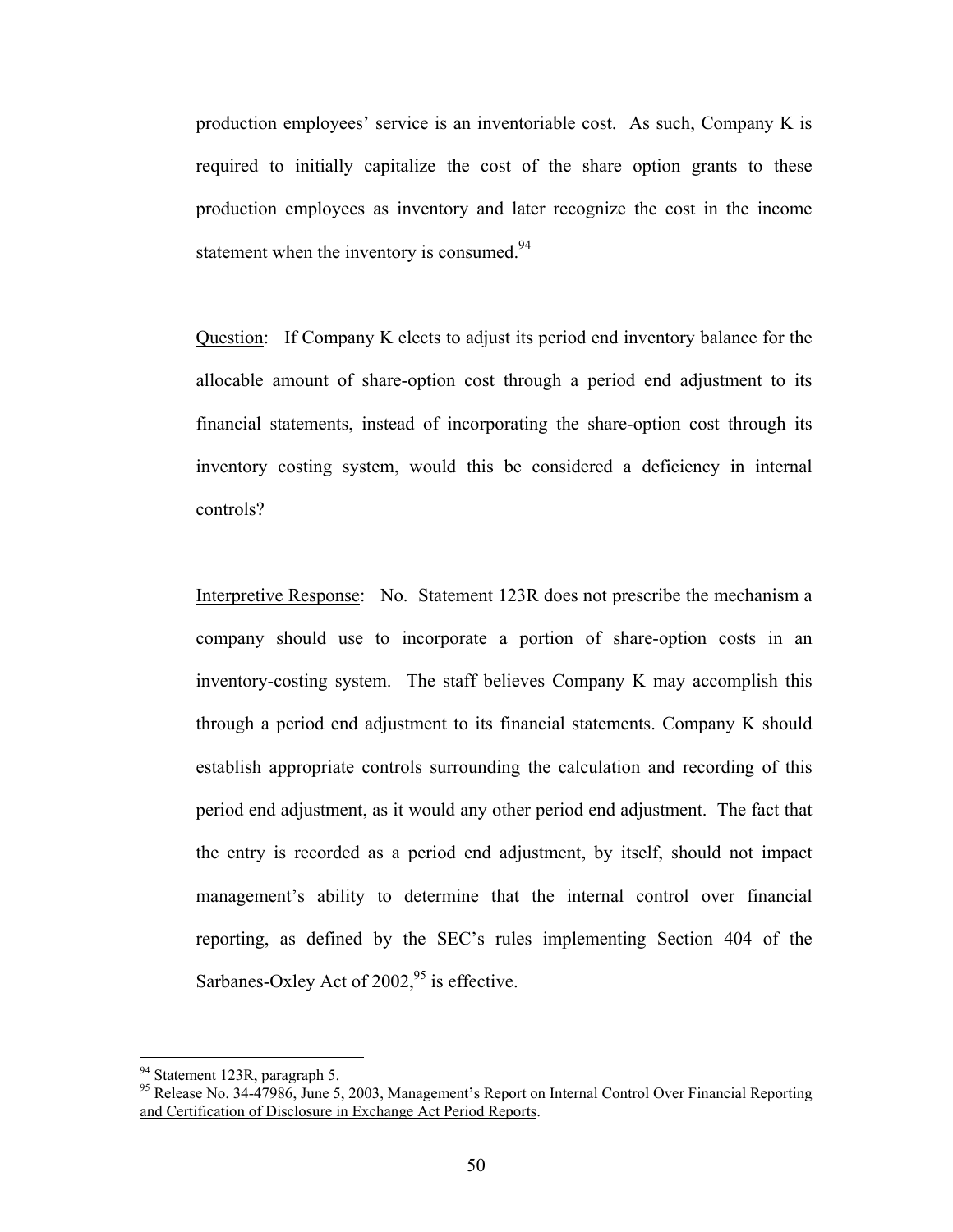# **J. Accounting for Income Tax Effects of Share-Based Payment Arrangements Upon Adoption of Statement 123R**

Facts: In accordance with Statement 123R, reporting entities will need to determine whether deductions reported on tax returns for share-based payment awards exceed or are less than the cumulative compensation cost recognized for financial reporting. If the deductions exceed the cumulative compensation cost recognized for financial reporting, the entity generally should record any resulting excess tax benefits as additional paid-in capital. If deductions are less than the cumulative compensation cost recognized for financial reporting, the entity should record the write-off of the deferred tax asset, net of the related valuation allowance, against any remaining additional paid-in capital from previous awards accounted for in accordance with the fair value method of Statement 123 or Statement 123R, as applicable. The remaining balance, if any, of the write-off of the deferred tax asset shall be recognized in the income statement.<sup>96</sup>

Company L is an entity that previously recognized employee share-based payment costs under the intrinsic value method of Opinion 25. In this situation, Statement 123R states that Company L "shall calculate the amount available for offset [in additional paid-in capital] as the net amount of excess tax benefits that would have qualified as such had it instead adopted Statement 123 for recognition purposes pursuant to Statement 123's original effective date and transition

<sup>&</sup>lt;sup>96</sup> Statement 123R, paragraph 63.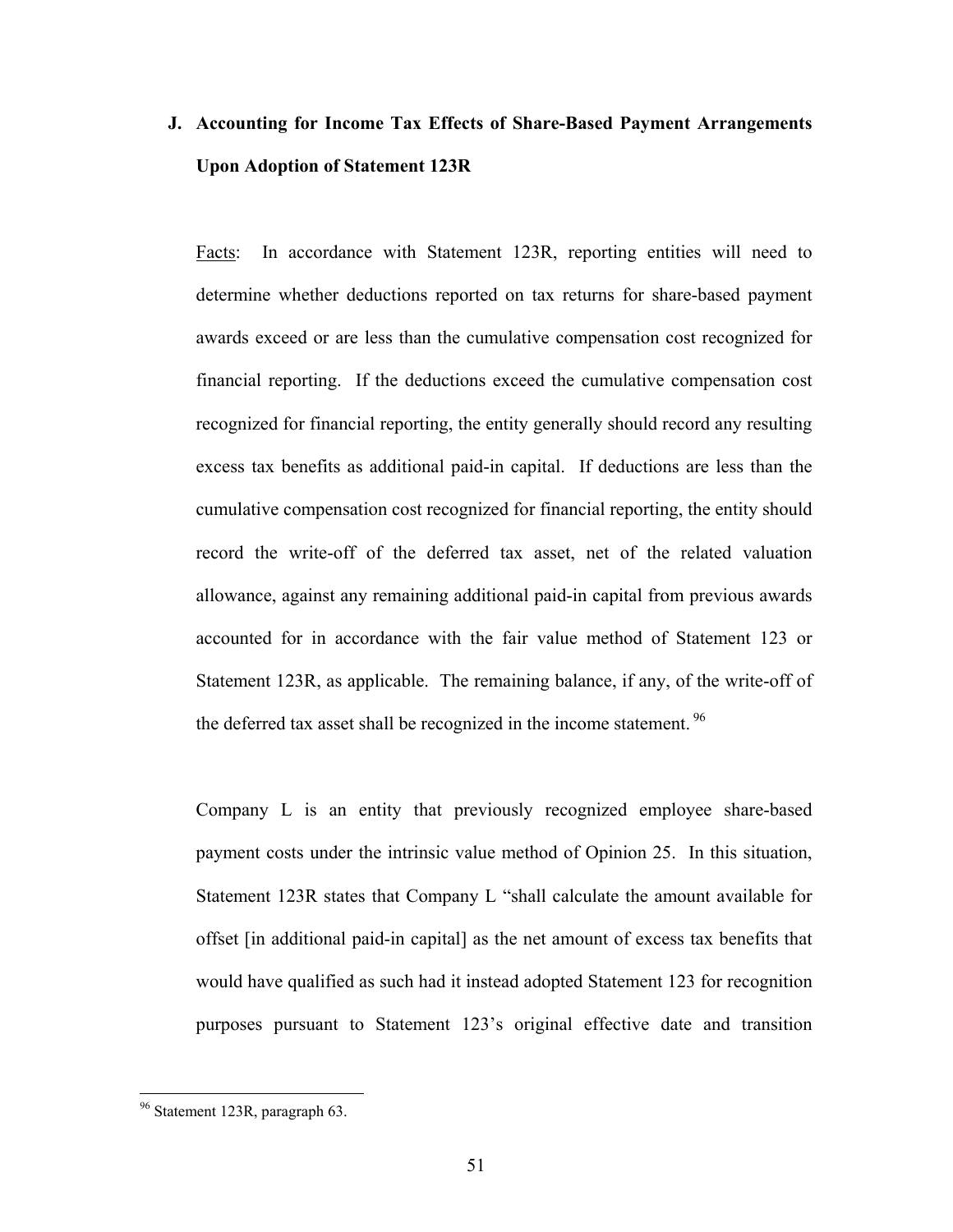method."97

Question:When is Company L required to calculate the additional paid-in capital from previous share-based payment awards that is available for offset against the write-off of a deferred tax asset?

Interpretive Response: Statement 123R will necessitate the tracking of tax attributes relating to share-based payment transactions with employees for a number of reasons, including the requirements related to any required write-off of excess deferred tax assets upon settlement of a share option. While it is important that appropriate detailed information be available when needed for consideration, the timing as to when such information actually affects financial reporting will vary from company to company. In preparation for the adoption of Statement 123R, Company L should evaluate the level of detail which may be required considering its particular facts and circumstances.

Statement 123R is silent as to when the additional paid-in capital available for offset should be calculated. However, the staff notes that Company L would not be required to calculate the additional paid-in capital available for offset by the date it adopts Statement 123R. In addition, the staff notes that Statement 123R does not require disclosure of the additional paid-in capital available for offset.<sup>98</sup> The staff believes that Company L need only calculate the additional paid-in

 $97$  Ibid.

<sup>&</sup>lt;sup>98</sup> Statement 123R's disclosure requirements are described in paragraphs 64, 65, A240, A241 and A242.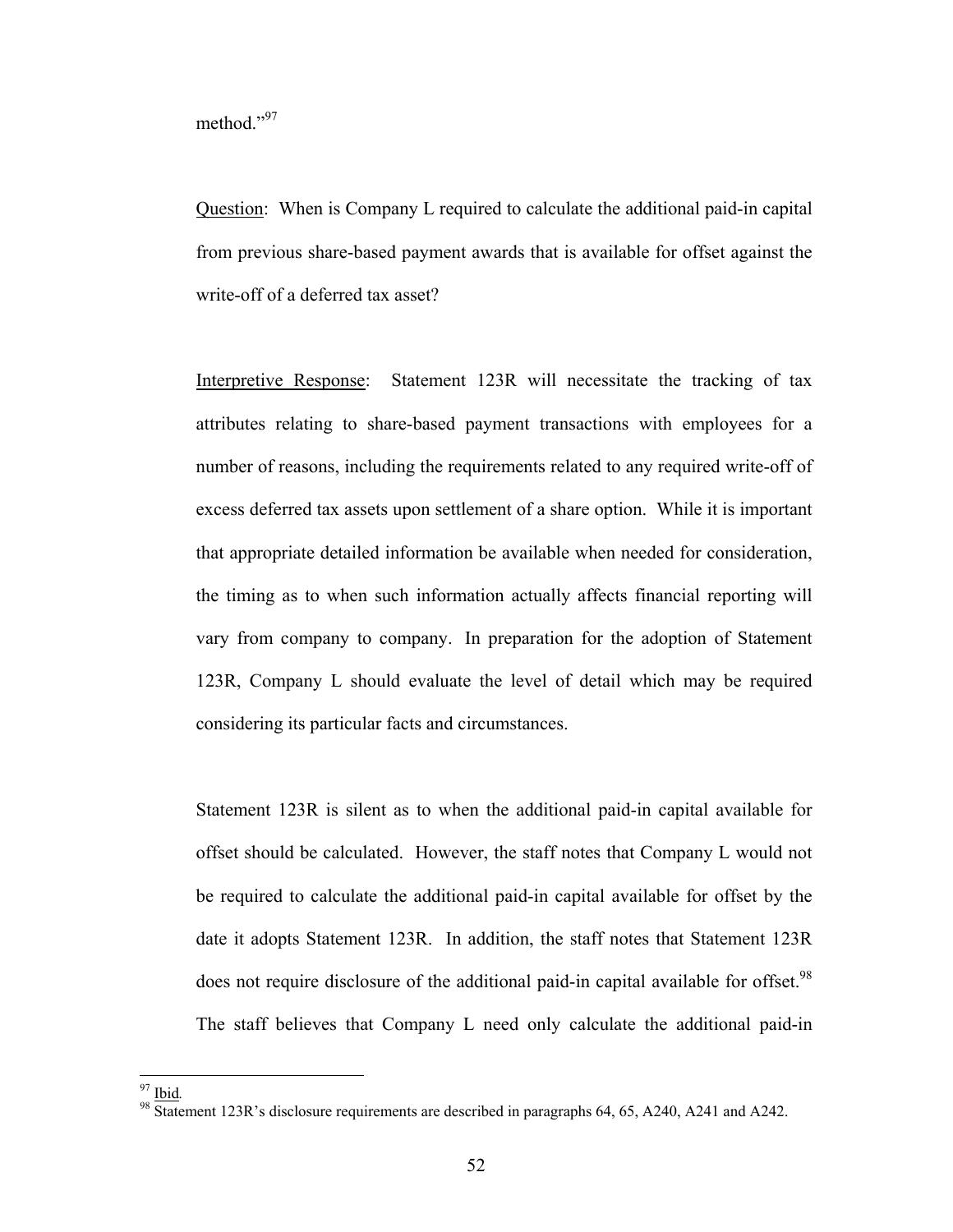capital available for offset if and when Company L faces a situation in which deductions reported on its tax return are less than the relevant deferred tax asset. In addition, Company L need only perform the calculations periodically to the extent necessary to conclude that sufficient paid-in capital is available for the offset of the deduction shortfall.

## **K. Modification of Employee Share Options Prior to Adoption of Statement 123R**

Facts: Company M is a public entity that historically applied the recognition provisions of Opinion 25 and intends to transition to Statement 123R under the modified prospective method of application.<sup>99</sup> In prior periods, Company M granted at-the-money share options to its employees in which the exercisability of the options is conditional only on performing service through the vesting date.<sup>100</sup> Since the time of grant, Company M's share price has fallen such that the share options are out-of-the-money. Prior to adoption of Statement 123R the share options are still unvested, and Company M intends to modify these unvested share options to accelerate the vesting. Company M has determined that the modification to accelerate vesting will not require recognition of compensation cost in its financial statements in the period of the modification under the provisions of Opinion 25.<sup>101</sup> However, Company M intends to reflect the

<sup>&</sup>lt;sup>99</sup> Statement 123R, paragraph 74.

<sup>&</sup>lt;sup>100</sup> The terms of these share options do not define the service period as being other than the vesting period.<br><sup>101</sup> See FASB Interpretation No. 44, Accounting for Certain Transactions Involving Stock Compensation,

paragraph 36, which requires the recognition of compensation expense under Opinion 25 due to a modification of a share-based payment award only if, absent the acceleration of vesting, the award would have otherwise been forfeited during the vesting period pursuant to its original terms.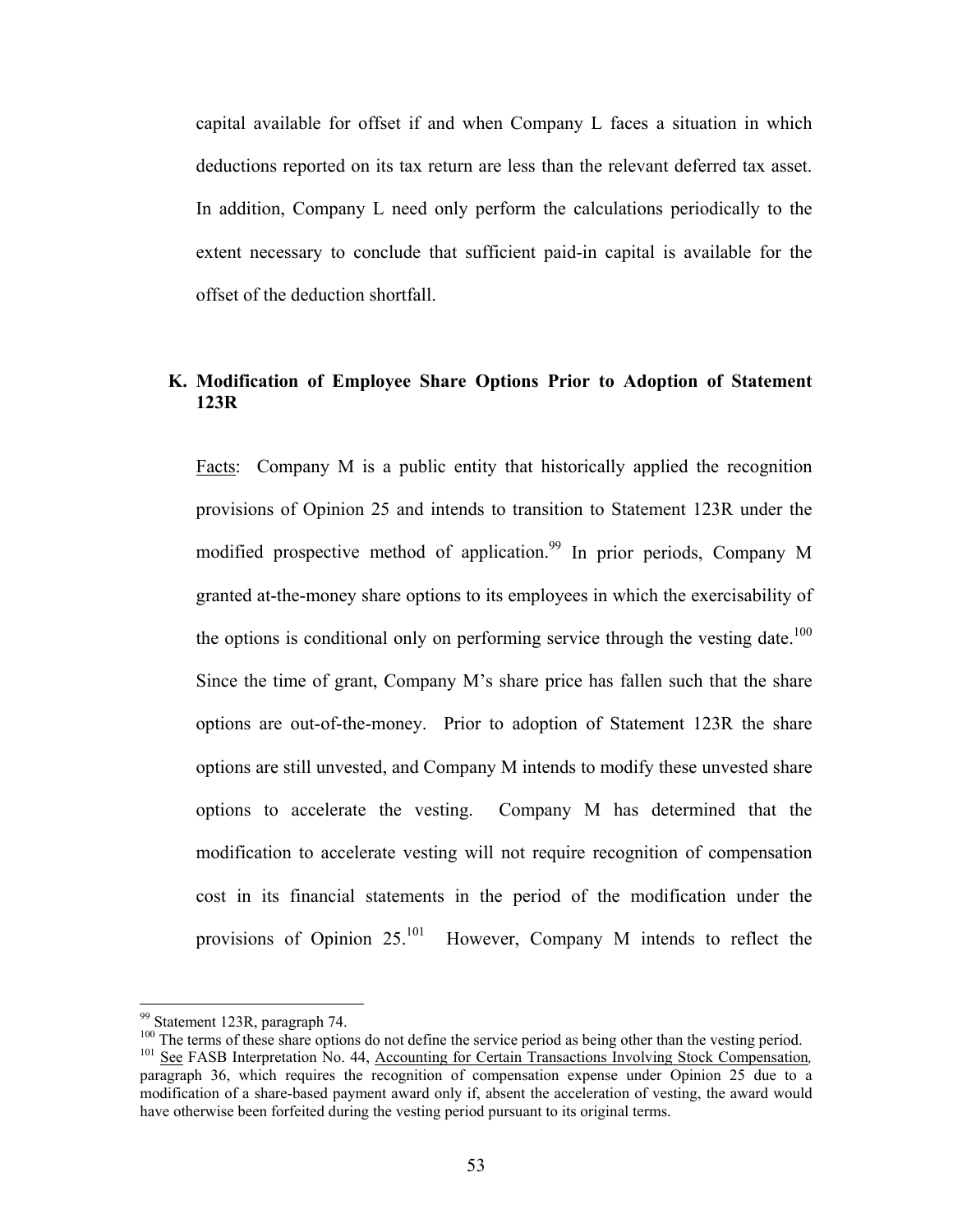compensation cost related to the modification in its fair value pro forma disclosures under Statement  $123$ ,<sup>102</sup> in the period the modification is made.

Question: Would the staff object to Company M reflecting the remaining compensation cost related to these share options in the fair value pro forma disclosures required under Statement 123 as a result of the modification in the period in which the modification was enacted?

Interpretive Response: No. The staff believes that an acceptable interpretation of Statement 123 is that the modification to accelerate the vesting of such share options would result in the recognition of the remaining amount of compensation cost in the period the modification is made, so long as the acceleration of vesting permits employees to exercise the share options in a circumstance when they would not otherwise have been able to do so absent the modification. The staff notes that the service period definition in Statement  $123^{103}$  indicates, "If the service period is not defined as an earlier or shorter period, it shall be presumed to be the vesting period." After the modification, Company M's share options will be vested pursuant to the awards' terms. Accordingly, under this interpretation, there is no remaining service period and any remaining unrecognized service cost for those share options should be recognized at the date of the modification. The staff believes that since the remaining unrecognized compensation cost is accelerated and recognized at the date of modification, no compensation cost

<sup>&</sup>lt;sup>102</sup> Statement 123, paragraph 45, as amended by Statement 148, Accounting for Stock-Based Compensation – Transition and Disclosure ("Statement 148")*.* 103 Statement 123, Appendix E.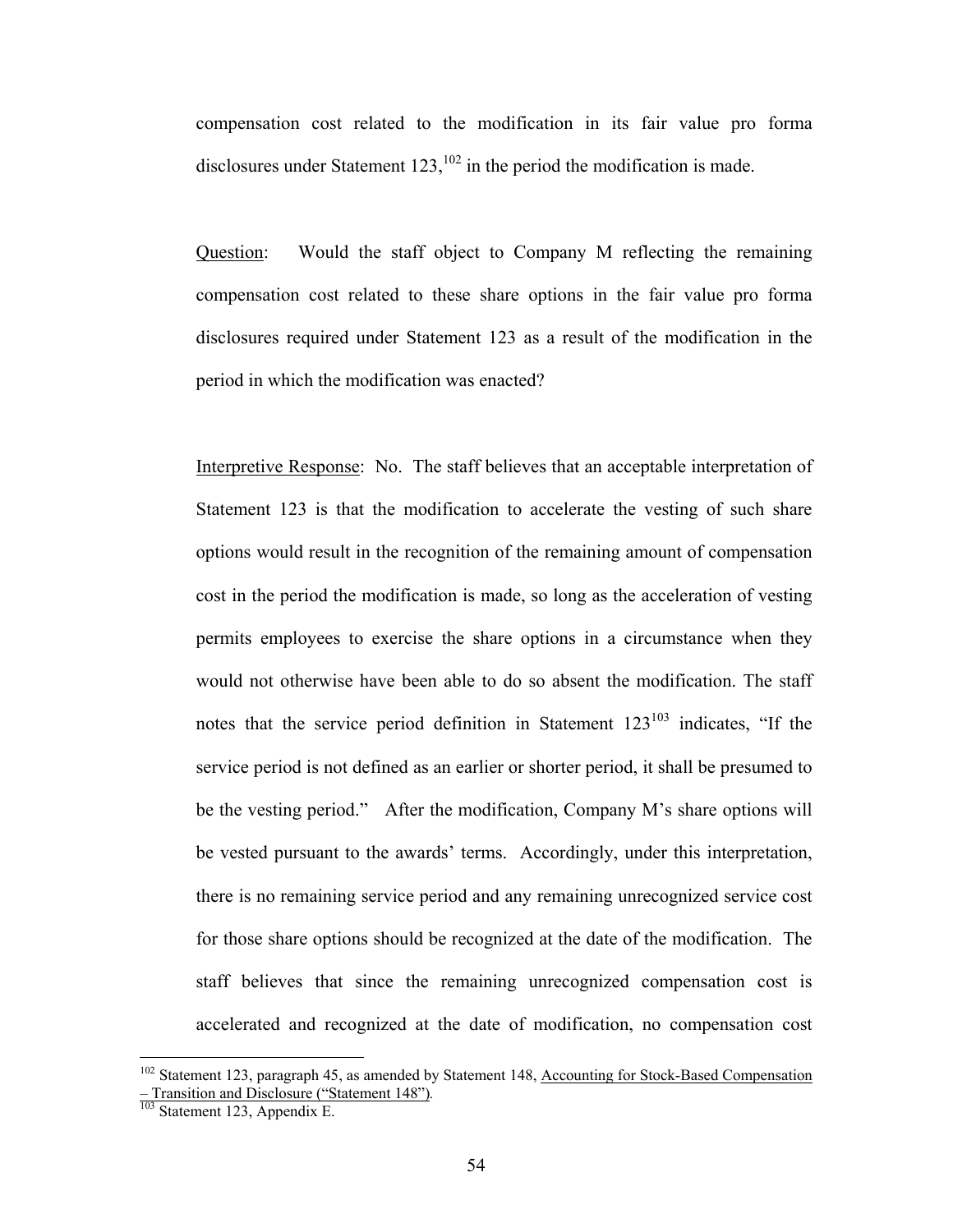would be recognized for these modified share options in the income statement in the periods after adoption of Statement 123R, absent any further modifications.

The staff reminds public entities that Statement 123, paragraph 47, indicates that for each year an income statement is provided, the terms of significant modifications of outstanding awards shall be disclosed. In order to inform investors about modification transactions and management's reasons for entering into those transactions, the staff believes that public entities should specifically disclose any modifications to accelerate the vesting of out-of-the-money share options in anticipation of adopting Statement 123R, including the reasons for modifying the option terms.

# **L. Application of the Measurement Provisions of Statement 123R to Foreign Private Issuers**<sup>104</sup>

Question:Does the staff believe there are differences in the measurement provisions for share-based payment arrangements with employees under International Accounting Standards Board International Financial Reporting Standard 2, Share-based Payment ("IFRS 2") and Statement 123R that would result in a reconciling item under Item 17 or 18 of Form 20-F?

Interpretive Response:The staff believes that application of the guidance

 $104$  As defined in Regulation C §230.405.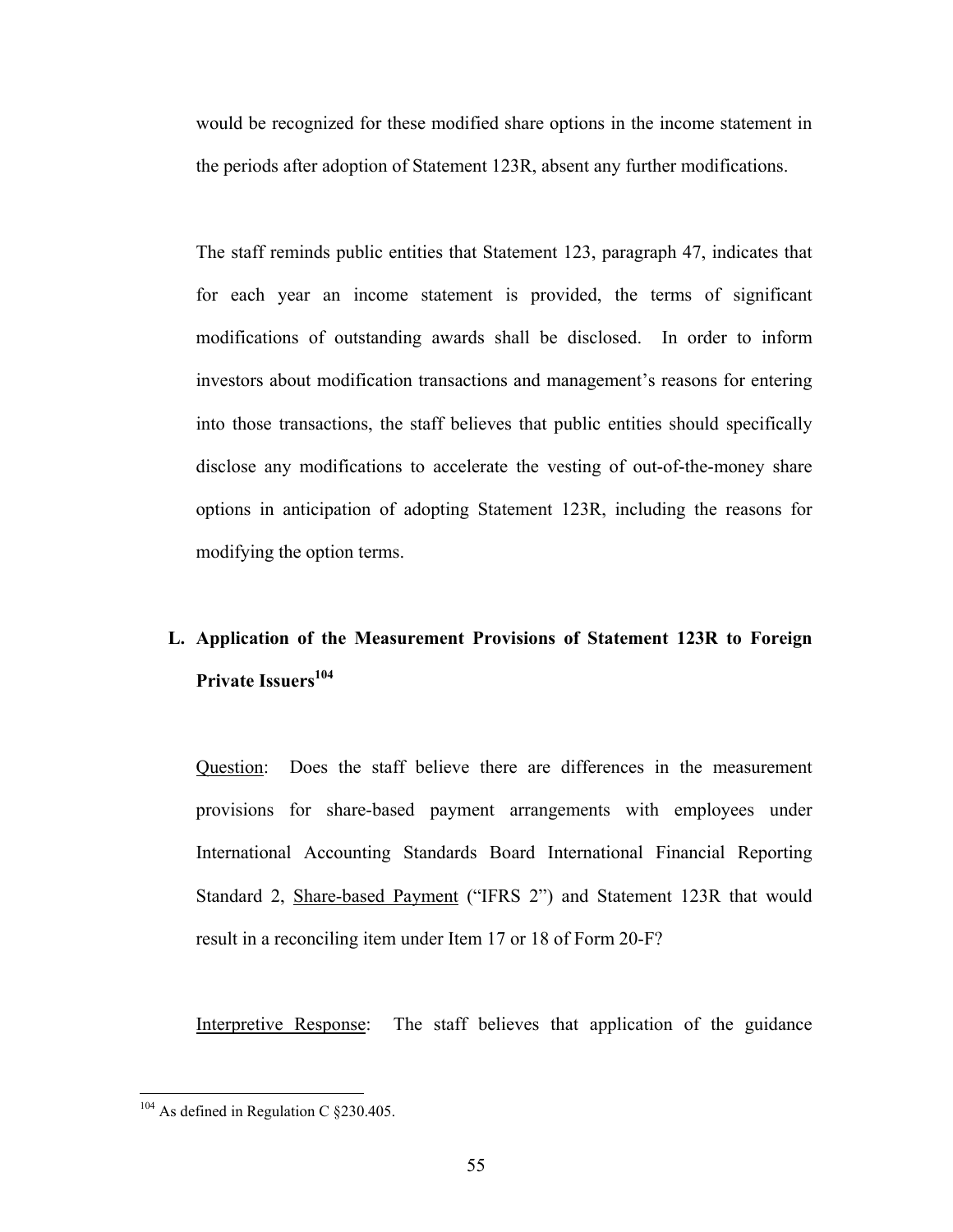provided by IFRS 2 regarding the measurement of employee share options would generally result in a fair value measurement that is consistent with the fair value objective stated in Statement  $123R$ <sup>105</sup> Accordingly, the staff believes that application of Statement 123R's measurement guidance would not generally result in a reconciling item required to be reported under Item 17 or 18 of Form 20-F for a foreign private issuer that has complied with the provisions of IFRS 2 for share-based payment transactions with employees. However, the staff reminds foreign private issuers that there are certain differences between the guidance in IFRS 2 and Statement 123R that may result in reconciling items.<sup>106</sup>

#### **M. Disclosures in MD&A Subsequent to Adoption of Statement 123R**

Question: What disclosures should companies consider including in MD&A to highlight the effects of 1) differences between the accounting for share-based payment arrangements before and after the adoption of Statement 123R and 2) changes to share-based payment arrangements?

Interpretive Response: As stated in SEC Release FR-72, the principal objectives of MD&A are to give readers a view of a company through the eyes of management, to provide the context within which financial information should be analyzed and to provide information about the quality of, and potential variability of, a company's earnings and cash flow, so that investors can ascertain the

<u>.</u>

<sup>&</sup>lt;sup>105</sup> Statement 123R, paragraph A2.<br><sup>106</sup> Statement 123R, paragraphs B258-B269, identify the more significant differences between IFRS 2 and Statement 123R.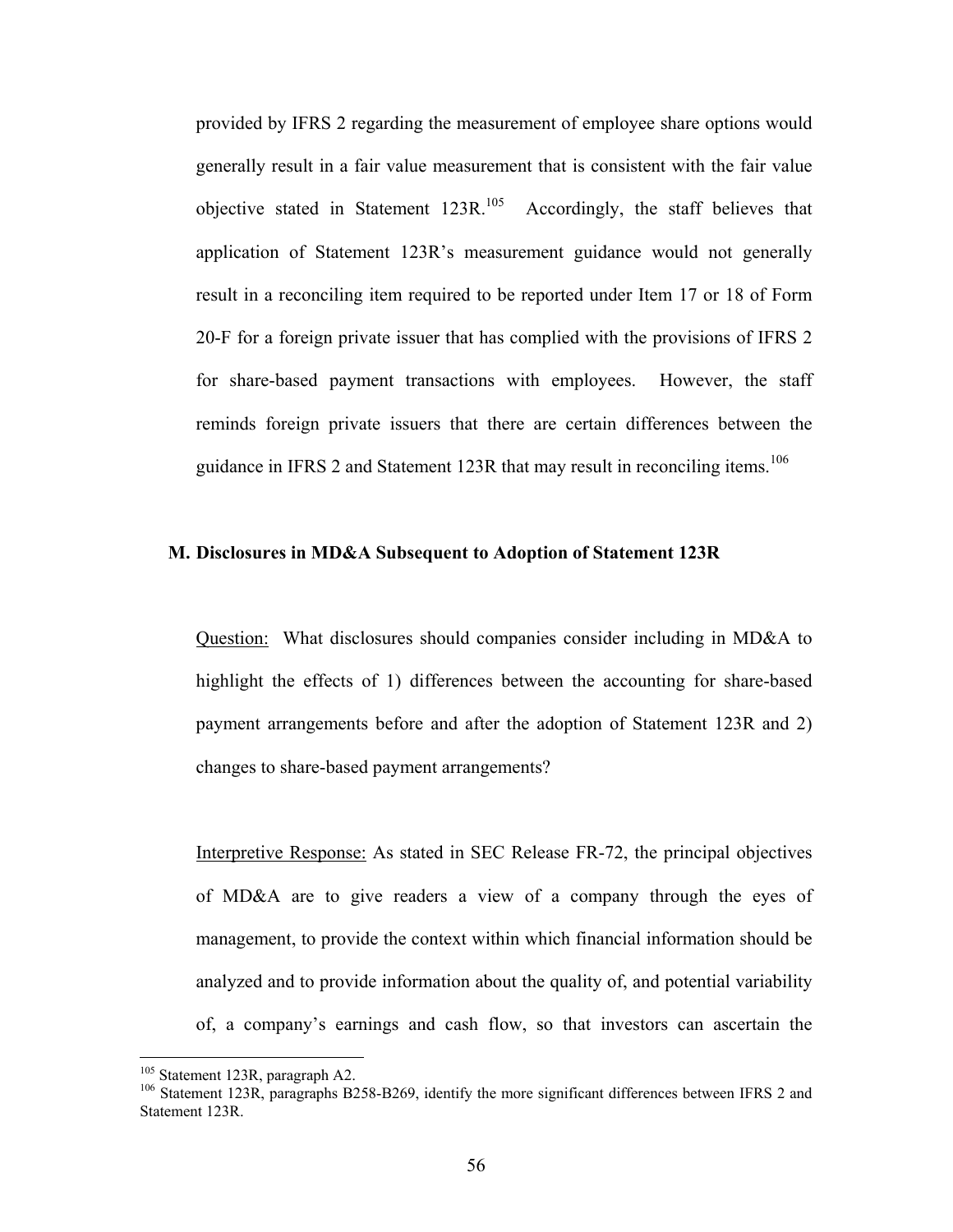likelihood that past performance is indicative of future performance. The adoption of Statement 123R may result in significant differences between the financial statements of periods before and after the adoption, especially for companies with significant share-based compensation programs that have followed the recognition provisions of Opinion 25 or that adopted the fair-valuebased method for financial statement recognition in accordance with Statement 123 using the prospective method permitted by Statement 148. Furthermore, the staff understands that companies may refine their estimates of assumptions as a result of implementing Statement 123R and the interpretive guidance provided in this SAB. In addition, the staff understands that many companies are evaluating their share-based payment arrangements and making changes to those arrangements.

Each of these situations may affect the comparability of financial statements. Accordingly, to assist investors and other users of financial statements in understanding the financial results of a company that has adopted Statement 123R, the staff believes that companies should consider including in MD&A material qualitative and quantitative information about any of the following, as well as other information that could affect comparability of financial statements from period to period:

• Transition method selected (e.g., modified prospective application or modified retrospective application) and the resulting financial statement impact in current and future reporting periods;

57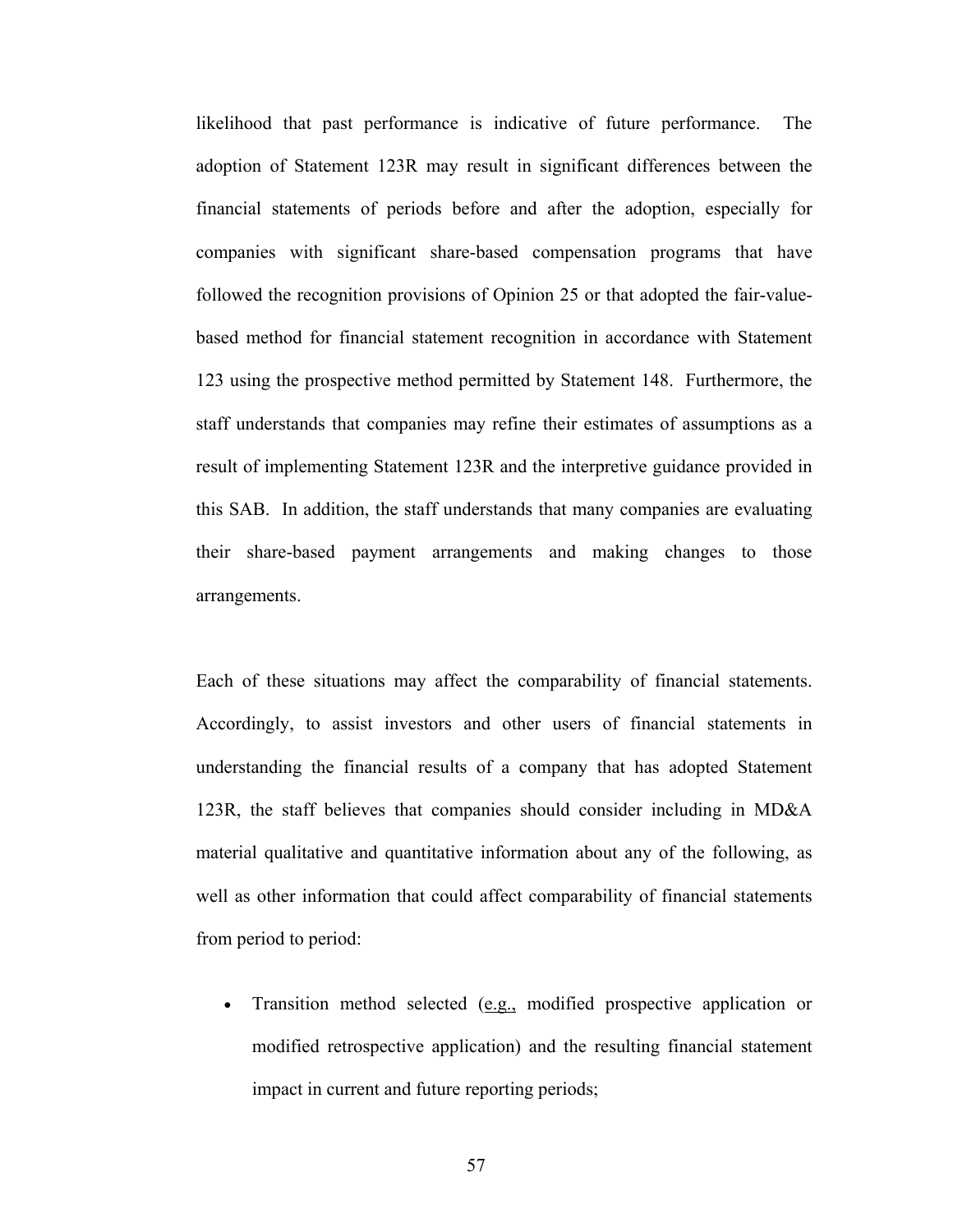- Method utilized by the company to account for share-based payment arrangements in periods prior to the adoption of Statement 123R and the impact, or lack thereof, on the prior period financial statements;
- Modifications made to outstanding share options prior to the adoption of Statement 123R and the reason(s) for the modification;
- Differences in valuation methodologies or assumptions compared to those that were used in estimating the fair value of share options under Statement 123;
- Changes in the quantity or type of instruments used in share-based payment programs, such as a shift from share options to restricted shares;
- Changes in the terms of share-based payment arrangements, such as the addition of performance conditions;
- A discussion of the one-time effect, if any, of the adoption of Statement 123R, such as any cumulative adjustments recorded in the financial statements; and
- Total compensation cost related to nonvested awards not yet recognized and the weighted average period over which it is expected to be recognized.

## **END TOPIC 14**

\* \* \* \* \*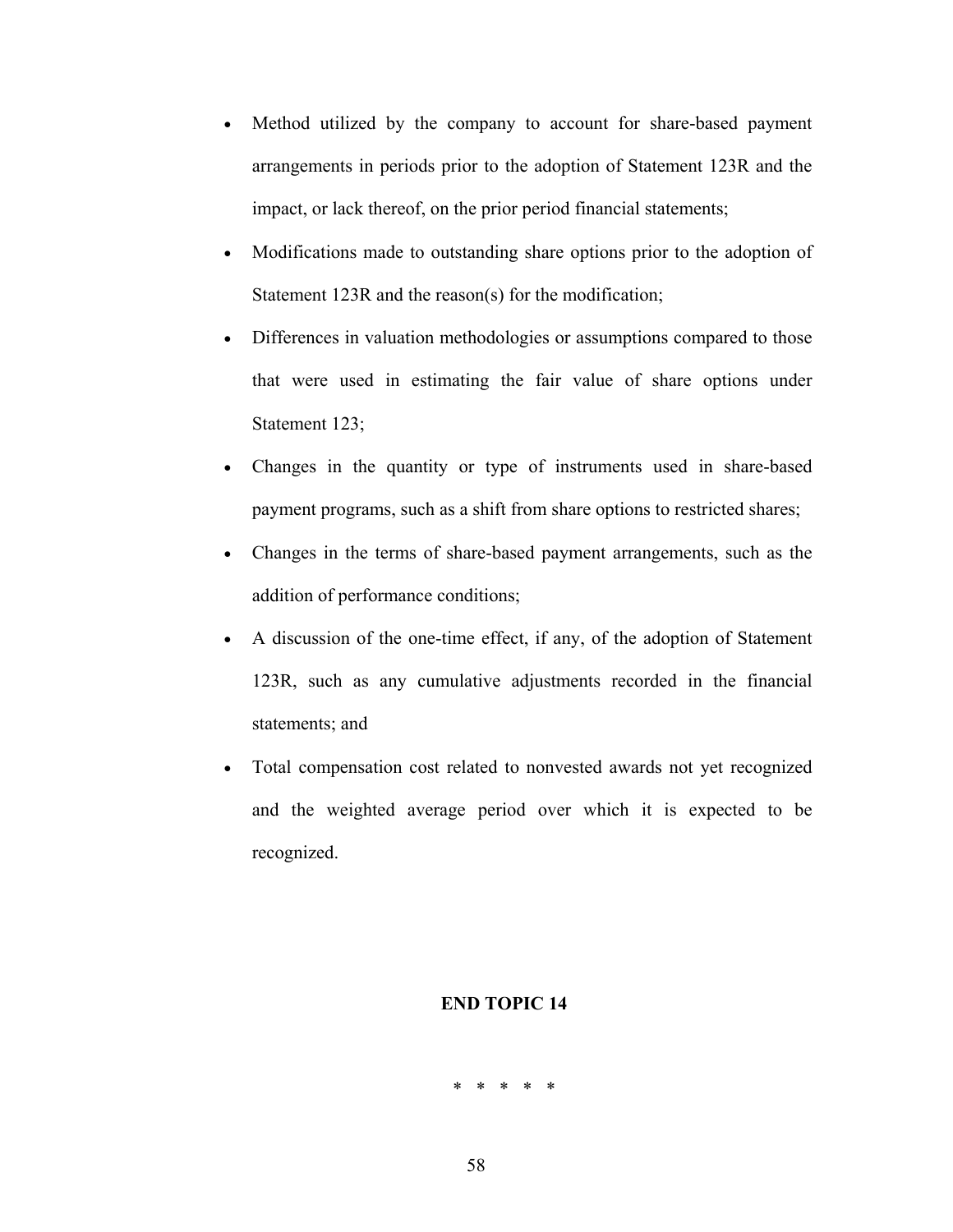## **AMENDMENTS TO CODIFICATION OF STAFF ACCOUNTING BULLETINS**

The Codification of Staff Accounting Bulletins is amended to revise Question 2 and the related interpretive response in Topic 4.D., all of Topic 4.E., and all of Topic 5.T. as follows:

## **TOPIC 4: EQUITY ACCOUNTS**

\* \* \* \* \*

## **D. Earnings Per Share Computations In An Initial Public Offering**

\* \* \* \* \*

Question 2: Does reflecting nominal issuances as outstanding for all historical periods in the computation of earnings per share alter the registrant's responsibility to determine whether compensation expense must be recognized for such issuances to employees?

Interpretive Response: No. Registrants must follow GAAP in determining whether the recognition of compensation expense for any issuances of equity instruments to employees is necessary.<sup>107</sup> Reflecting nominal issuances as outstanding for all historical periods in the computation of earnings per share does not alter that existing responsibility under GAAP.

\* \* \* \* \*

 $107$  As prescribed by Statement 123R.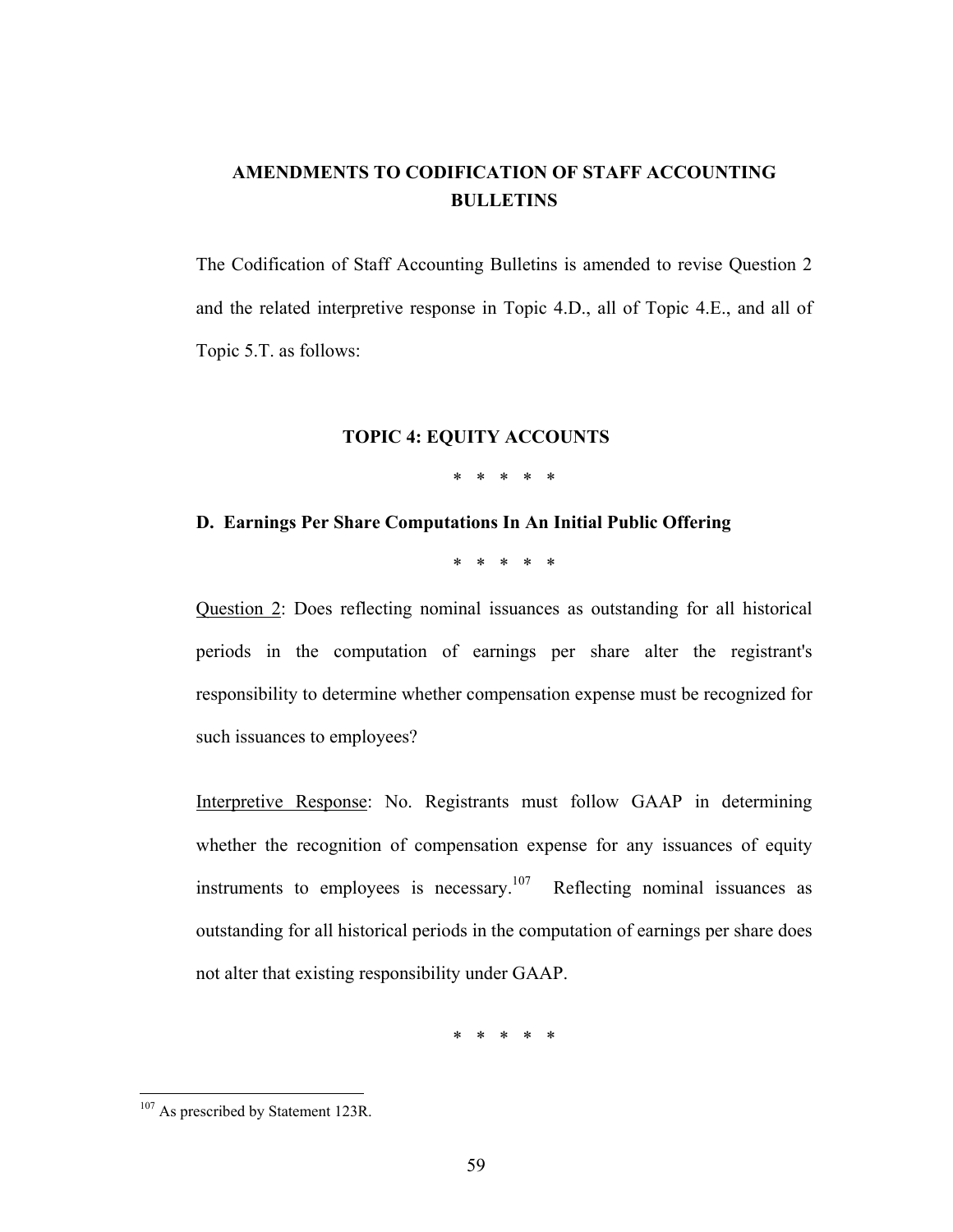#### **E. Receivables From Sale Of Stock**

Facts: Capital stock is sometimes issued to officers or other employees before the cash payment is received.

Question: How should the receivables from the officers or other employees be presented in the balance sheet?

Interpretive Response: The amount recorded as a receivable should be presented in the balance sheet as a deduction from stockholders' equity. This is generally consistent with Rule 5-02.30 of Regulation S-X which states that accounts or notes receivable arising from transactions involving the registrant's capital stock should be presented as deductions from stockholders' equity and not as assets.

It should be noted generally that all amounts receivable from officers and directors resulting from sales of stock or from other transactions (other than expense advances or sales on normal trade terms) should be separately stated in the balance sheet irrespective of whether such amounts may be shown as assets or are required to be reported as deductions from stockholders' equity.

The staff will not suggest that a receivable from an officer or director be deducted from stockholders' equity if the receivable was paid in cash prior to the publication of the financial statements and the payment date is stated in a note to the financial statements. However, the staff would consider the subsequent return of such cash payment to the officer or director to be part of a scheme or plan to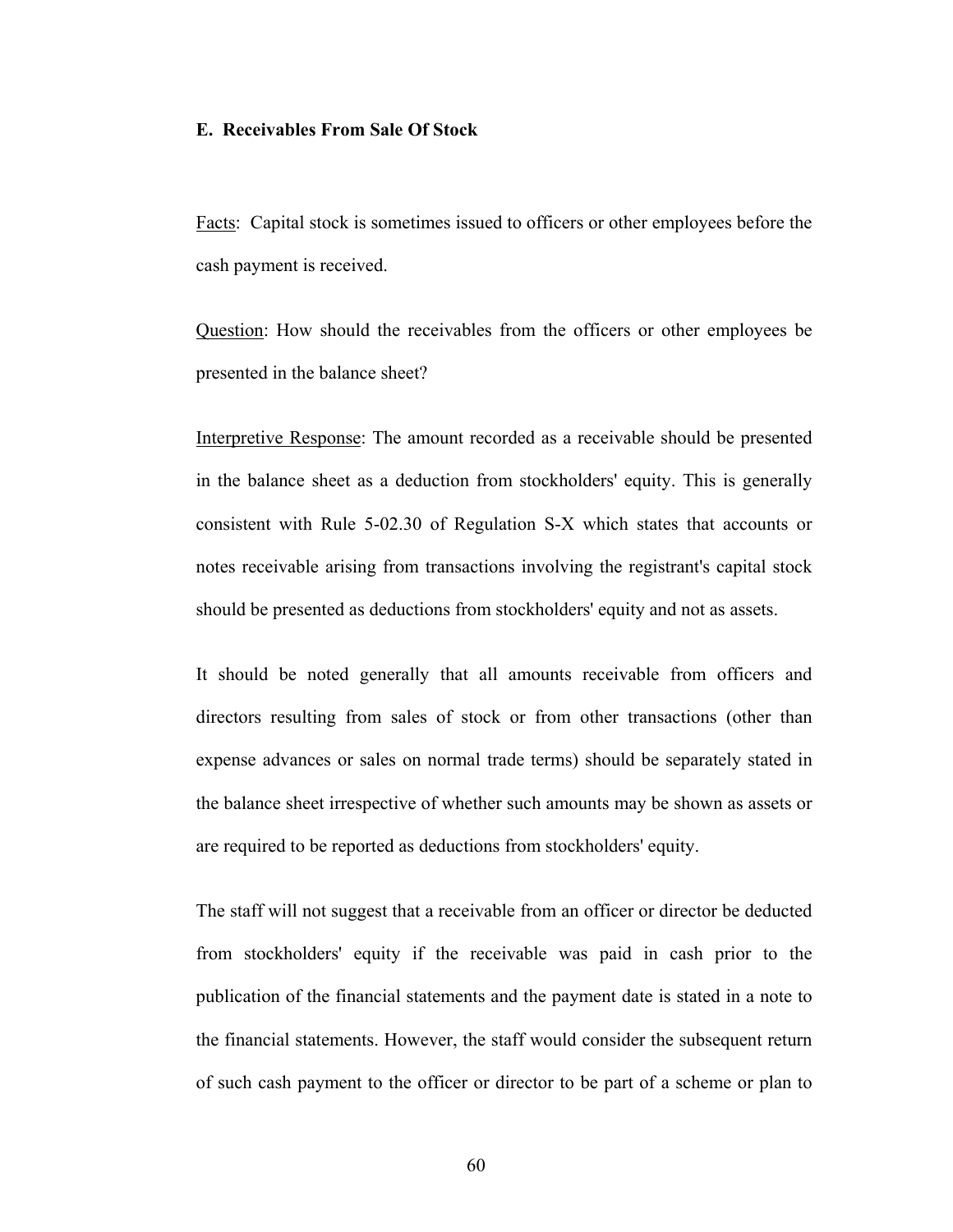evade the registration or reporting requirements of the securities laws.

\* \* \* \* \*

## **TOPIC 5: MISCELLANEOUS ACCOUNTING**

\* \* \* \* \*

#### **T. Accounting for Expenses or Liabilities Paid by Principal Stockholder(s)**

Facts: Company X was a defendant in litigation for which the company had not recorded a liability in accordance with Statement 5. A principal stockholder<sup>108</sup> of the company transfers a portion of his shares to the plaintiff to settle such litigation. If the company had settled the litigation directly, the company would have recorded the settlement as an expense.

Question: Must the settlement be reflected as an expense in the company's financial statements, and if so, how?

Interpretive Response: Yes. The value of the shares transferred should be reflected as an expense in the company's financial statements with a corresponding credit to contributed (paid-in) capital.

The staff believes that such a transaction is similar to those described in paragraph 11 of Statement of Financial Accounting Standards Statement No. 123 (revised 2004), *Share-Based Payment* (Statement 123R)*,* which states that "share-based payments awarded to an employee of the reporting entity by a related party or

1

<sup>&</sup>lt;sup>108</sup> Statement 57, paragraph 24e, defines principal owners as "owners of record or known beneficial owners of more than 10 percent of the voting interests of the enterprise."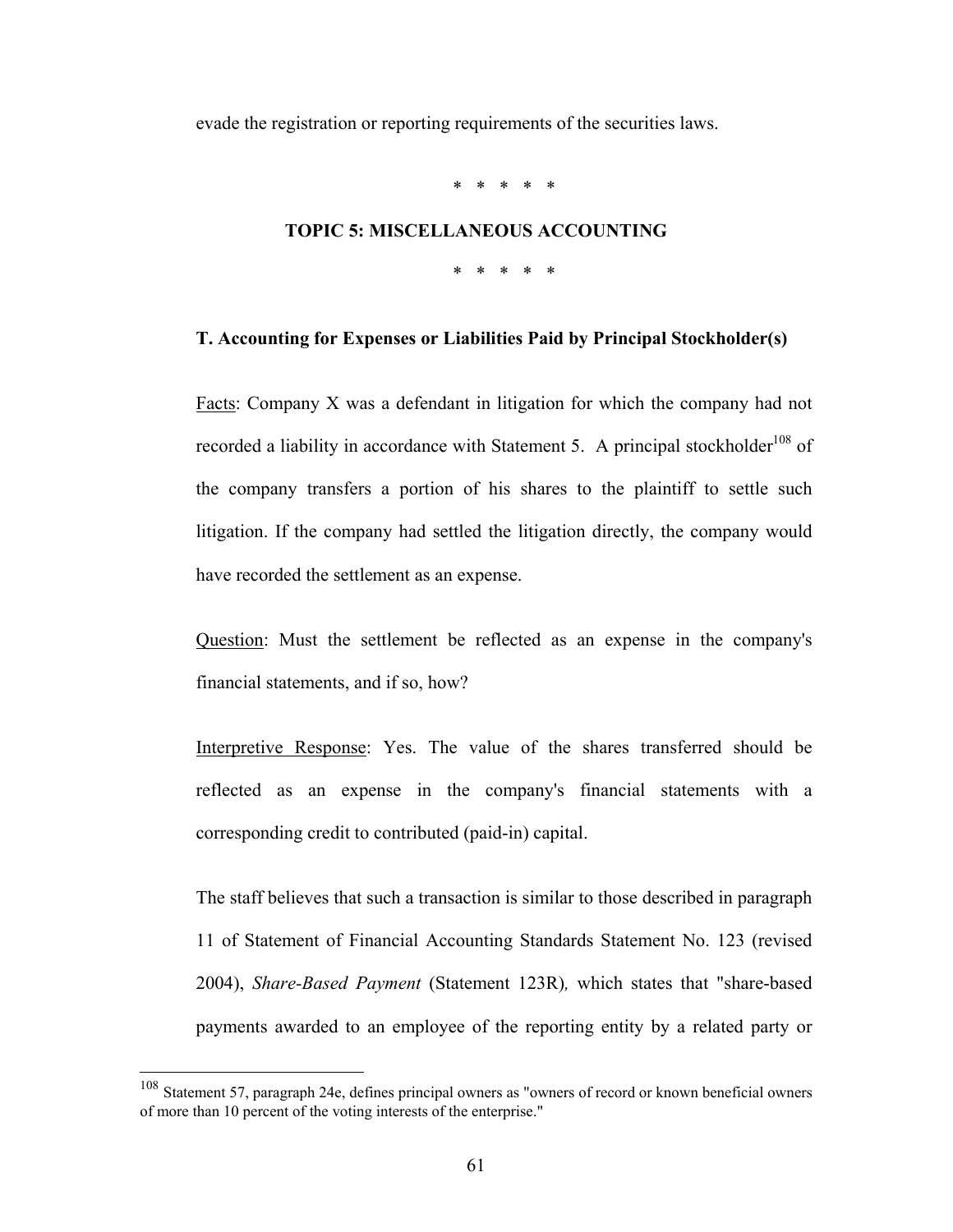other holder of an economic interest<sup>109</sup> in the entity as compensation for services provided to the entity are share-based payment transactions to be accounted for under this Statement unless the transfer is clearly for a purpose other than compensation for services to the reporting entity."As explained in paragraph 11 of Statement 123R, the substance of such a transaction is that the economic interest holder makes a capital contribution to the reporting entity, and the reporting entity makes a share-based payment to its employee in exchange for services rendered.

The staff believes that the problem of separating the benefit to the principal stockholder from the benefit to the company cited in Statement 123R is not limited to transactions involving stock compensation. Therefore, similar accounting is required in this and other<sup>110</sup> transactions where a principal stockholder pays an expense for the company, unless the stockholder's action is caused by a relationship or obligation completely unrelated to his position as a stockholder or such action clearly does not benefit the company.

Some registrants and their accountants have taken the position that since Statement 57 applies to these transactions and requires only the disclosure of material related party transactions, the staff should not analogize to the accounting

1

<sup>&</sup>lt;sup>109</sup> Statement 123R defines an economic interest in an entity as "any type or form of pecuniary interest or arrangement that an entity could issue or be a party to, including equity securities; financial instruments with characteristics of equity, liabilities or both; long-term debt and other debt-financing arrangements; leases; and contractual arrangements such as management contracts, service contracts, or intellectual property licenses." Accordingly, a principal stockholder would be considered a holder of an economic interest in an entity.

<sup>&</sup>lt;sup>110</sup> For example, SAB Topic 1.B indicates that the separate financial statements of a subsidiary should reflect any costs of its operations which are incurred by the parent on its behalf. Additionally, the staff notes that AICPA Technical Practice Aids §4160 also indicates that the payment by principal stockholders of a company's debt should be accounted for as a capital contribution.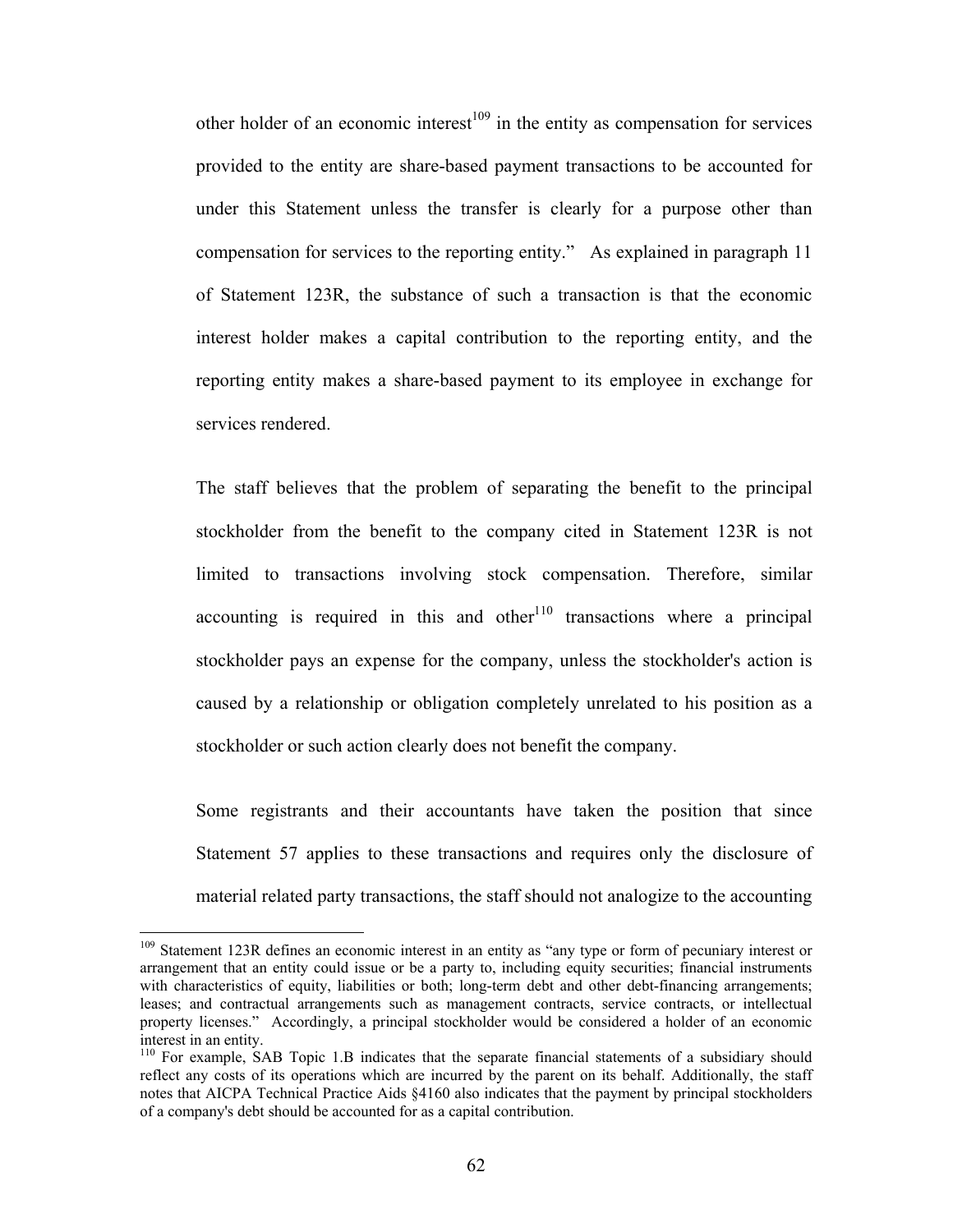called for by Statement 123R, paragraph 11 for transactions other than those specifically covered by it. The staff notes, however, that Statement 57 does not address the measurement of related party transactions and that, as a result, such transactions are generally recorded at the amounts indicated by their terms.<sup>111</sup> However, the staff believes that transactions of the type described above differ from the typical related party transactions.

The transactions for which Statement 57 requires disclosure generally are those in which a company receives goods or services directly from, or provides goods or services directly to, a related party, and the form and terms of such transactions may be structured to produce either a direct or indirect benefit to the related party. The participation of a related party in such a transaction negates the presumption that transactions reflected in the financial statements have been consummated at arm's length. Disclosure is therefore required to compensate for the fact that, due to the related party's involvement, the terms of the transaction may produce an accounting measurement for which a more faithful measurement may not be determinable.

However, transactions of the type discussed in the facts given do not have such problems of measurement and appear to be transacted to provide a benefit to the stockholder through the enhancement or maintenance of the value of the

<u>.</u>

<sup>&</sup>lt;sup>111</sup> However, in some circumstances it is necessary to reflect, either in the historical financial statements or a pro forma presentation (depending on the circumstances), related party transactions at amounts other than those indicated by their terms. Two such circumstances are addressed in Staff Accounting Bulletin Topic 1.B.1, Questions 3 and 4. Another example is where the terms of a material contract with a related party are expected to change upon the completion of an offering (i.e., the principal shareholder requires payment for services which had previously been contributed by the shareholder to the company).